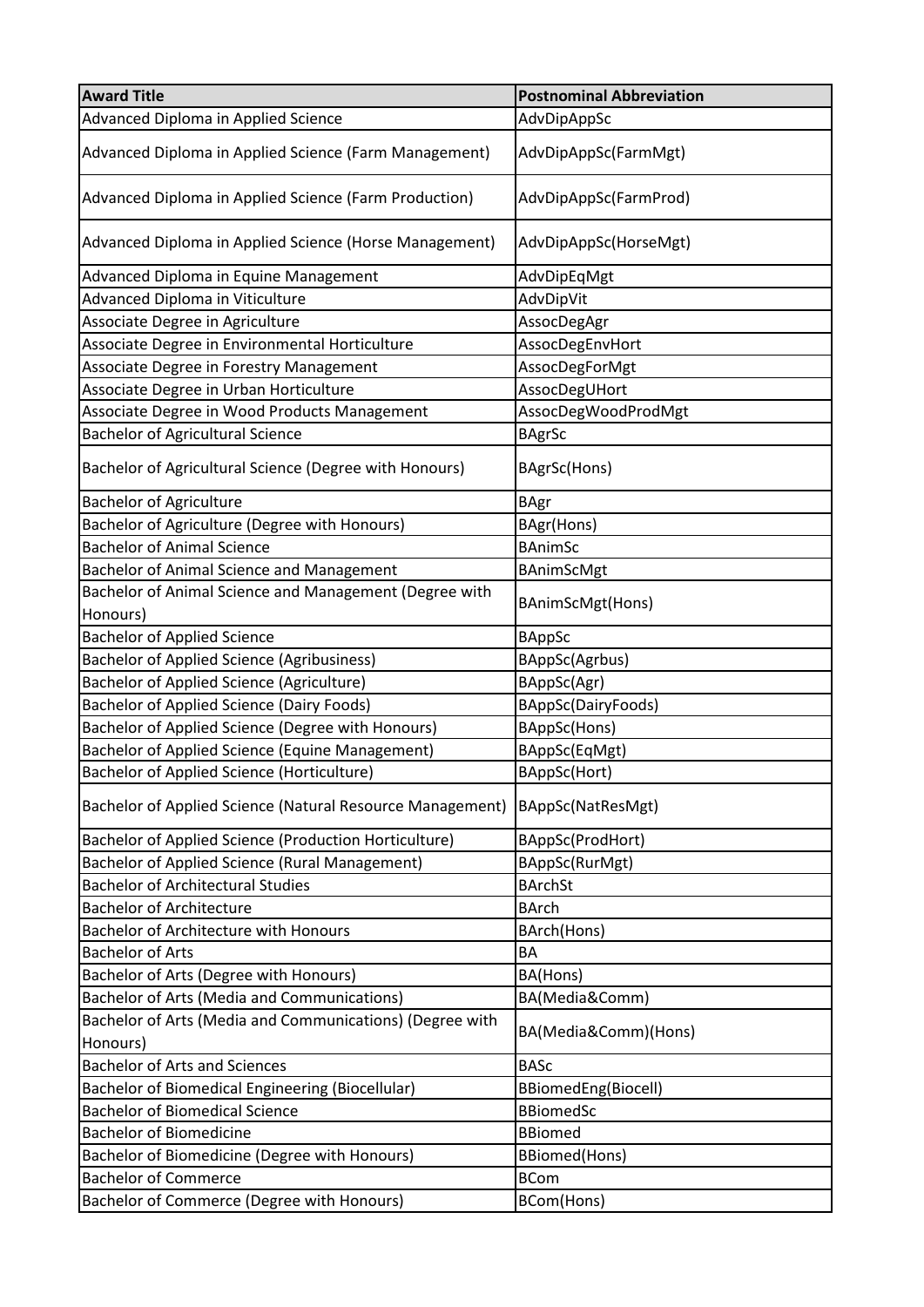| <b>Bachelor of Commerce (Management)</b>                 | BCom(Mgt)            |
|----------------------------------------------------------|----------------------|
| <b>Bachelor of Computer Science</b>                      | <b>BCS</b>           |
| Bachelor of Computer Science with Honours                | BCS(Hons)            |
| <b>Bachelor of Creative Arts</b>                         | <b>BCA</b>           |
| Bachelor of Creative Arts (Degree with Honours)          | BCA(Hons)            |
| <b>Bachelor of Dance</b>                                 | <b>BDance</b>        |
| Bachelor of Dance (Degree with Honours)                  | <b>BDance(Hons)</b>  |
| <b>Bachelor of Dental Science</b>                        | <b>BDSc</b>          |
| Bachelor of Dental Science with Honours                  | BDSc(Hons)           |
| <b>Bachelor of Dental Studies</b>                        | <b>BDSt</b>          |
| <b>Bachelor of Design</b>                                | <b>BDes</b>          |
| <b>Bachelor of Dramatic Art</b>                          | <b>BDramArt</b>      |
| <b>Bachelor of Early Childhood Education</b>             | <b>BECE</b>          |
| Bachelor of Early Childhood Education with Honours       | <b>BECE(Hons)</b>    |
| Bachelor of Early Childhood Studies (International)      | BECS(Int)            |
| Bachelor of Early Childhood Studies with Honours         | BECS(Hons)           |
| Bachelor of Early Childhood Studies (Pathways Program)   | <b>BECS</b>          |
| <b>Bachelor of Education (Primary)</b>                   | BEd(Prim)            |
| Bachelor of Education (Primary) with Honours             | BEd(Prim)(Hons)      |
| <b>Bachelor of Education and Training</b>                | BEd&Tr               |
| Bachelor of Education and Training (Human Resource       |                      |
| Development)                                             | BEd&Tr(HRDev)        |
| <b>Bachelor of Engineering</b>                           | <b>BE</b>            |
| Bachelor of Engineering with Honours                     | BE(Hons)             |
| <b>Bachelor of Environments</b>                          | <b>BEnv</b>          |
| Bachelor of Environments (Degree with Honours)           | BEnv(Hons)           |
| <b>Bachelor of Film and Television</b>                   | <b>BFT</b>           |
| Bachelor of Film and Television (Degree with Honours)    | BFT(Hons)            |
| Bachelor of Fine Art                                     | <b>BFineArt</b>      |
| Bachelor of Fine Art (Degree with Honours)               | BFineArt(Hons)       |
| Bachelor of Fine Arts (Acting)                           | BFA(Acting)          |
| <b>Bachelor of Fine Arts (Animation)</b>                 | BFA(Anim)            |
| Bachelor of Fine Arts (Animation) (Degree with Honours)  | BFA(Anim)(Hons)      |
| Bachelor of Fine Arts (Contemporary Music)               | BFA(ContMusic)       |
| Bachelor of Fine Arts (Contemporary Music) (Degree with  |                      |
| Honours)                                                 | BFA(ContMusic)(Hons) |
| Bachelor of Fine Arts (Dance)                            | BFA(Dance)           |
| Bachelor of Fine Arts (Dance) (Degree with Honours)      | BFA(Dance)(Hons)     |
| Bachelor of Fine Arts (Degree with Honours)              | BFA(Hons)            |
| Bachelor of Fine Arts (Design and Production)            | BFA(Des&Prod)        |
| Bachelor of Fine Arts (Film and Television)              | BFA(F&TV)            |
| Bachelor of Fine Arts (Film and Television) (Degree with |                      |
| Honours)                                                 | BFA(F&TV)(Hons)      |
| Bachelor of Fine Arts (Music Theatre)                    | BFA(MusicTh)         |
| Bachelor of Fine Arts (Production)                       | BFA(Prod)            |
| Bachelor of Fine Arts (Screenwriting)                    | BFA(Scrnwrt)         |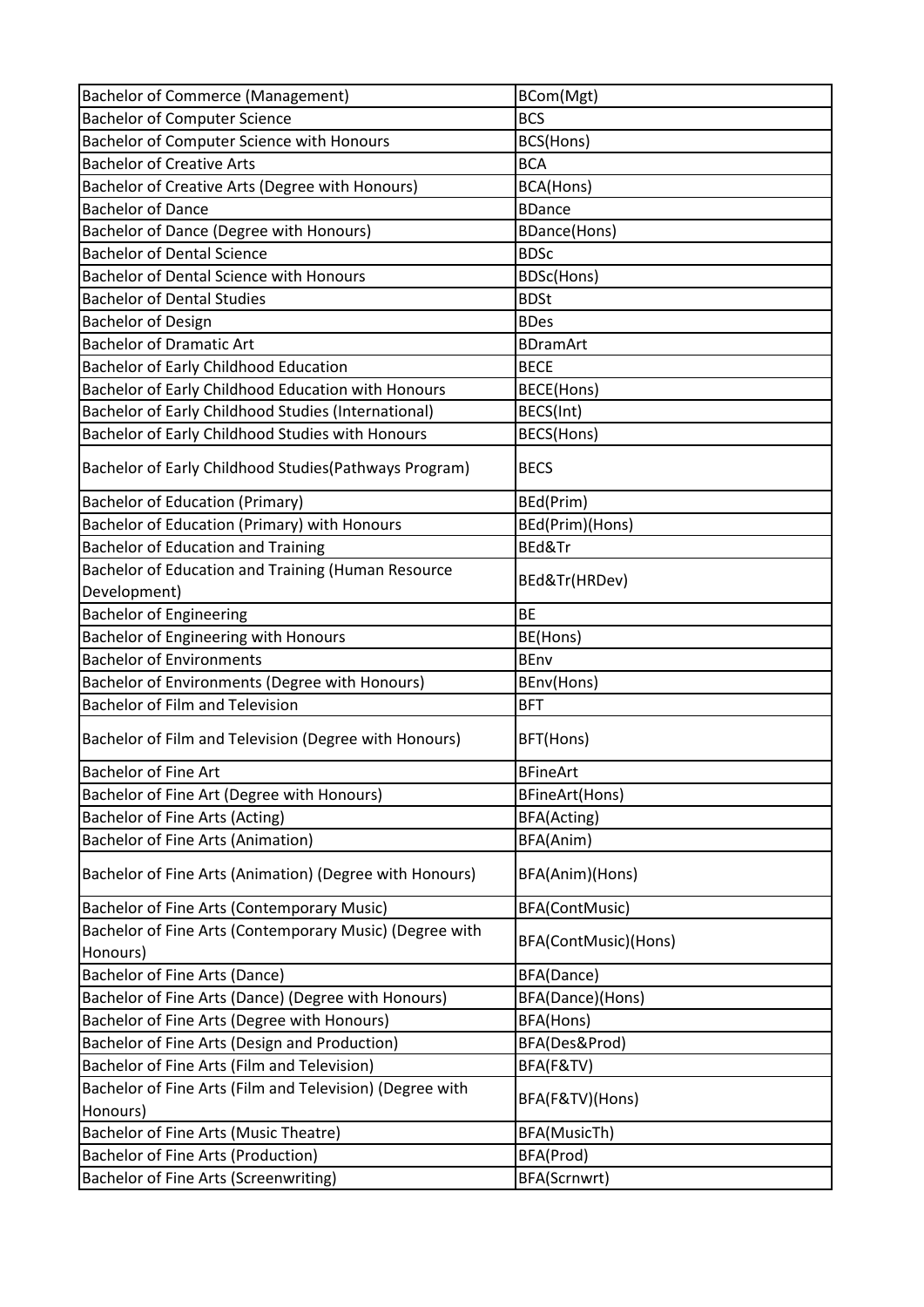| Bachelor of Fine Arts (Screenwriting) (Degree with Honours) | BFA(Scrnwrt)(Hons)    |
|-------------------------------------------------------------|-----------------------|
| Bachelor of Fine Arts (Theatre Practice)                    | BFA(ThPrac)           |
| Bachelor of Fine Arts (Theatre)                             | BFA(Th)               |
| Bachelor of Fine Arts (Visual Art)                          | BFA(VisArt)           |
| Bachelor of Fine Arts (Visual Art) (Degree with Honours)    | BFA(VisArt)(Hons)     |
| <b>Bachelor of Food Science</b>                             | <b>BFoodSc</b>        |
| Bachelor of Food Science (Degree with Honours)              | BFoodSc(Hons)         |
| <b>Bachelor of Forest Science</b>                           | <b>BForSc</b>         |
| Bachelor of Forest Science (Degree with Honours)            | BForSc(Hons)          |
| <b>Bachelor of Forestry</b>                                 | <b>BFor</b>           |
| Bachelor of Geographic Information Technology               | <b>BGIT</b>           |
| <b>Bachelor of Geomatic Engineering</b>                     | <b>BGeomE</b>         |
| Bachelor of Geomatic Engineering with Honours               | BGeomE(Hons)          |
| <b>Bachelor of Horticulture</b>                             | <b>BHort</b>          |
| Bachelor of Horticulture (Degree with Honours)              | BHort(Hons)           |
| <b>Bachelor of Information Systems</b>                      | <b>BIS</b>            |
| Bachelor of Information Systems (Degree with Honours)       | BIS(Hons)             |
| <b>Bachelor of Landscape Architecture</b>                   | <b>BLArch</b>         |
| <b>Bachelor of Laws</b>                                     | <b>LLB</b>            |
| <b>Bachelor of Laws with Honours</b>                        | LLB(Hons)             |
| Bachelor of Learning Development and Training               | BLearnDev&Tr          |
| <b>Bachelor of Letters</b>                                  | <b>BLitt</b>          |
| Bachelor of Letters (Degree with Honours)                   | <b>BLitt(Hons)</b>    |
| <b>Bachelor of Medical Science</b>                          | <b>BMedSc</b>         |
| <b>Bachelor of Medical Science with Honours</b>             | BMedSc(Hons)          |
| Bachelor of Medicine and Bachelor of Surgery                | <b>MBBS</b>           |
| Bachelor of Medicine and Bachelor of Surgery with Honours   | MBBS(Hons)            |
| <b>Bachelor of Music</b>                                    | <b>BMus</b>           |
| <b>Bachelor of Music (Composition)</b>                      | BMus(Comp)            |
| Bachelor of Music (Degree with Honours)                     | BMus(Hons)            |
| <b>Bachelor of Music (Therapy)</b>                          | BMus(Thrpy)           |
| <b>Bachelor of Music Performance</b>                        | <b>BMusPerf</b>       |
| Bachelor of Music Performance (Degree with Honours)         | <b>BMusPerf(Hons)</b> |
| <b>Bachelor of Music Theatre</b>                            | <b>BMusThtr</b>       |
| <b>Bachelor of Music with Honours</b>                       | <b>BMus(Hons)</b>     |
| <b>Bachelor of Natural Resource Management</b>              | <b>BNatResMgt</b>     |
| Bachelor of Natural Resource Management (Degree with        | BNatResMgt(Hons)      |
| Honours)                                                    |                       |
| <b>Bachelor of Nursing Science</b>                          | <b>BNSc</b>           |
| Bachelor of Nursing Science with Honours                    | BNSc(Hons)            |
| <b>Bachelor of Optometry</b>                                | <b>BOptom</b>         |
| <b>Bachelor of Oral Health</b>                              | <b>BOralHlth</b>      |
| Bachelor of Oral Health (Degree with Honours)               | BOH(Hons)             |
| Bachelor of Oral Health (Dental Hygiene)                    | BOralHlth(DentHyg)    |
| Bachelor of Oral Health (Dental Therapy)                    | BOralHlth(DentThrpy)  |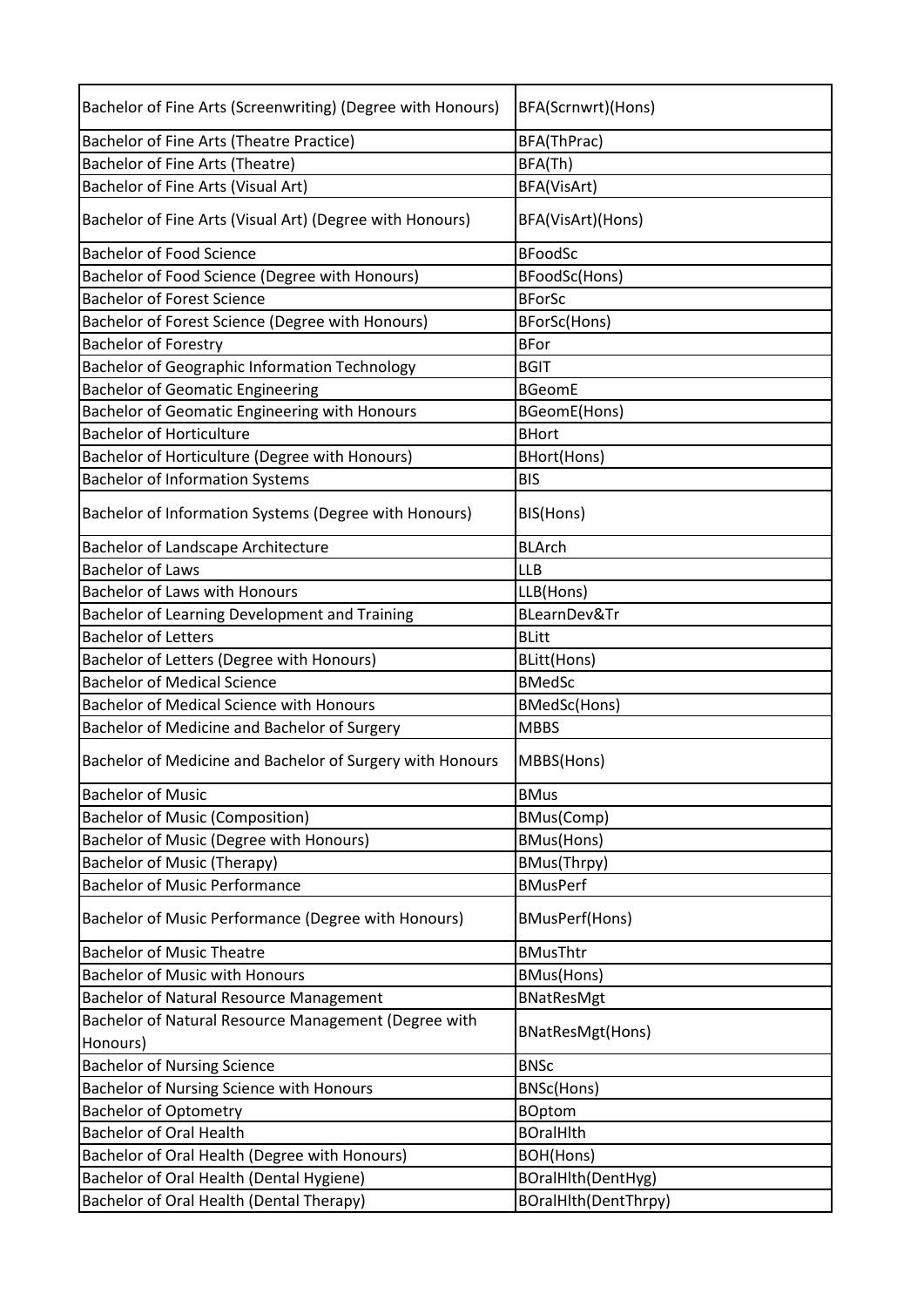| Bachelor of Oral Health (Therapy/Hygiene)                   | BOralHlth(Thrpy/Hyg)  |
|-------------------------------------------------------------|-----------------------|
| <b>Bachelor of Physiotherapy</b>                            | <b>BPhysio</b>        |
| Bachelor of Physiotherapy with Honours                      | <b>BPhysio(Hons)</b>  |
| Bachelor of Planning and Design                             | <b>BPD</b>            |
| Bachelor of Planning and Design (Degree with Honours)       | <b>BPD(Hons)</b>      |
| Bachelor of Planning and Design (Property and Construction) | BPD(PC)               |
| <b>Bachelor of Production</b>                               | <b>BProd</b>          |
| Bachelor of Production (Degree with Honours)                | BProd(Hons)           |
| <b>Bachelor of Property and Construction</b>                | <b>BPC</b>            |
| Bachelor of Property and Construction with Honours          | BPC(Hons)             |
| Bachelor of Public Policy and Management                    | <b>BPPM</b>           |
| Bachelor of Public Policy and Management with Honours       | BPPM(Hons)            |
| <b>Bachelor of Rural Business</b>                           | <b>BRurBus</b>        |
| <b>Bachelor of Science</b>                                  | <b>BSc</b>            |
| Bachelor of Science (Degree with Honours)                   | BSc(Hons)             |
| <b>Bachelor of Social Work</b>                              | <b>BSW</b>            |
| Bachelor of Social Work (Degree with Honours)               | BSW(Hons)             |
| <b>Bachelor of Teaching</b>                                 | <b>BTeach</b>         |
| <b>Bachelor of Teaching (Primary)</b>                       | BTeach(Prim)          |
| <b>Bachelor of Teaching (Secondary)</b>                     | BTeach(Sec)           |
| Bachelor of Teaching with Honours                           | BTeach(Hons)          |
| Bachelor of Urban Planning and Development                  | <b>BUPD</b>           |
| Bachelor of Urban Planning and Development with Honours     | <b>BUPD(Hons)</b>     |
| <b>Bachelor of Veterinary Science</b>                       | <b>BVSc</b>           |
| Bachelor of Veterinary Science (Veterinary Pharmacology and |                       |
| Toxicology)                                                 | BVSc(VPharmTox)       |
| Bachelor of Veterinary Science with Honours                 | BVSc(Hons)            |
| <b>Concert Recital Diploma</b>                              | ConcertRecDip         |
| Diploma in Applied Science                                  | DipAppSc              |
| Diploma in Applied Science (Agricultural Services)          | DipAppSc(AgrServ)     |
| Diploma in Applied Science (Horticulture)                   | DipAppSc(Hort)        |
| Diploma in Arts                                             | <b>DipArts</b>        |
| Diploma in Arts (American Studies)                          | DipArts(AmericSt)     |
| Diploma in Arts (Ancient and Medieval Studies)              | DipArts(Ancnt&MdvlSt) |
| Diploma in Arts (Ancient Languages)                         | DipArts(AncntLang)    |
| Diploma in Arts (Anthropology)                              | DipArts(Anthr)        |
| Diploma in Arts (Art History)                               | DipArts(ArtHist)      |
| Diploma in Arts (Asian Studies)                             | DipArts(AsianSt)      |
| Diploma in Arts (Australian Studies)                        | DipArts(AustSt)       |
| Diploma in Arts (Cinema Studies)                            | DipArts(CinSt)        |
| Diploma in Arts (Classics and Archaeology)                  | DipArts(Class&Archae) |
| Diploma in Arts (Creative Writing)                          | DipArts(CrWrtg)       |
| Diploma in Arts (Criminology)                               | DipArts(Crim)         |
| Diploma in Arts (Cultural Studies)                          | DipArts(CulSt)        |
| Diploma in Arts (Development Studies)                       | DipArts(DevSt)        |
| Diploma in Arts (English Language)                          | DipArts(EngLang)      |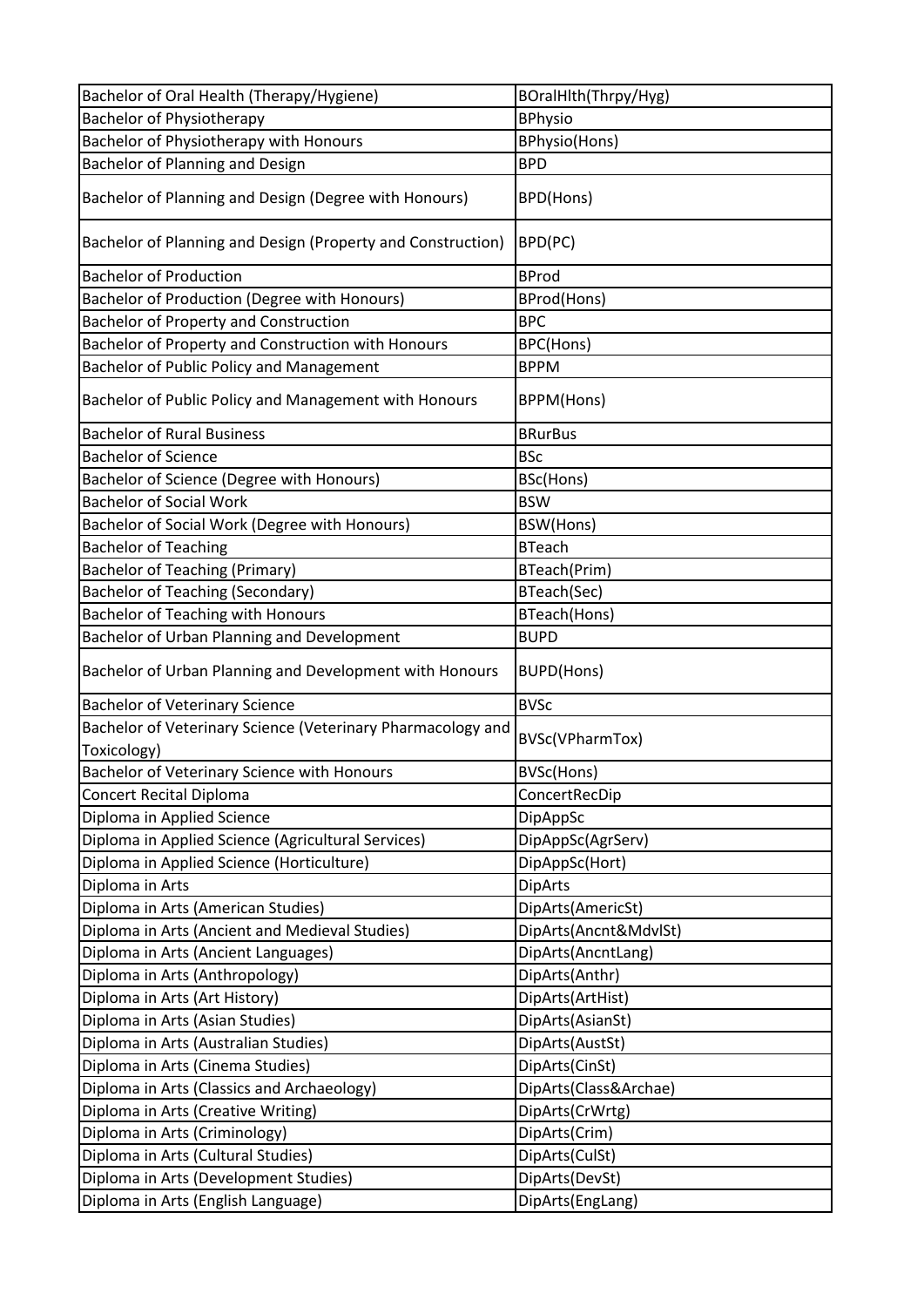| Diploma in Arts (English)                             | DipArts(Eng)                  |
|-------------------------------------------------------|-------------------------------|
| Diploma in Arts (Environmental Studies)               | DipArts(EnvSt)                |
| Diploma in Arts (European Studies)                    | DipArts(EuropeanSt)           |
| Diploma in Arts (Gender Studies)                      | DipArts(GenSt)                |
| Diploma in Arts (Geography)                           | DipArts(Geog)                 |
| Diploma in Arts (History and Philosophy of Science)   | DipArts(HPS)                  |
| Diploma in Arts (History)                             | DipArts(Hist)                 |
| Diploma in Arts (International Studies)               | DipArts(IntSt)                |
| Diploma in Arts (Islamic Studies)                     | DipArts(IslamSt)              |
| Diploma in Arts (Jewish Studies)                      | DipArts(JewSt)                |
| Diploma in Arts (Linguistics and Applied Linguistics) | DipArts(Ling&AppLing)         |
| Diploma in Arts (Philosophy)                          | DipArts(Phil)                 |
| Diploma in Arts (Political Science)                   | DipArts(PolSc)                |
| Diploma in Arts (Social Theory)                       | DipArts(SocThry)              |
| Diploma in Arts (Sociology)                           | DipArts(Socio)                |
| Diploma in Commerce                                   | DipCom                        |
| Diploma in Computing                                  | DipComp                       |
| Diploma in Creative Arts                              | <b>DipCA</b>                  |
| Diploma in Education and Training                     | DipEd&Tr                      |
| Diploma in Forest Technology                          | DipForTech                    |
| Diploma in Forestry                                   | DipFor                        |
| Diploma in General Studies                            | DipGenSt                      |
| Diploma in Geographic Information Systems             | <b>DipGIS</b>                 |
| Diploma in Graphic Information Systems                | <b>GDipGIS</b>                |
| Diploma in Informatics                                | DipInf                        |
| Diploma in Information Systems                        | <b>DiplS</b>                  |
| Diploma in Languages                                  | <b>DipL</b>                   |
| Diploma in Mathematical Sciences                      | DipMathSc                     |
| Diploma in Modern Languages                           | DipML                         |
| Diploma in Modern Languages (Arabic Studies)          | DipML(ArabSt)                 |
| Diploma in Modern Languages (Chinese)                 | DipML(Chin)                   |
| Diploma in Modern Languages (French)                  | DipML(French)                 |
| Diploma in Modern Languages (German)                  | DipML(German)                 |
| Diploma in Modern Languages (Hebrew)                  | DipML(Hebrew)                 |
| Diploma in Modern Languages (Indonesian)              | DipML(Indon)                  |
| Diploma in Modern Languages (Italian)                 | DipML(Ital)                   |
| Diploma in Modern Languages (Japanese)                | DipML(Japan)                  |
| Diploma in Modern Languages (Russian)                 | DipML(Russ)                   |
| Diploma in Modern Languages (Spanish)                 | DipML(Spanish)                |
| Diploma in Modern Languages (Swedish)                 | DipML(Swed)                   |
| Diploma in Music                                      | <b>DipMus</b>                 |
| Diploma in Music (Practical)                          | DipMus(Prac)                  |
| Doctor of Agricultural Science                        | <b>DAgrSc</b>                 |
|                                                       |                               |
| Doctor of Applied Science<br>Doctor of Architecture   | <b>DAppSc</b><br><b>DArch</b> |
|                                                       |                               |
| <b>Doctor of Business</b>                             | <b>DBus</b>                   |
| Doctor of Clinical Dentistry                          | <b>DCD</b>                    |
| Doctor of Clinical Physiotherapy                      | <b>DClinPhysio</b>            |
| Doctor of Commerce                                    | <b>DCom</b>                   |
| Doctor of Dental Science                              | <b>DDSc</b>                   |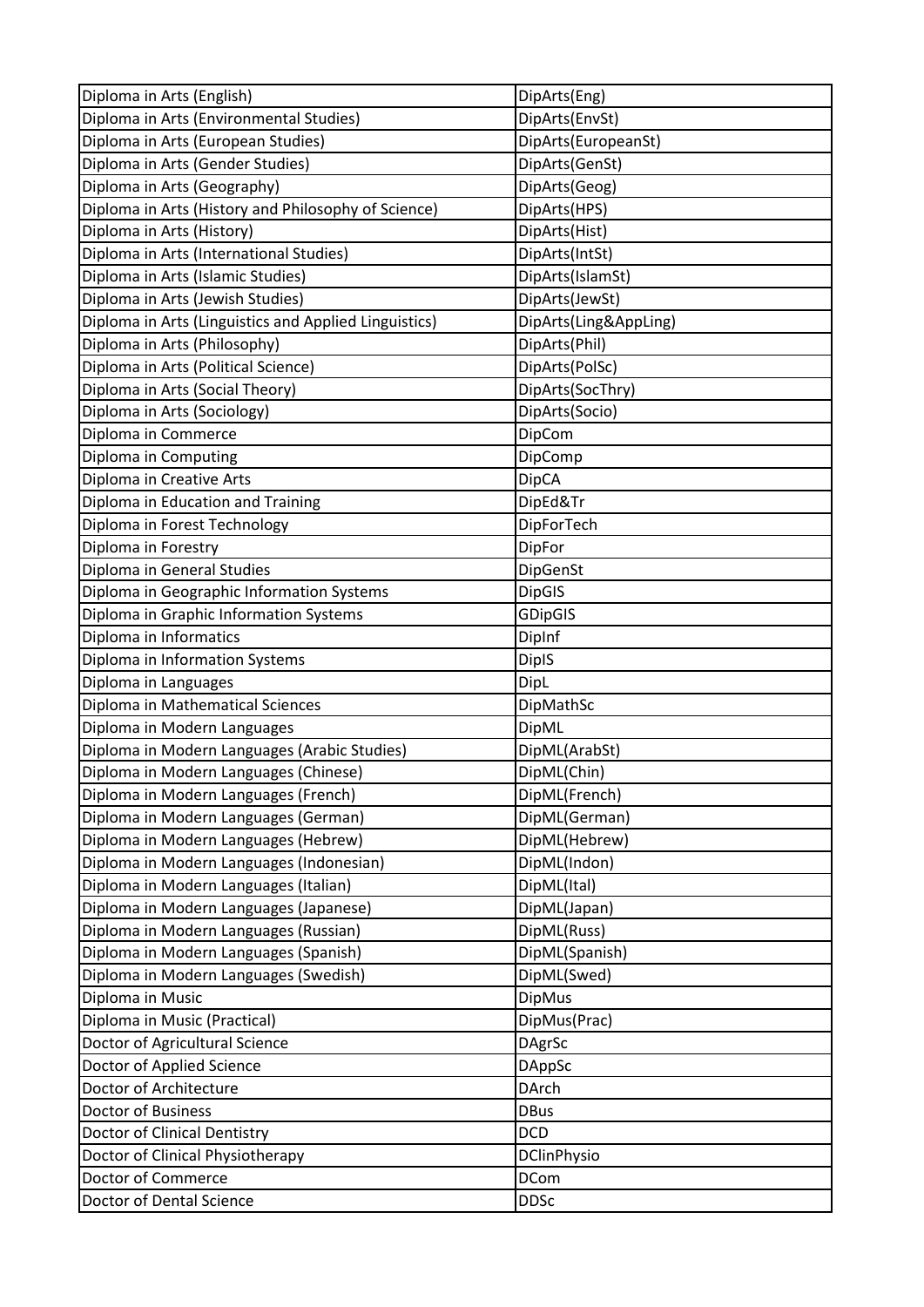| Doctor of Dental Surgery                                  | <b>DDS</b>                  |
|-----------------------------------------------------------|-----------------------------|
| Doctor of Education                                       | <b>DEd</b>                  |
| Doctor of Educational Psychology                          | DEdPsych                    |
| Doctor of Educational Psychology and Doctor of Philosophy | DEdPsych PhD                |
| Doctor of Engineering                                     | DE                          |
| Doctor of Forest Science                                  | <b>DForSc</b>               |
| Doctor of Juridical Science                               | <b>SJD</b>                  |
| Doctor of Laws                                            | LLD                         |
| Doctor of Letters                                         | <b>DLitt</b>                |
| <b>Doctor of Medical Science</b>                          | <b>DMedSc</b>               |
| Doctor of Medicine                                        | <b>MD</b>                   |
| Doctor of Medicine (with Distinction)                     | MD(Distinct)                |
| Doctor of Music                                           | <b>DMus</b>                 |
| <b>Doctor of Musical Arts</b>                             | <b>DMusArts</b>             |
| Doctor of Optometry                                       | OD                          |
| Doctor of Oral and Maxillofacial Surgery                  | <b>DOMS</b>                 |
| Doctor of Philosophy                                      | PhD                         |
| Doctor of Physiotherapy                                   | <b>DPT</b>                  |
| Doctor of Psychology (Clinical Neuropsychology)           | DPsych(ClinNeuropsych)      |
| Doctor of Psychology (Clinical Psychology)                | DPsych(ClinPsych)           |
| Doctor of Psychology (Clinical Psychology) (Child         | DPsych(ClinPsych)(ChldSpec) |
| Specialisation)                                           |                             |
| Doctor of Psychology (Forensic)                           | DPsych(Foren)               |
| Doctor of Psychology (Health)                             | DPsych(Hlth)                |
| Doctor of Psychology (Organisational and Industrial)      | DPsych(Org&Ind)             |
| Doctor of Public Health                                   | <b>DPubHlth</b>             |
| Doctor of Science                                         | <b>DSc</b>                  |
| Doctor of Surveying                                       | <b>DSurv</b>                |
| Doctor of Veterinary Medicine                             | <b>DVM</b>                  |
| Doctor of Veterinary Medicine (with Distinction)          | DVM(Distinct)               |
| Doctor of Veterinary Science                              | <b>DVSc</b>                 |
| Doctor of Visual and Performing Arts                      | <b>DVPA</b>                 |
| <b>Executive Master of Arts</b>                           | <b>EMA</b>                  |
| <b>Executive Master of Public Administration</b>          | ExecMPubAdmin               |
| Gradaute Diploma in Environmental Law                     | GDipEnvLaw                  |
| Graduate Certificate in Aboriginal Health in Rural        | <b>GCertAbHlthRurComm</b>   |
| Communities                                               |                             |
| Graduate Certificate in Adolescent Health and Welfare     | <b>GCertAdolHithWelf</b>    |
| Graduate Certificate in Adolescent Health and Wellbeing   | GCertAdolHlthWelb           |
| Graduate Certificate in Advanced Learning and Leadership  | <b>GCertALL</b>             |
| Graduate Certificate in Advanced Social Work              | <b>GCertASW</b>             |
| Graduate Certificate in Ageing                            | GCertAgeing                 |
| Graduate Certificate in Agribusiness                      | <b>GCertAgrbus</b>          |
| Graduate Certificate in Agricultural Extension            | <b>GCertAgrExt</b>          |
| Graduate Certificate in Agricultural Science              | GCertAgrSc                  |
| Graduate Certificate in Agricultural Sciences             | GCertAgrSc                  |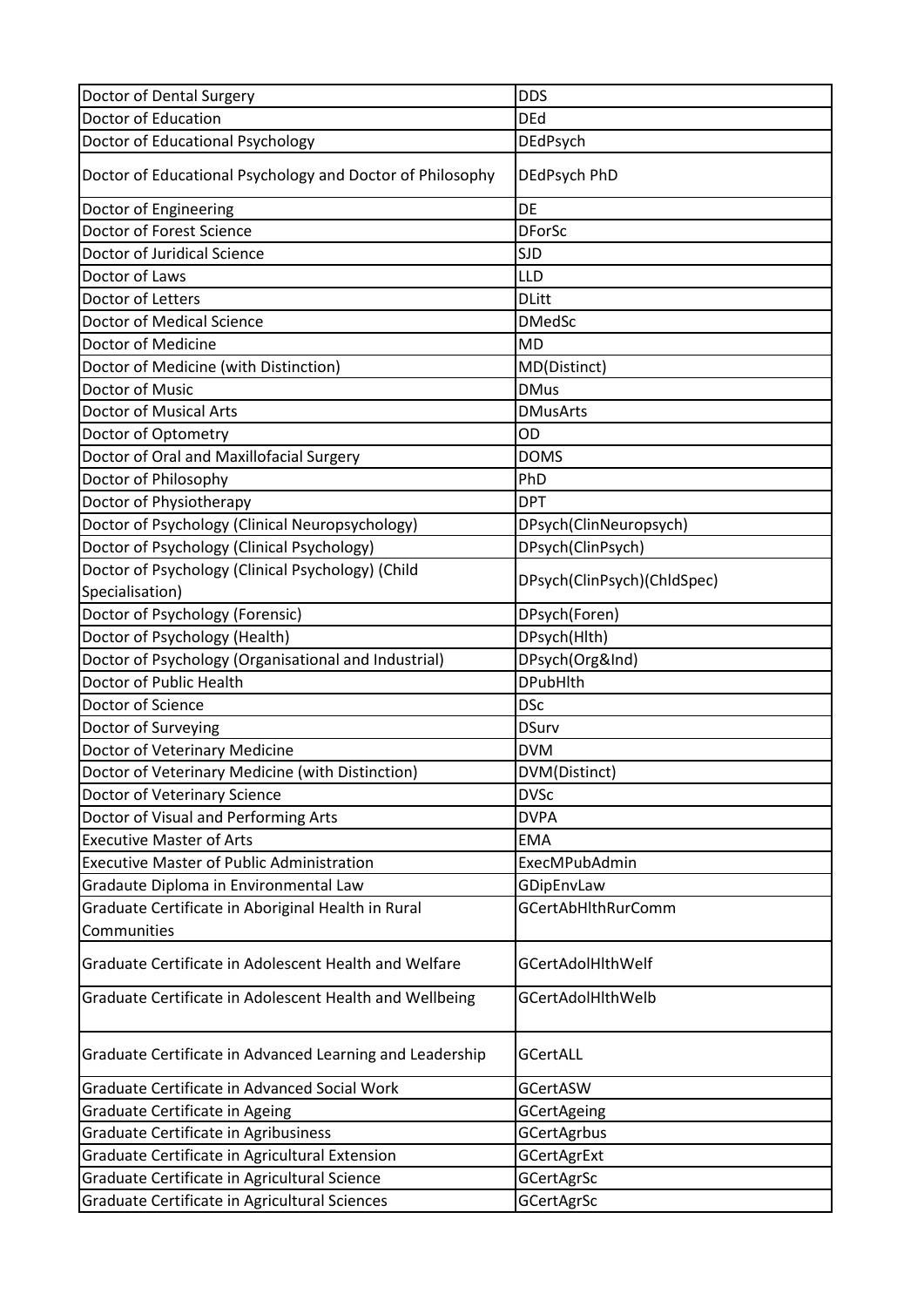| Graduate Certificate in Agri-Industry Management              |                         |
|---------------------------------------------------------------|-------------------------|
| Graduate Certificate in Applied Analytics                     | <b>GCertAppA</b>        |
| Graduate Certificate in Applied Commerce                      | <b>GCertAppCom</b>      |
| Graduate Certificate in Applied Finance                       | <b>GCertAppFin</b>      |
| Graduate Certificate in Applied Science                       | <b>GCertAppSc</b>       |
| Graduate Certificate in Arboriculture                         | GCertArb                |
| Graduate Certificate in Art Authentication                    | GCertArtAuth            |
| Graduate Certificate in Art Conservation Studies              | <b>GCertACS</b>         |
| Graduate Certificate in Arts                                  | <b>GCertArts</b>        |
| Graduate Certificate in Arts (Advanced)                       | GCertArts(Adv)          |
| Graduate Certificate in Arts (American Studies)               | GCertArts(AmericSt)     |
| Graduate Certificate in Arts (Ancient and Medieval Studies)   | GCertArts(Ancnt&MdvlSt) |
| Graduate Certificate in Arts (Anthropology and Social Theory) | GCertArts(Anthr&SocThr) |
| Graduate Certificate in Arts (Anthropology)                   | GCertArts(Anthr)        |
| Graduate Certificate in Arts (Art History)                    | GCertArts(ArtHist)      |
| Graduate Certificate in Arts (Asian Studies)                  | GCertArts(AsianSt)      |
| Graduate Certificate in Arts (Australian Indigenous Studies)  | GCertArts(AustIndigSt)  |
| Graduate Certificate in Arts (Australian Studies)             | GCertArts(AustSt)       |
| Graduate Certificate in Arts (Cinema Studies)                 | GCertArts(CinSt)        |
| Graduate Certificate in Arts (Classics and Archaeology)       | GCertArts(Class&Archae) |
| Graduate Certificate in Arts (Creative Writing)               | GCertArts(CrWrtg)       |
| Graduate Certificate in Arts (Cross-Cultural Communication)   | GCertArts(CrossCulComm) |
| Graduate Certificate in Arts (Cultural Studies)               | GCertArts(CulSt)        |
| Graduate Certificate in Arts (Development Studies)            | GCertArts(DevSt)        |
| Graduate Certificate in Arts (English Language)               | GCertArts(EngLang)      |
| Graduate Certificate in Arts (English Literary Studies)       | GCertArts(EngLitSt)     |
| Graduate Certificate in Arts (Environment and Development)    | GCertArts(Env&Dev)      |
| Graduate Certificate in Arts (Environmental Studies)          | GCertArts(EnvSt)        |
| Graduate Certificate in Arts (European Studies)               | GCertArts(EuroSt)       |
| Graduate Certificate in Arts (Gender and Development)         | GCertArts(Gen&Dev)      |
| Graduate Certificate in Arts (Gender Studies)                 | GCertArts(GenSt)        |
| Graduate Certificate in Arts (Geography)                      | GCertArts(Geog)         |
| Graduate Certificate in Arts (History and Philosophy of       |                         |
| Science)                                                      | GCertArts(HPS)          |
| Graduate Certificate in Arts (History Education)              | GCertArts(HistEd)       |
| Graduate Certificate in Arts (History)                        | GCertArts(Hist)         |
| Graduate Certificate in Arts (International Politics)         | GCertArts(IntPol)       |
| Graduate Certificate in Arts (Islamic Studies)                | GCertArts(IslamSt)      |
| Graduate Certificate in Arts (Jewish Studies)                 | GCertArts(JewSt)        |
| Graduate Certificate in Arts (Linguistics and Applied         | GCertArts(Ling&AppLing) |
| Linguistics)                                                  |                         |
| Graduate Certificate in Arts (Managing Development)           | GCertArts(MgDev)        |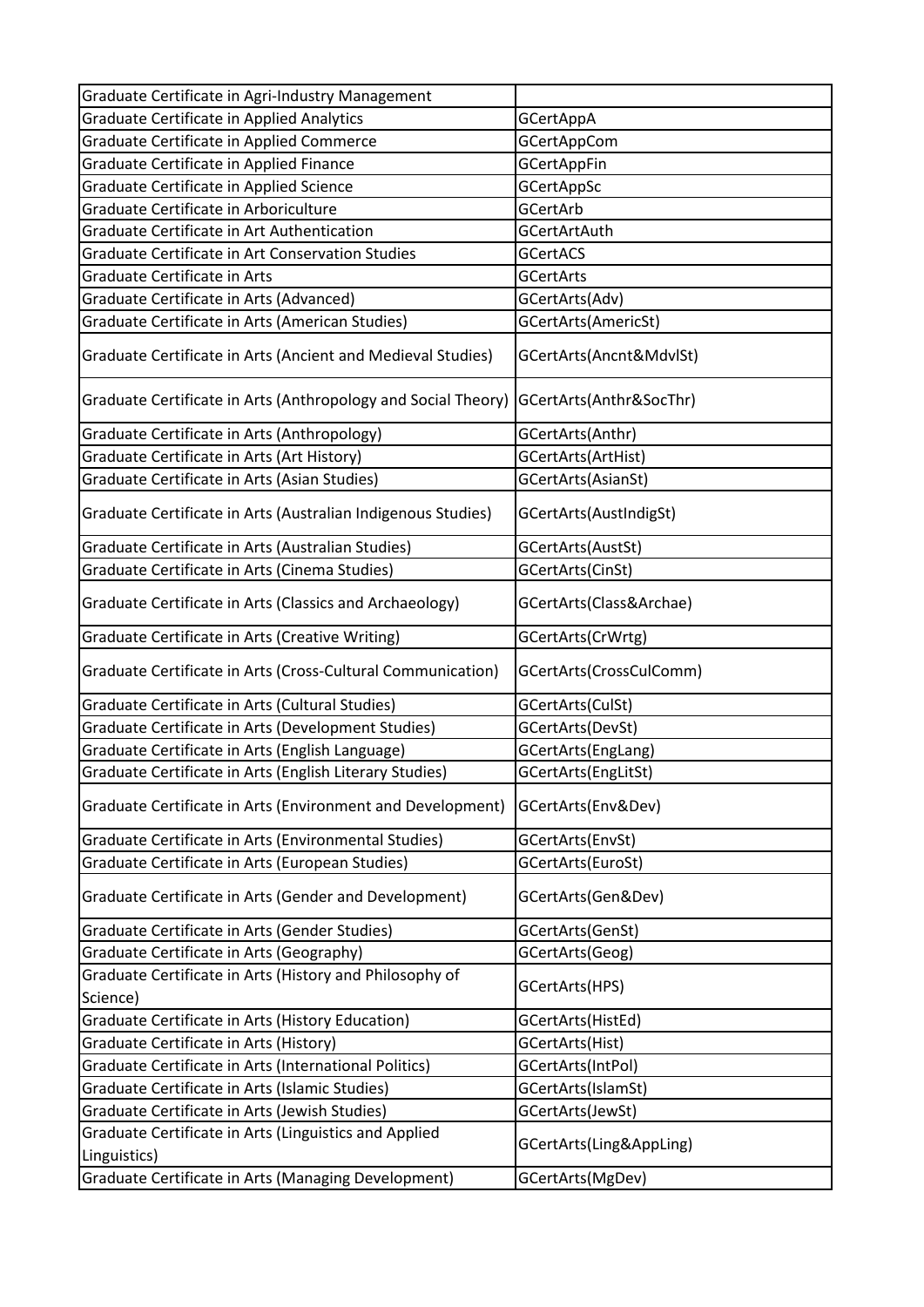| Graduate Certificate in Arts (Medieval and Renaissance                    |                              |
|---------------------------------------------------------------------------|------------------------------|
|                                                                           | GCertArts(Mdvl&RnssnceSt)    |
| Studies)                                                                  |                              |
| Graduate Certificate in Arts (Philosophy)                                 | GCertArts(Phil)              |
| Graduate Certificate in Arts (Political Science)                          | GCertArts(PolSc)             |
| Graduate Certificate in Arts (Principles of Development)                  | GCertArts(PDev)              |
| Graduate Certificate in Arts (Public History and Heritage)                | GCertArts(PubHist&Her)       |
| Graduate Certificate in Arts (Renaissance and Early Modern<br>Studies)    | GCertArts(Rnssnce&ErlyModSt) |
| Graduate Certificate in Arts (Social Theory)                              | GCertArts(SocThry)           |
| Graduate Certificate in Arts (Sociology)                                  | GCertArts(Socio)             |
| Graduate Certificate in Arts (Urbanisation and Development)               | GCertArts(Urb&Dev)           |
| Graduate Certificate in Arts and Community Engagement                     | GCertArts&COmmEngage         |
| Graduate Certificate in Arts and Community Practice                       | GCertCCD                     |
| Graduate Certificate in Arts Management                                   | GCertArtsMgt                 |
| Graduate Certificate in Auto Dealership Management<br>(Nissan)            | GCertADM(Nissan)             |
| Graduate Certificate in Auto Dealership Management<br>(Stilwell)          | GCertADM(Stilwl)             |
| Graduate Certificate in Avian Health                                      | <b>GCertAvHlth</b>           |
| <b>Graduate Certificate in Biostatistics</b>                              | <b>GCertBiostat</b>          |
| Graduate Certificate in Bulk Freight Systems Management                   | <b>GCertBFSM</b>             |
| Graduate Certificate in Bushfire Planning and Management                  | <b>GCertBfPlMgt</b>          |
| <b>Graduate Certificate in Business</b>                                   | <b>GCertBus</b>              |
| Graduate Certificate in Business Administration                           | <b>GCertBA</b>               |
| Graduate Certificate in Business and Information Technology               | GCertBusIT                   |
| <b>Graduate Certificate in Business Forensics</b>                         | <b>GCertBusForen</b>         |
| <b>Graduate Certificate in Cancer Sciences</b>                            | <b>GCertCncrSc</b>           |
| Graduate Certificate in Case Management                                   | <b>GCertCaseMgt</b>          |
| Graduate Certificate in Catchment and Waterway<br>Management              | GCertCatchWwayMgt            |
| Graduate Certificate in Climate Change for Primary Industries             | GCertClimChgPrimInd          |
| Graduate Certificate in Clinical Dentistry                                | GCertClinDent                |
| Graduate Certificate in Clinical Research                                 | <b>GCertCR</b>               |
| Graduate Certificate in Clinical Teaching                                 | GCertClinTeach               |
| Graduate Certificate in Clinical Ultrasound                               | <b>GCertClinUS</b>           |
| Graduate Certificate in Commercialisation                                 | <b>GCertCommrc</b>           |
| Graduate Certificate in Commercialisation for Research<br><b>Students</b> | <b>GCertCommResSt</b>        |
| Graduate Certificate in Communication and Customer<br>Strategy            | <b>GCertComCustStr</b>       |
| Graduate Certificate in Community Cultural Development                    | GCertCCD                     |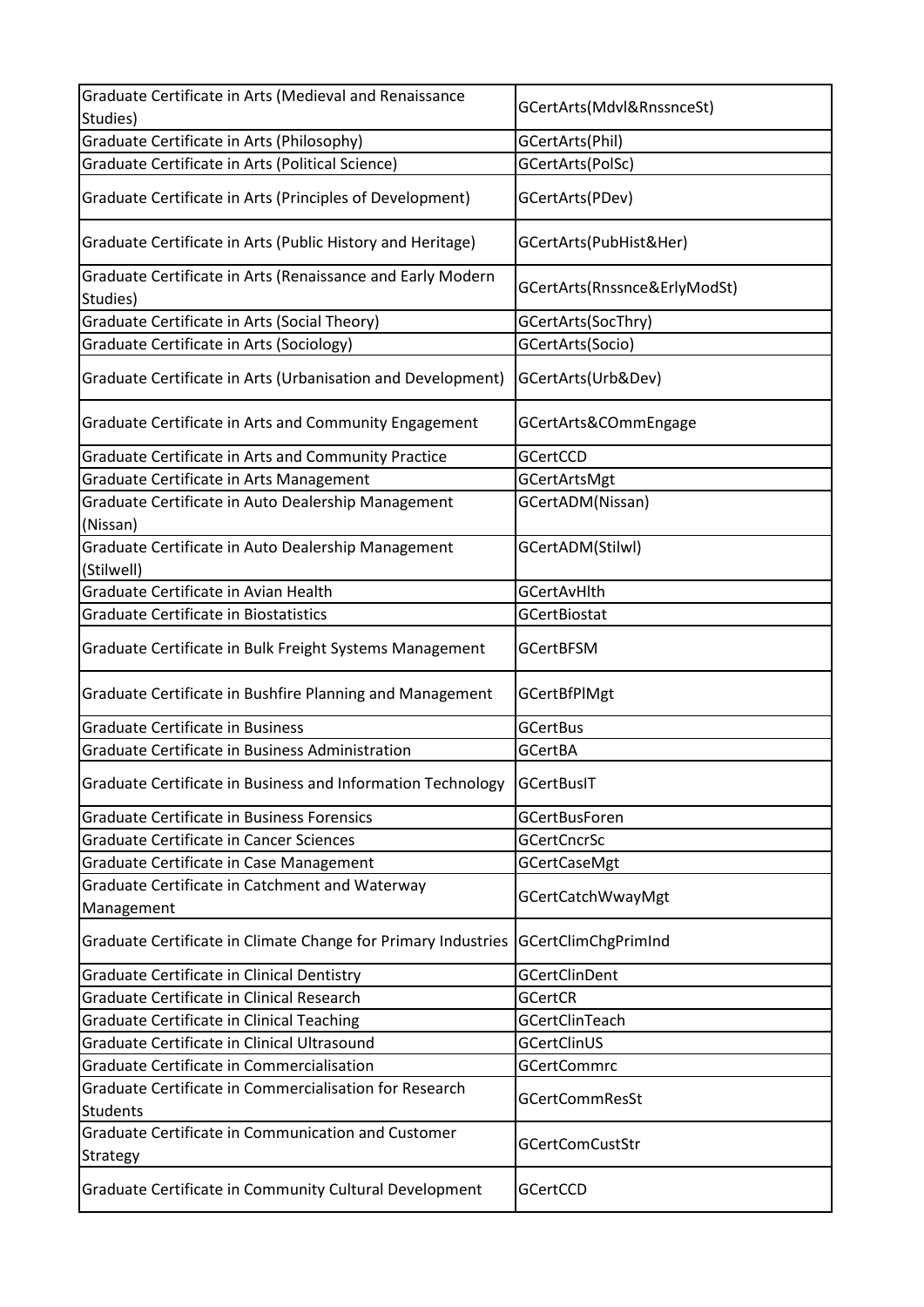| Graduate Certificate in Computer-Assisted Language Learning GCertCALL<br><b>GCertCrim</b><br>Graduate Certificate in Criminology<br>Graduate Certificate in Criminology (Business Crime and<br>GcertCrim(BusCrime&Reg)<br>Regulation)<br>Graduate Certificate in Criminology (Crime and Violence<br>GCertCrim(Cr&ViolPrev)<br>Prevention)<br>Graduate Certificate in Criminology (Enforcement Studies)<br>GCertCrim(EnfSt)<br>Graduate Certificate in Criminology (Policy Studies)<br>GCertCrim(PolicySt)<br><b>Graduate Certificate in Critical Care Nursing</b><br><b>GCertCritCareNurs</b><br>Graduate Certificate in Cross-Cultural Communication<br><b>GCertCrossCulComm</b><br>Graduate Certificate in Curriculum Leadership<br><b>GCertCurLead</b><br>Graduate Certificate in Dairy Technology<br>GCertDairyTech<br><b>Graduate Certificate in Dental Studies</b><br><b>GCertDentStud</b><br>Graduate Certificate in Dental Therapy (Advanced Clinical<br>GCertDenThrpy(ACP)<br>Graduate Certificate in Development<br><b>GCertDev</b><br>Graduate Certificate in Development (Gender and<br>GCertDev(Gen&Dev)<br>Development)<br>Graduate Certificate in Development (Managing<br>GCertDev(MgDev)<br>Development)<br>Graduate Certificate in Development Management<br>GCertDevMgt(Int)<br>(International)<br>Graduate Certificate in Digital Forensics<br><b>GCertDigitalFor</b><br>Graduate Certificate in Digital Media<br><b>GCertDM</b><br>Graduate Certificate in Early Childhood Studies<br><b>GCertECS</b><br>Graduate Certificate in Early Literacy Intervention<br><b>GCertELI</b><br>Graduate Certificate in e-Crime Investigation<br><b>GCerte-CrimeInvest</b><br>Graduate Certificate in Education<br>GCertEd<br>Graduate Certificate in Education (CLIL)<br>GCertEd(CLIL)<br>Graduate Certificate in Education (International<br>GCertEd(IB)<br>Baccalaureate)<br>Graduate Certificate in Education (International<br>GCertEd(IB)DP<br>Baccalaureate) DP<br>Graduate Certificate in Education (International<br>GCertEd(IB)PYP<br>Baccalaureate) PYP<br>Graduate Certificate in Education (Specific Learning<br>GCertEd(SLD)<br>Difficulties)<br>Graduate Certificate in Educational Intervention<br>GCertEdInt<br>Graduate Certificate in Educational Research<br><b>GCertEdRes</b><br>Graduate Certificate in Engineering<br>GCertEng<br>Graduate Certificate in Engineering (Environmental<br>GCertEng(EnvEng)<br>Engineering)<br>Graduate Certificate in Engineering Management<br><b>GCertEngMgt</b><br>Graduate Certificate in English for the Global Workplace<br><b>GCertEngGlobWork</b><br>Graduate Certificate in English in a Global Context<br>GCertEngGC<br>Graduate Certificate in Enterprise<br>GCertEnt | Graduate Certificate in Computer Science | GCertCS |
|-----------------------------------------------------------------------------------------------------------------------------------------------------------------------------------------------------------------------------------------------------------------------------------------------------------------------------------------------------------------------------------------------------------------------------------------------------------------------------------------------------------------------------------------------------------------------------------------------------------------------------------------------------------------------------------------------------------------------------------------------------------------------------------------------------------------------------------------------------------------------------------------------------------------------------------------------------------------------------------------------------------------------------------------------------------------------------------------------------------------------------------------------------------------------------------------------------------------------------------------------------------------------------------------------------------------------------------------------------------------------------------------------------------------------------------------------------------------------------------------------------------------------------------------------------------------------------------------------------------------------------------------------------------------------------------------------------------------------------------------------------------------------------------------------------------------------------------------------------------------------------------------------------------------------------------------------------------------------------------------------------------------------------------------------------------------------------------------------------------------------------------------------------------------------------------------------------------------------------------------------------------------------------------------------------------------------------------------------------------------------------------------------------------------------------------------------------------------------------------------------------------------------------------------------------------------------------------------------------------------------------------------------------------------------------------------------------------------------------------------------|------------------------------------------|---------|
|                                                                                                                                                                                                                                                                                                                                                                                                                                                                                                                                                                                                                                                                                                                                                                                                                                                                                                                                                                                                                                                                                                                                                                                                                                                                                                                                                                                                                                                                                                                                                                                                                                                                                                                                                                                                                                                                                                                                                                                                                                                                                                                                                                                                                                                                                                                                                                                                                                                                                                                                                                                                                                                                                                                                               |                                          |         |
|                                                                                                                                                                                                                                                                                                                                                                                                                                                                                                                                                                                                                                                                                                                                                                                                                                                                                                                                                                                                                                                                                                                                                                                                                                                                                                                                                                                                                                                                                                                                                                                                                                                                                                                                                                                                                                                                                                                                                                                                                                                                                                                                                                                                                                                                                                                                                                                                                                                                                                                                                                                                                                                                                                                                               |                                          |         |
|                                                                                                                                                                                                                                                                                                                                                                                                                                                                                                                                                                                                                                                                                                                                                                                                                                                                                                                                                                                                                                                                                                                                                                                                                                                                                                                                                                                                                                                                                                                                                                                                                                                                                                                                                                                                                                                                                                                                                                                                                                                                                                                                                                                                                                                                                                                                                                                                                                                                                                                                                                                                                                                                                                                                               |                                          |         |
|                                                                                                                                                                                                                                                                                                                                                                                                                                                                                                                                                                                                                                                                                                                                                                                                                                                                                                                                                                                                                                                                                                                                                                                                                                                                                                                                                                                                                                                                                                                                                                                                                                                                                                                                                                                                                                                                                                                                                                                                                                                                                                                                                                                                                                                                                                                                                                                                                                                                                                                                                                                                                                                                                                                                               |                                          |         |
|                                                                                                                                                                                                                                                                                                                                                                                                                                                                                                                                                                                                                                                                                                                                                                                                                                                                                                                                                                                                                                                                                                                                                                                                                                                                                                                                                                                                                                                                                                                                                                                                                                                                                                                                                                                                                                                                                                                                                                                                                                                                                                                                                                                                                                                                                                                                                                                                                                                                                                                                                                                                                                                                                                                                               |                                          |         |
|                                                                                                                                                                                                                                                                                                                                                                                                                                                                                                                                                                                                                                                                                                                                                                                                                                                                                                                                                                                                                                                                                                                                                                                                                                                                                                                                                                                                                                                                                                                                                                                                                                                                                                                                                                                                                                                                                                                                                                                                                                                                                                                                                                                                                                                                                                                                                                                                                                                                                                                                                                                                                                                                                                                                               |                                          |         |
|                                                                                                                                                                                                                                                                                                                                                                                                                                                                                                                                                                                                                                                                                                                                                                                                                                                                                                                                                                                                                                                                                                                                                                                                                                                                                                                                                                                                                                                                                                                                                                                                                                                                                                                                                                                                                                                                                                                                                                                                                                                                                                                                                                                                                                                                                                                                                                                                                                                                                                                                                                                                                                                                                                                                               |                                          |         |
|                                                                                                                                                                                                                                                                                                                                                                                                                                                                                                                                                                                                                                                                                                                                                                                                                                                                                                                                                                                                                                                                                                                                                                                                                                                                                                                                                                                                                                                                                                                                                                                                                                                                                                                                                                                                                                                                                                                                                                                                                                                                                                                                                                                                                                                                                                                                                                                                                                                                                                                                                                                                                                                                                                                                               |                                          |         |
|                                                                                                                                                                                                                                                                                                                                                                                                                                                                                                                                                                                                                                                                                                                                                                                                                                                                                                                                                                                                                                                                                                                                                                                                                                                                                                                                                                                                                                                                                                                                                                                                                                                                                                                                                                                                                                                                                                                                                                                                                                                                                                                                                                                                                                                                                                                                                                                                                                                                                                                                                                                                                                                                                                                                               |                                          |         |
|                                                                                                                                                                                                                                                                                                                                                                                                                                                                                                                                                                                                                                                                                                                                                                                                                                                                                                                                                                                                                                                                                                                                                                                                                                                                                                                                                                                                                                                                                                                                                                                                                                                                                                                                                                                                                                                                                                                                                                                                                                                                                                                                                                                                                                                                                                                                                                                                                                                                                                                                                                                                                                                                                                                                               |                                          |         |
|                                                                                                                                                                                                                                                                                                                                                                                                                                                                                                                                                                                                                                                                                                                                                                                                                                                                                                                                                                                                                                                                                                                                                                                                                                                                                                                                                                                                                                                                                                                                                                                                                                                                                                                                                                                                                                                                                                                                                                                                                                                                                                                                                                                                                                                                                                                                                                                                                                                                                                                                                                                                                                                                                                                                               |                                          |         |
|                                                                                                                                                                                                                                                                                                                                                                                                                                                                                                                                                                                                                                                                                                                                                                                                                                                                                                                                                                                                                                                                                                                                                                                                                                                                                                                                                                                                                                                                                                                                                                                                                                                                                                                                                                                                                                                                                                                                                                                                                                                                                                                                                                                                                                                                                                                                                                                                                                                                                                                                                                                                                                                                                                                                               |                                          |         |
|                                                                                                                                                                                                                                                                                                                                                                                                                                                                                                                                                                                                                                                                                                                                                                                                                                                                                                                                                                                                                                                                                                                                                                                                                                                                                                                                                                                                                                                                                                                                                                                                                                                                                                                                                                                                                                                                                                                                                                                                                                                                                                                                                                                                                                                                                                                                                                                                                                                                                                                                                                                                                                                                                                                                               | Practice)                                |         |
|                                                                                                                                                                                                                                                                                                                                                                                                                                                                                                                                                                                                                                                                                                                                                                                                                                                                                                                                                                                                                                                                                                                                                                                                                                                                                                                                                                                                                                                                                                                                                                                                                                                                                                                                                                                                                                                                                                                                                                                                                                                                                                                                                                                                                                                                                                                                                                                                                                                                                                                                                                                                                                                                                                                                               |                                          |         |
|                                                                                                                                                                                                                                                                                                                                                                                                                                                                                                                                                                                                                                                                                                                                                                                                                                                                                                                                                                                                                                                                                                                                                                                                                                                                                                                                                                                                                                                                                                                                                                                                                                                                                                                                                                                                                                                                                                                                                                                                                                                                                                                                                                                                                                                                                                                                                                                                                                                                                                                                                                                                                                                                                                                                               |                                          |         |
|                                                                                                                                                                                                                                                                                                                                                                                                                                                                                                                                                                                                                                                                                                                                                                                                                                                                                                                                                                                                                                                                                                                                                                                                                                                                                                                                                                                                                                                                                                                                                                                                                                                                                                                                                                                                                                                                                                                                                                                                                                                                                                                                                                                                                                                                                                                                                                                                                                                                                                                                                                                                                                                                                                                                               |                                          |         |
|                                                                                                                                                                                                                                                                                                                                                                                                                                                                                                                                                                                                                                                                                                                                                                                                                                                                                                                                                                                                                                                                                                                                                                                                                                                                                                                                                                                                                                                                                                                                                                                                                                                                                                                                                                                                                                                                                                                                                                                                                                                                                                                                                                                                                                                                                                                                                                                                                                                                                                                                                                                                                                                                                                                                               |                                          |         |
|                                                                                                                                                                                                                                                                                                                                                                                                                                                                                                                                                                                                                                                                                                                                                                                                                                                                                                                                                                                                                                                                                                                                                                                                                                                                                                                                                                                                                                                                                                                                                                                                                                                                                                                                                                                                                                                                                                                                                                                                                                                                                                                                                                                                                                                                                                                                                                                                                                                                                                                                                                                                                                                                                                                                               |                                          |         |
|                                                                                                                                                                                                                                                                                                                                                                                                                                                                                                                                                                                                                                                                                                                                                                                                                                                                                                                                                                                                                                                                                                                                                                                                                                                                                                                                                                                                                                                                                                                                                                                                                                                                                                                                                                                                                                                                                                                                                                                                                                                                                                                                                                                                                                                                                                                                                                                                                                                                                                                                                                                                                                                                                                                                               |                                          |         |
|                                                                                                                                                                                                                                                                                                                                                                                                                                                                                                                                                                                                                                                                                                                                                                                                                                                                                                                                                                                                                                                                                                                                                                                                                                                                                                                                                                                                                                                                                                                                                                                                                                                                                                                                                                                                                                                                                                                                                                                                                                                                                                                                                                                                                                                                                                                                                                                                                                                                                                                                                                                                                                                                                                                                               |                                          |         |
|                                                                                                                                                                                                                                                                                                                                                                                                                                                                                                                                                                                                                                                                                                                                                                                                                                                                                                                                                                                                                                                                                                                                                                                                                                                                                                                                                                                                                                                                                                                                                                                                                                                                                                                                                                                                                                                                                                                                                                                                                                                                                                                                                                                                                                                                                                                                                                                                                                                                                                                                                                                                                                                                                                                                               |                                          |         |
|                                                                                                                                                                                                                                                                                                                                                                                                                                                                                                                                                                                                                                                                                                                                                                                                                                                                                                                                                                                                                                                                                                                                                                                                                                                                                                                                                                                                                                                                                                                                                                                                                                                                                                                                                                                                                                                                                                                                                                                                                                                                                                                                                                                                                                                                                                                                                                                                                                                                                                                                                                                                                                                                                                                                               |                                          |         |
|                                                                                                                                                                                                                                                                                                                                                                                                                                                                                                                                                                                                                                                                                                                                                                                                                                                                                                                                                                                                                                                                                                                                                                                                                                                                                                                                                                                                                                                                                                                                                                                                                                                                                                                                                                                                                                                                                                                                                                                                                                                                                                                                                                                                                                                                                                                                                                                                                                                                                                                                                                                                                                                                                                                                               |                                          |         |
|                                                                                                                                                                                                                                                                                                                                                                                                                                                                                                                                                                                                                                                                                                                                                                                                                                                                                                                                                                                                                                                                                                                                                                                                                                                                                                                                                                                                                                                                                                                                                                                                                                                                                                                                                                                                                                                                                                                                                                                                                                                                                                                                                                                                                                                                                                                                                                                                                                                                                                                                                                                                                                                                                                                                               |                                          |         |
|                                                                                                                                                                                                                                                                                                                                                                                                                                                                                                                                                                                                                                                                                                                                                                                                                                                                                                                                                                                                                                                                                                                                                                                                                                                                                                                                                                                                                                                                                                                                                                                                                                                                                                                                                                                                                                                                                                                                                                                                                                                                                                                                                                                                                                                                                                                                                                                                                                                                                                                                                                                                                                                                                                                                               |                                          |         |
|                                                                                                                                                                                                                                                                                                                                                                                                                                                                                                                                                                                                                                                                                                                                                                                                                                                                                                                                                                                                                                                                                                                                                                                                                                                                                                                                                                                                                                                                                                                                                                                                                                                                                                                                                                                                                                                                                                                                                                                                                                                                                                                                                                                                                                                                                                                                                                                                                                                                                                                                                                                                                                                                                                                                               |                                          |         |
|                                                                                                                                                                                                                                                                                                                                                                                                                                                                                                                                                                                                                                                                                                                                                                                                                                                                                                                                                                                                                                                                                                                                                                                                                                                                                                                                                                                                                                                                                                                                                                                                                                                                                                                                                                                                                                                                                                                                                                                                                                                                                                                                                                                                                                                                                                                                                                                                                                                                                                                                                                                                                                                                                                                                               |                                          |         |
|                                                                                                                                                                                                                                                                                                                                                                                                                                                                                                                                                                                                                                                                                                                                                                                                                                                                                                                                                                                                                                                                                                                                                                                                                                                                                                                                                                                                                                                                                                                                                                                                                                                                                                                                                                                                                                                                                                                                                                                                                                                                                                                                                                                                                                                                                                                                                                                                                                                                                                                                                                                                                                                                                                                                               |                                          |         |
|                                                                                                                                                                                                                                                                                                                                                                                                                                                                                                                                                                                                                                                                                                                                                                                                                                                                                                                                                                                                                                                                                                                                                                                                                                                                                                                                                                                                                                                                                                                                                                                                                                                                                                                                                                                                                                                                                                                                                                                                                                                                                                                                                                                                                                                                                                                                                                                                                                                                                                                                                                                                                                                                                                                                               |                                          |         |
|                                                                                                                                                                                                                                                                                                                                                                                                                                                                                                                                                                                                                                                                                                                                                                                                                                                                                                                                                                                                                                                                                                                                                                                                                                                                                                                                                                                                                                                                                                                                                                                                                                                                                                                                                                                                                                                                                                                                                                                                                                                                                                                                                                                                                                                                                                                                                                                                                                                                                                                                                                                                                                                                                                                                               |                                          |         |
|                                                                                                                                                                                                                                                                                                                                                                                                                                                                                                                                                                                                                                                                                                                                                                                                                                                                                                                                                                                                                                                                                                                                                                                                                                                                                                                                                                                                                                                                                                                                                                                                                                                                                                                                                                                                                                                                                                                                                                                                                                                                                                                                                                                                                                                                                                                                                                                                                                                                                                                                                                                                                                                                                                                                               |                                          |         |
|                                                                                                                                                                                                                                                                                                                                                                                                                                                                                                                                                                                                                                                                                                                                                                                                                                                                                                                                                                                                                                                                                                                                                                                                                                                                                                                                                                                                                                                                                                                                                                                                                                                                                                                                                                                                                                                                                                                                                                                                                                                                                                                                                                                                                                                                                                                                                                                                                                                                                                                                                                                                                                                                                                                                               |                                          |         |
|                                                                                                                                                                                                                                                                                                                                                                                                                                                                                                                                                                                                                                                                                                                                                                                                                                                                                                                                                                                                                                                                                                                                                                                                                                                                                                                                                                                                                                                                                                                                                                                                                                                                                                                                                                                                                                                                                                                                                                                                                                                                                                                                                                                                                                                                                                                                                                                                                                                                                                                                                                                                                                                                                                                                               |                                          |         |
|                                                                                                                                                                                                                                                                                                                                                                                                                                                                                                                                                                                                                                                                                                                                                                                                                                                                                                                                                                                                                                                                                                                                                                                                                                                                                                                                                                                                                                                                                                                                                                                                                                                                                                                                                                                                                                                                                                                                                                                                                                                                                                                                                                                                                                                                                                                                                                                                                                                                                                                                                                                                                                                                                                                                               |                                          |         |
|                                                                                                                                                                                                                                                                                                                                                                                                                                                                                                                                                                                                                                                                                                                                                                                                                                                                                                                                                                                                                                                                                                                                                                                                                                                                                                                                                                                                                                                                                                                                                                                                                                                                                                                                                                                                                                                                                                                                                                                                                                                                                                                                                                                                                                                                                                                                                                                                                                                                                                                                                                                                                                                                                                                                               |                                          |         |
|                                                                                                                                                                                                                                                                                                                                                                                                                                                                                                                                                                                                                                                                                                                                                                                                                                                                                                                                                                                                                                                                                                                                                                                                                                                                                                                                                                                                                                                                                                                                                                                                                                                                                                                                                                                                                                                                                                                                                                                                                                                                                                                                                                                                                                                                                                                                                                                                                                                                                                                                                                                                                                                                                                                                               |                                          |         |
|                                                                                                                                                                                                                                                                                                                                                                                                                                                                                                                                                                                                                                                                                                                                                                                                                                                                                                                                                                                                                                                                                                                                                                                                                                                                                                                                                                                                                                                                                                                                                                                                                                                                                                                                                                                                                                                                                                                                                                                                                                                                                                                                                                                                                                                                                                                                                                                                                                                                                                                                                                                                                                                                                                                                               |                                          |         |
|                                                                                                                                                                                                                                                                                                                                                                                                                                                                                                                                                                                                                                                                                                                                                                                                                                                                                                                                                                                                                                                                                                                                                                                                                                                                                                                                                                                                                                                                                                                                                                                                                                                                                                                                                                                                                                                                                                                                                                                                                                                                                                                                                                                                                                                                                                                                                                                                                                                                                                                                                                                                                                                                                                                                               |                                          |         |
|                                                                                                                                                                                                                                                                                                                                                                                                                                                                                                                                                                                                                                                                                                                                                                                                                                                                                                                                                                                                                                                                                                                                                                                                                                                                                                                                                                                                                                                                                                                                                                                                                                                                                                                                                                                                                                                                                                                                                                                                                                                                                                                                                                                                                                                                                                                                                                                                                                                                                                                                                                                                                                                                                                                                               |                                          |         |
|                                                                                                                                                                                                                                                                                                                                                                                                                                                                                                                                                                                                                                                                                                                                                                                                                                                                                                                                                                                                                                                                                                                                                                                                                                                                                                                                                                                                                                                                                                                                                                                                                                                                                                                                                                                                                                                                                                                                                                                                                                                                                                                                                                                                                                                                                                                                                                                                                                                                                                                                                                                                                                                                                                                                               |                                          |         |
|                                                                                                                                                                                                                                                                                                                                                                                                                                                                                                                                                                                                                                                                                                                                                                                                                                                                                                                                                                                                                                                                                                                                                                                                                                                                                                                                                                                                                                                                                                                                                                                                                                                                                                                                                                                                                                                                                                                                                                                                                                                                                                                                                                                                                                                                                                                                                                                                                                                                                                                                                                                                                                                                                                                                               |                                          |         |
|                                                                                                                                                                                                                                                                                                                                                                                                                                                                                                                                                                                                                                                                                                                                                                                                                                                                                                                                                                                                                                                                                                                                                                                                                                                                                                                                                                                                                                                                                                                                                                                                                                                                                                                                                                                                                                                                                                                                                                                                                                                                                                                                                                                                                                                                                                                                                                                                                                                                                                                                                                                                                                                                                                                                               |                                          |         |
|                                                                                                                                                                                                                                                                                                                                                                                                                                                                                                                                                                                                                                                                                                                                                                                                                                                                                                                                                                                                                                                                                                                                                                                                                                                                                                                                                                                                                                                                                                                                                                                                                                                                                                                                                                                                                                                                                                                                                                                                                                                                                                                                                                                                                                                                                                                                                                                                                                                                                                                                                                                                                                                                                                                                               |                                          |         |
|                                                                                                                                                                                                                                                                                                                                                                                                                                                                                                                                                                                                                                                                                                                                                                                                                                                                                                                                                                                                                                                                                                                                                                                                                                                                                                                                                                                                                                                                                                                                                                                                                                                                                                                                                                                                                                                                                                                                                                                                                                                                                                                                                                                                                                                                                                                                                                                                                                                                                                                                                                                                                                                                                                                                               |                                          |         |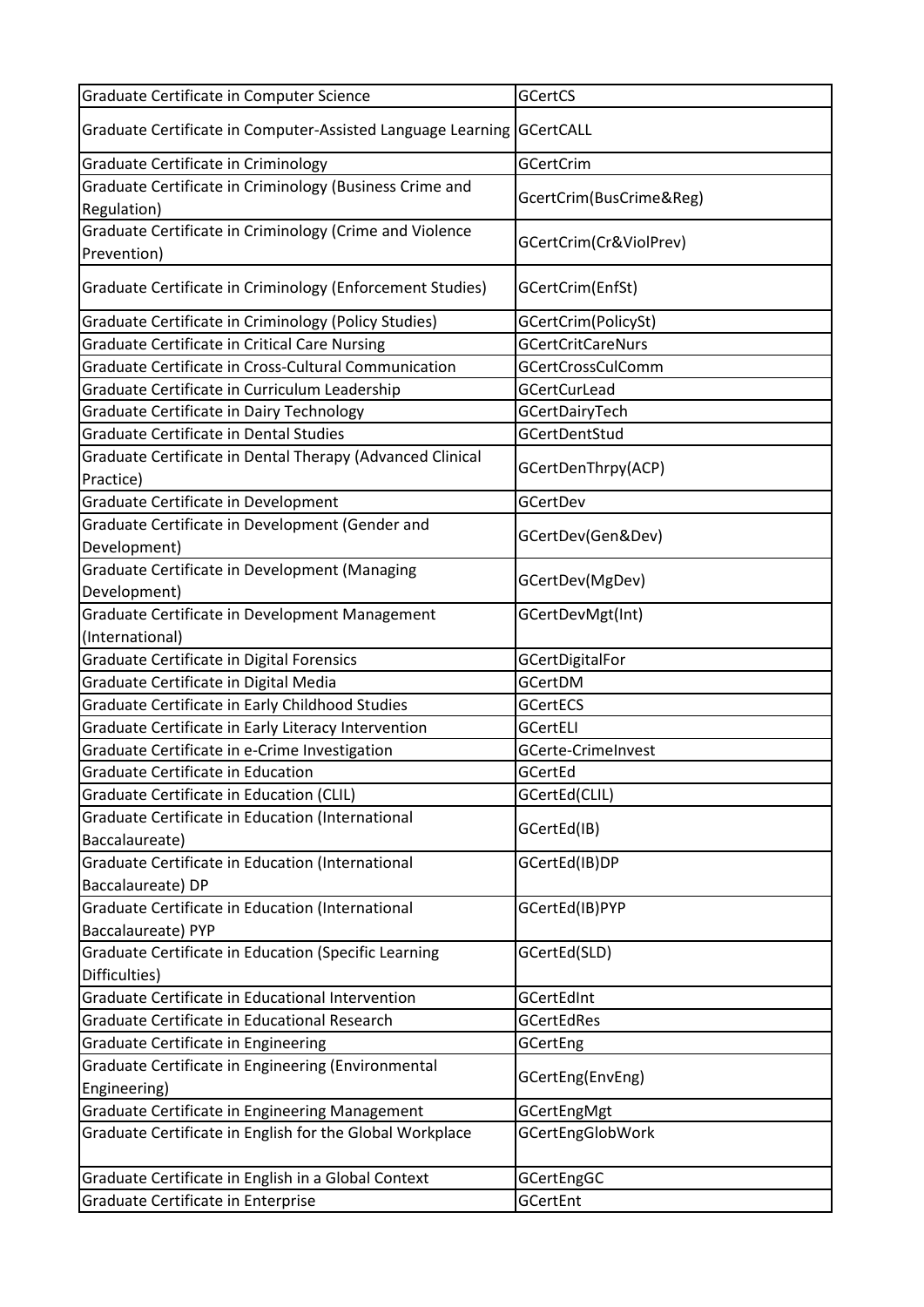| Graduate Certificate in Entrepreneurship                                                                         | GCertEntr                               |
|------------------------------------------------------------------------------------------------------------------|-----------------------------------------|
| <b>Graduate Certificate in Environment</b>                                                                       | GCertEnv                                |
| Graduate Certificate in Environmental Design                                                                     | <b>GCertEnvDes</b>                      |
| Graduate Certificate in Environmental Science                                                                    | <b>GCertEnvSc</b>                       |
| Graduate Certificate in e-Security and Risk                                                                      | GCerte-Sur&Risk                         |
| Graduate Certificate in Evaluation                                                                               | GCertEval                               |
| Graduate Certificate in Eye Banking                                                                              | <b>GCertEyeBank</b>                     |
| Graduate Certificate in Food Science                                                                             | <b>GCertFoodSc</b>                      |
| <b>Graduate Certificate in Forest Industries</b>                                                                 | <b>GCertForInd</b>                      |
|                                                                                                                  |                                         |
| Graduate Certificate in Forest Systems Management                                                                | GCertForSysMgt                          |
| Graduate Certificate in Garden Design                                                                            | <b>GCertGarDes</b>                      |
| Graduate Certificate in General Practice Psychiatry                                                              | <b>GCertGPP</b>                         |
| Graduate Certificate in Genomics and Health                                                                      | <b>GCertGenomHlth</b>                   |
| Graduate Certificate in Genomics and Health                                                                      | <b>GCertGenomHlth</b>                   |
| Graduate Certificate in Geographic Information Systems                                                           | <b>GCertGIS</b>                         |
| Graduate Certificate in Global People Management                                                                 | <b>GCertGlobPplMgt</b>                  |
| Graduate Certificate in Global Wine Studies                                                                      | <b>GCertGlobalWineSt</b>                |
| Graduate Certificate in Green Infrastructure                                                                     | <b>GCertGrInfra</b>                     |
| Graduate Certificate in Health and Human Services                                                                | <b>GCertHHS</b>                         |
| Graduate Certificate in Health Care History                                                                      | GCertHlthCareHist                       |
| Graduate Certificate in Health Informatics and Digital Health                                                    | GCertHlthInfDigHlth                     |
| Graduate Certificate in Health Services Research and<br>Evaluation                                               | GCertHlthServRes&Eval                   |
|                                                                                                                  |                                         |
|                                                                                                                  |                                         |
| Graduate Certificate in Horticulture                                                                             | <b>GCertHort</b>                        |
| Graduate Certificate in Indigenous Arts Management<br>Graduate Certificate in Indigenous Research and Leadership | GCertIndigArtsMgt<br>GCertIRL           |
|                                                                                                                  |                                         |
| Graduate Certificate in Infancy and Toddlerhood                                                                  | GCertInfTodd                            |
| Graduate Certificate in Information Systems<br>Graduate Certificate in Information Systems (Advanced)            | GCertIS<br>GCertIS(Adv)                 |
| Graduate Certificate in Integrated Freight Systems                                                               | GCertIFSM                               |
| Management<br>Graduate Certificate in International Baccalaureate (PYP)                                          | GCertIB(PYP)                            |
| Graduate Certificate in International Business                                                                   | <b>GCertIntBus</b>                      |
| Graduate Certificate in International Development                                                                | GCertInDev                              |
|                                                                                                                  | GCertIntEd(IB)                          |
| Graduate Certificate in International Education (IB)<br>Graduate Certificate in International Management         |                                         |
| (PETRONAS)                                                                                                       | GCertIntMgt                             |
|                                                                                                                  |                                         |
| Graduate Certificate in Journalism (Advanced)                                                                    | GCertJourn(Adv)<br>GCertLArch           |
| Graduate Certificate in Landscape Architecture                                                                   |                                         |
| Graduate Certificate in Language Education (CLIL)                                                                | GCertLangEd(CLIL)<br>GCertLI            |
| Graduate Certificate in Learning Intervention                                                                    |                                         |
| Graduate Certificate in Literacy Leadership                                                                      | GCertLitLead                            |
| Graduate Certificate in Management                                                                               | <b>GCertMgt</b>                         |
| Graduate Certificate in Managing Development<br>Graduate Certificate in Managing Early Psychosis                 | <b>GCertManDev</b><br><b>GCertManEP</b> |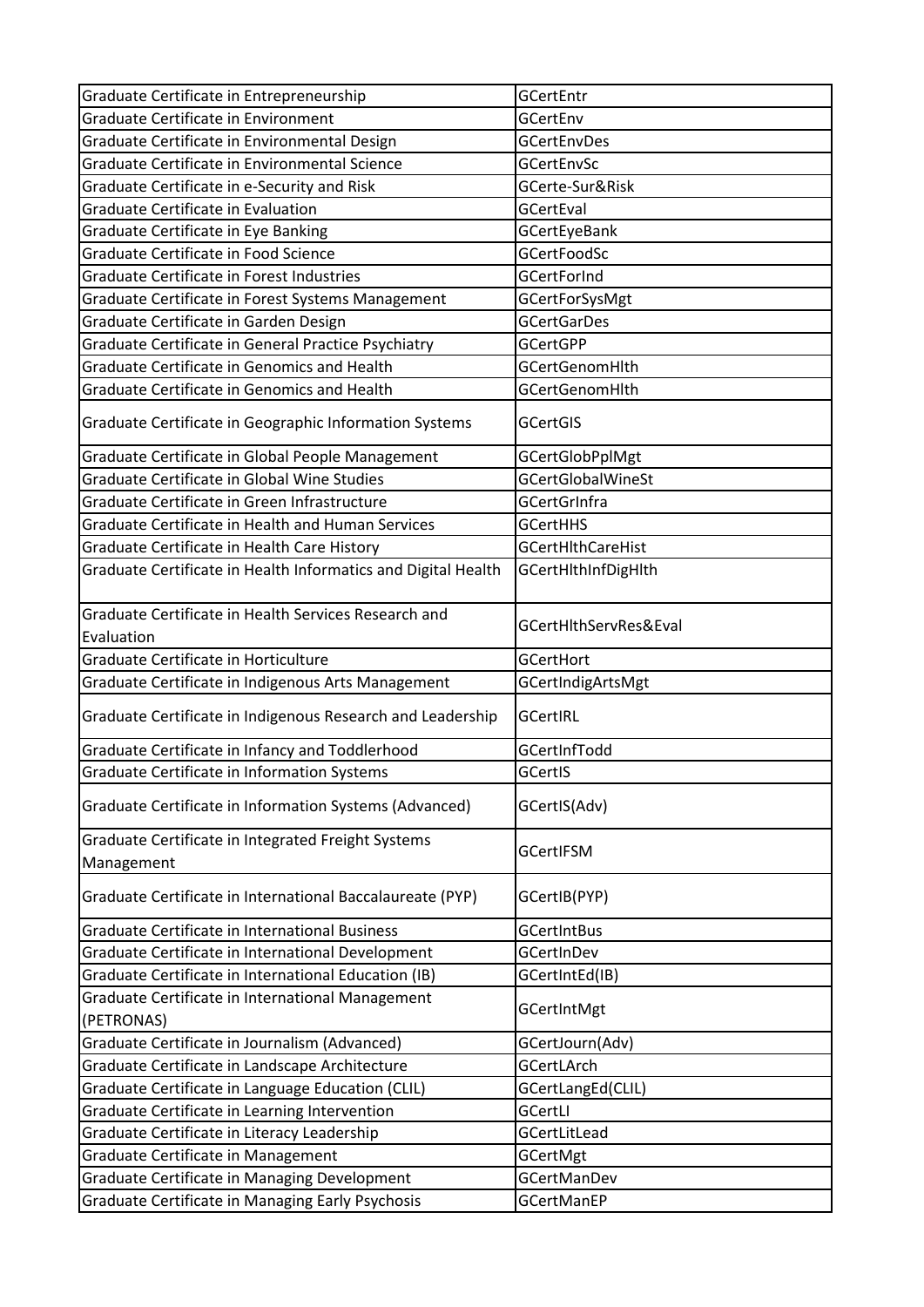| Graduate Certificate in Managing Youth Self-Harm and            | GCertManYSH&Sui           |
|-----------------------------------------------------------------|---------------------------|
| Suicide                                                         |                           |
| <b>Graduate Certificate in Marketing</b>                        | GCertMktg                 |
| Graduate Certificate in Marketing Management                    | <b>GCertMktgMgt</b>       |
| Graduate Certificate in Mathematics Teaching (11-12)            | GCertMathTeach(11-12)     |
| Graduate Certificate in Mathematics Teaching (7-10)             | GCertMathTeach(7-10)      |
| Graduate Certificate in Mental Health Science                   | <b>GCertMHSc</b>          |
| <b>Graduate Certificate in Mining</b>                           | <b>GCertMining</b>        |
| Graduate Certificate in Modern Languages Education              | GCertModLangEd            |
| Graduate Certificate in Modern Languages Education (Stream      | GCertModLangEdA           |
| A)                                                              |                           |
| Graduate Certificate in Modern Languages Education (Stream      | GCertModLangEdB           |
| B)                                                              |                           |
| Graduate Certificate in Music                                   | <b>GCertMus</b>           |
| Graduate Certificate in Narrative Therapy and Community         | <b>GCertNTCW</b>          |
| Work                                                            |                           |
| Graduate Certificate in Nursing Practice                        | GCertNP                   |
| Graduate Certificate in Nursing Practice (Cancer and Palliative |                           |
| Care)                                                           | GCertNP(Cncr&PallCare)    |
| Graduate Certificate in Nursing Practice (Critical Care)        | GCertNP(CritCare)         |
| Graduate Certificate in Nursing Practice (Emergency)            | GCertNP(Emerg)            |
| Graduate Certificate in Nursing Practice (Neonatal Intensive    | GCertNP(NIC)              |
| Care)                                                           |                           |
| Graduate Certificate in Nursing Practice (Paediatric Intensive  | GCertNP(PIC)              |
| Care)                                                           |                           |
| Graduate Certificate in Nursing Practice (Paediatrics)          | GCertNP(Paed)             |
| Graduate Certificate in Nursing Practice (Rural Critical Care)  | GCertNP(RurCritCare)      |
| Graduate Certificate in Operational Leadership                  | <b>GCertOpLead</b>        |
| Graduate Certificate in Operational Logistics                   | <b>GCertOpLog</b>         |
| <b>Graduate Certificate in Operations</b>                       | <b>GCertOp</b>            |
| Graduate Certificate in Organisational Leadership               | GCertOrgLead              |
| Graduate Certificate in Palliative Care                         | <b>GCertPallCare</b>      |
| Graduate Certificate in Palliative Nursing                      | <b>GCertPallNurs</b>      |
| Graduate Certificate in Physiotherapy (Exercise and Women's     | GCertPhysio(ExercWomHlth) |
| Health)                                                         |                           |
| Graduate Certificate in Physiotherapy (Exercise for Women)      | GCertPhysio(ExercWom)     |
|                                                                 |                           |
| Graduate Certificate in Physiotherapy (Paediatrics)             | GCertPhysio(Paed)         |
| Graduate Certificate in Physiotherapy (Pelvic Floor             | GCertPhysio(PlvFlrPhysio) |
| Physiotherapy)                                                  |                           |
| Graduate Certificate in Port Engineering                        | <b>GCertPortEng</b>       |
| Graduate Certificate in Primary Care Nursing                    | <b>GCertPCN</b>           |
| Graduate Certificate in Primary Health                          | <b>GCertPrimHlth</b>      |
| Graduate Certificate in Professional Ethics                     | <b>GCertProfEth</b>       |
| Graduate Certificate in Professional Skills for Scientists      | <b>GCertProfSc</b>        |
| Graduate Certificate in Project Management                      | <b>GCertProjMgt</b>       |
| Graduate Certificate in Psycho-oncology                         | GCertPsych-onc            |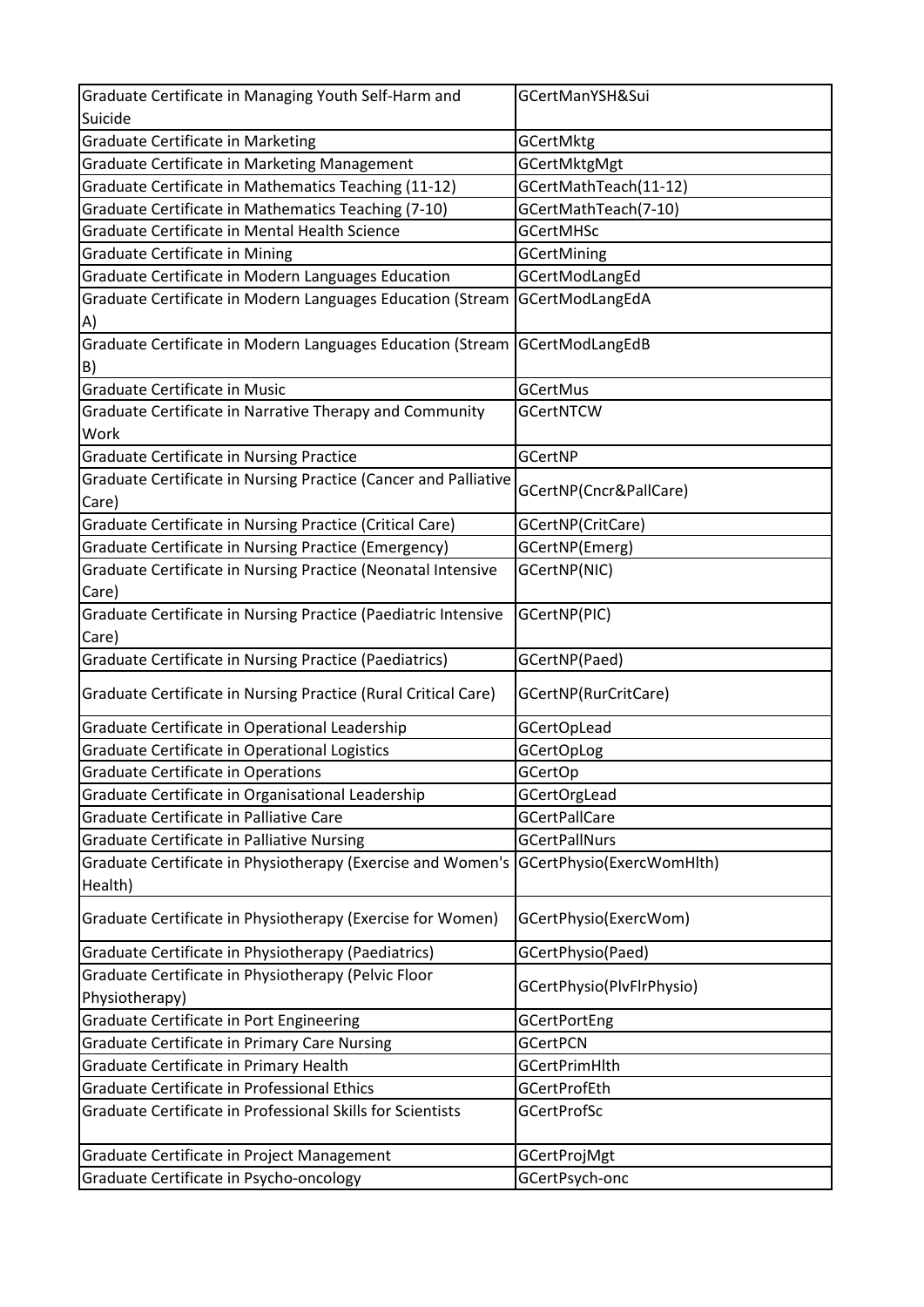| Graduate Certificate in Public Administration (Advanced)                      | GCertPA(Adv)              |
|-------------------------------------------------------------------------------|---------------------------|
| Graduate Certificate in Public Policy and Management                          | <b>GCertPubPolMgt</b>     |
| Graduate Certificate in Publishing and Communication                          |                           |
| (Advanced)                                                                    | GCertArts(Edit&Comm)      |
| Graduate Certificate in Publishing and Communications                         | GCertPubComm(Adv)         |
| (Advanced)                                                                    |                           |
| Graduate Certificate in Quality Assurance                                     | <b>GCertQA</b>            |
| Graduate Certificate in Rehabilitation Science                                | GCertRehabSc              |
| Graduate Certificate in Research Management and Policy                        | <b>GCertResMgtPolicy</b>  |
| Graduate Certificate in Science                                               | GCertSci                  |
| Graduate Certificate in Science (Advanced)                                    | GCertSc(Adv)              |
| Graduate Certificate in Scientific Leadership                                 | GCertScLead               |
| Graduate Certificate in Sexual Health                                         | GCertSexHlth              |
| Graduate Certificate in Small Animal Emergency and Critical                   | <b>GCertSAECC</b>         |
| Care                                                                          |                           |
| Graduate Certificate in Small Animal Ultrasound Abdominal                     | <b>GCertSAUA</b>          |
| Graduate Certificate in Social Impact                                         | GCertSI                   |
| Graduate Certificate in Sports Medicine                                       | <b>GCertSportMed</b>      |
| Graduate Certificate in Supply Chain Management                               | <b>GCertSCM</b>           |
| Graduate Certificate in Surgical Education                                    | GCertSurgicalEd           |
| Graduate Certificate in Surgical Science                                      | GCertSurgSc               |
| Graduate Certificate in Teaching English as an International                  |                           |
| Language                                                                      | GCertTeachEngIntLang      |
| Graduate Certificate in Telecommunications Engineering                        | <b>GCertTE</b>            |
| Graduate Certificate in Tertiary Education (Governance)                       | GCertTEd(Gov)             |
| Graduate Certificate in Tertiary Education (Management)                       | GCertTerEd(Mgt)           |
| Graduate Certificate in Tertiary Education (Quality Assurance) GCertTedEd(QA) |                           |
| Graduate Certificate in Tertiary Education (Research Mgmt<br>and Policy)      | GCertTerEd(ResMgt&Policy) |
| Graduate Certificate in Tertiary Education Management                         | <b>GCertTEM</b>           |
| <b>Graduate Certificate in Tertiary Teaching</b>                              | GCertterTeach             |
| Graduate Certificate in TESOL                                                 | <b>GCertTESOL</b>         |
| Graduate Certificate in TESOL (Stream A)                                      | <b>GCertTESOLA</b>        |
| Graduate Certificate in TESOL (Stream B)                                      | <b>GCertTESOLB</b>        |
| Graduate Certificate in the Teaching of Shakespeare                           | GCertTeachShakesp         |
| Graduate Certificate in Training and Development                              | GCertTD                   |
| Graduate Certificate in Transfusion Practice                                  | <b>GCertTransPrac</b>     |
| Graduate Certificate in Understanding Development                             | GCertUndDev               |
| Graduate Certificate in University Management                                 | GCertUniMgt               |
| <b>Graduate Certificate in University Teaching</b>                            | GCertUniTeach             |
| Graduate Certificate in Urban and Cultural Heritage                           | GCertUrbnCulHer           |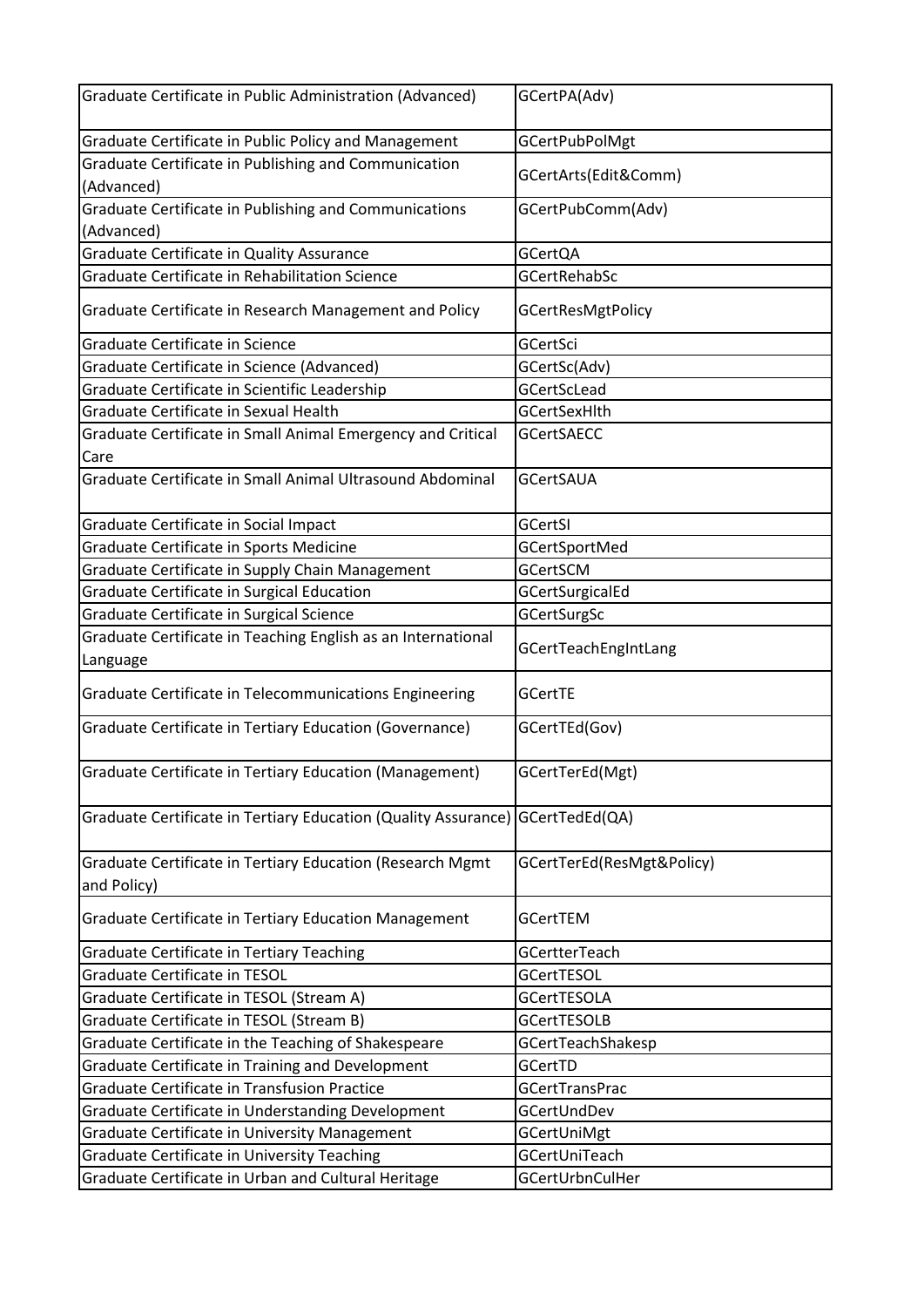| Graduate Certificate in Urban Freight Systems Management  | GCertUFSM               |
|-----------------------------------------------------------|-------------------------|
| Graduate Certificate in Urban Planning                    | GCertUP                 |
| Graduate Certificate in Veterinary Public Health          | <b>GCertVPH</b>         |
| Graduate Certificate in Veterinary Public Health (EAD)    | GCertVPH(EAD)           |
| Graduate Certificate in Visual Art                        | GCertVisArt             |
| <b>Graduate Certificate in Voice Studies</b>              | <b>GCertVoiceSt</b>     |
| Graduate Certificate in Wine Technology and Viticulture   | GCertWineTech&Vit       |
| Graduate Certificate in Youth Mental Health               | <b>GCertYMH</b>         |
| <b>Graduate Diploma in Accounting</b>                     | GDipAcc                 |
| Graduate Diploma in Accounting Research                   | GDipAccRes              |
| Graduate Diploma in Actuarial Science                     | GDipActSc               |
| <b>Graduate Diploma in Actuarial Studies</b>              | GDipActSt               |
| Graduate Diploma in Adolescent Health and Welfare         | GDipAdolHlthWelf        |
| Graduate Diploma in Adolescent Health and Wellbeing       | GDipAdolHlthWelb        |
| Graduate Diploma in Advanced Military Law                 | GDipAdvMilLaw           |
| Graduate Diploma in Ageing                                | GDipAgeing              |
| Graduate Diploma in Agribusiness for Veterinarians        | GDipAgrbusVet           |
| Graduate Diploma in Agricultural Extension                | GDipAgrExt              |
| Graduate Diploma in Agricultural Science                  | GDipAgrSc               |
| Graduate Diploma in Agricultural Sciences                 | GDipAgrSc               |
| Graduate Diploma in Agri-Industry Management              |                         |
| Graduate Diploma in Analytics Management                  | GDipAMgt                |
| Graduate Diploma in Animal Science                        | GDipAnimSc              |
| Graduate Diploma in Animateuring                          | GDipAnimat              |
| Graduate Diploma in Applied Commerce                      | GDipAppCom              |
| Graduate Diploma in Applied Econometrics                  | GDipAppEcon             |
| Graduate Diploma in Applied Science                       | GDipAppSc               |
| Graduate Diploma in Art Criticism                         | GDipArtCrit             |
| Graduate Diploma in Arts                                  | <b>GDipArts</b>         |
| Graduate Diploma in Arts (Advanced)                       | GDipArts(Adv)           |
| Graduate Diploma in Arts (American Studies)               | GDipArts(AmericSt)      |
| Graduate Diploma in Arts (Ancient and Medieval Studies)   | GDipArts(Ancnt&MdvlSt)  |
| Graduate Diploma in Arts (Anthropology and Development)   | GDipArts(Anthr&Dev)     |
| Graduate Diploma in Arts (Anthropology and Social Theory) | GDipArts(Anthr&SocThry) |
| Graduate Diploma in Arts (Anthropology)                   | GDipArts(Anthr)         |
| Graduate Diploma in Arts (Arabic Studies)                 | GDipArts(ArabSt)        |
| Graduate Diploma in Arts (Art History and Cinema Studies) | GDipArts(ArtHist&CinSt) |
| Graduate Diploma in Arts (Art History)                    | GDipArts(ArtHist)       |
| Graduate Diploma in Arts (Asian Studies)                  | GDipArts(AsianSt)       |
| Graduate Diploma in Arts (Australian Indigenous Studies)  | GDipArts(AustIndigSt)   |
| Graduate Diploma in Arts (Australian Studies)             | GDipArts(AustSt)        |
| Graduate Diploma in Arts (Chinese)                        | GDipArts(Chin)          |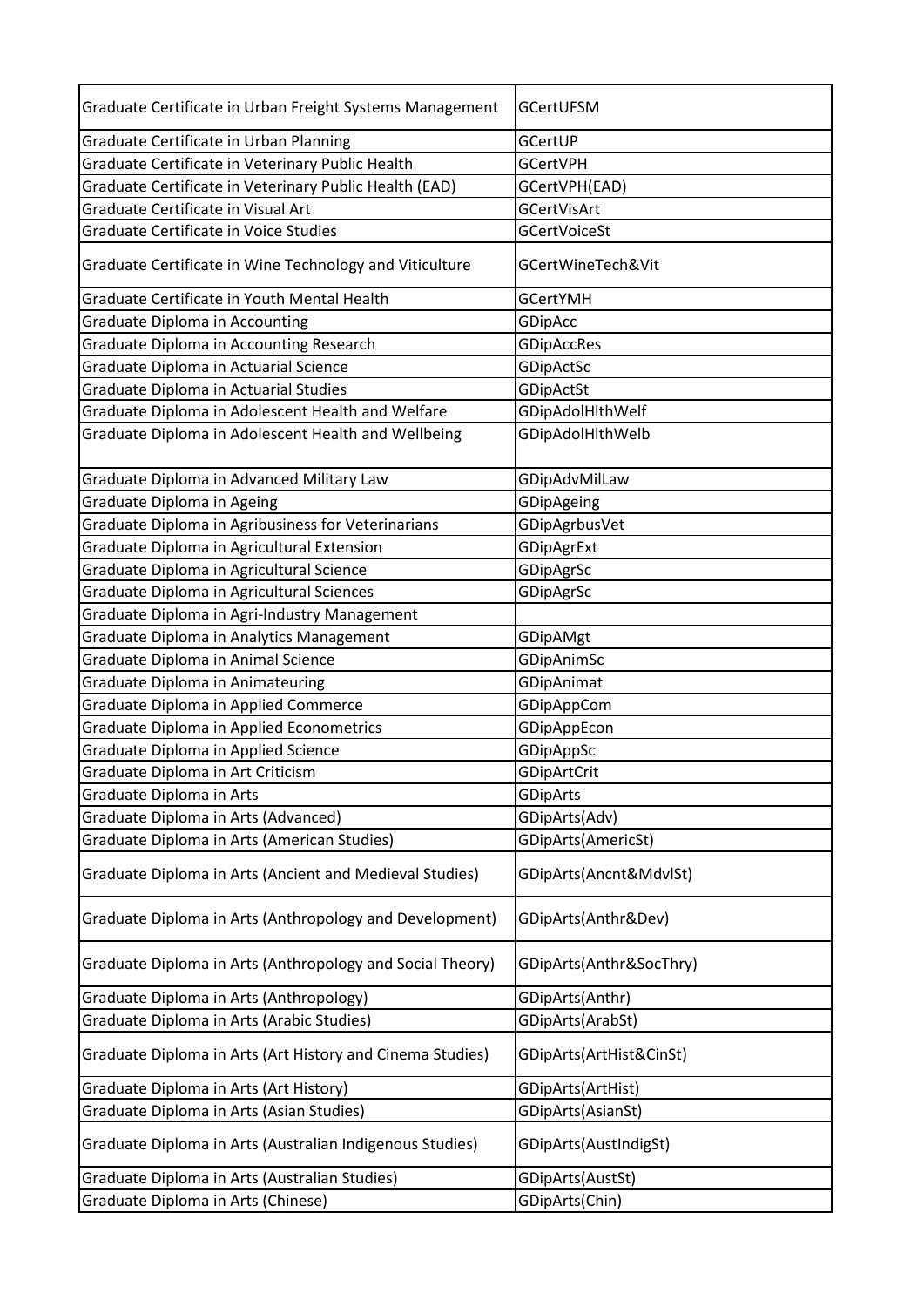| Graduate Diploma in Arts (Cinema Studies)                          | GDipArts(CinSt)             |
|--------------------------------------------------------------------|-----------------------------|
| Graduate Diploma in Arts (Classics and Archaeology)                | GDipArts(Class&Archae)      |
| Graduate Diploma in Arts (Creative Writing)                        | GDipArts(CrWrtg)            |
| Graduate Diploma in Arts (Criminology)                             | GDipArts(Crim)              |
| Graduate Diploma in Arts (Cross Cultural Communications)           | GDipArts(CrossCulComm)      |
| Graduate Diploma in Arts (Cultural Studies)                        | GDipArts(CulSt)             |
| Graduate Diploma in Arts (Development Studies)                     | GDipArts(DevSt)             |
| Graduate Diploma in Arts (English Language Studies)                | GDipArts(EngLangSt)         |
| Graduate Diploma in Arts (English Language)                        | GDipArts(EngLang)           |
| Graduate Diploma in Arts (English Literary Studies)                | GDipArts(EngLitSt)          |
| Graduate Diploma in Arts (Environmental Studies)                   | GDipArts(EnvSt)             |
| Graduate Diploma in Arts (European Studies)                        | GDipArts(EuroSt)            |
| Graduate Diploma in Arts (French)                                  | GDipArts(French)            |
| Graduate Diploma in Arts (Gender Studies)                          | GDipArts(GenSt)             |
| Graduate Diploma in Arts (Geography)                               | GDipArts(Geog)              |
| Graduate Diploma in Arts (German)                                  | GDipArts(German)            |
| Graduate Diploma in Arts (Hebrew)                                  | GDipArts(Hebrew)            |
| Graduate Diploma in Arts (History and Philosophy of Science)       | GDipArts(HPS)               |
| Graduate Diploma in Arts (History Education)                       | GDipArts(HistEd)            |
| Graduate Diploma in Arts (History)                                 | GDipArts(Hist)              |
| Graduate Diploma in Arts (Indonesian)                              | GDipArts(Indon)             |
| Graduate Diploma in Arts (International Politics)                  | GDipArts(IntPol)            |
| Graduate Diploma in Arts (Islamic Studies)                         | GDipArts(IslamSt)           |
| Graduate Diploma in Arts (Italian)                                 | GDipArts(Ital)              |
| Graduate Diploma in Arts (Japanese)                                | GDipArts(Japan)             |
| Graduate Diploma in Arts (Jewish Studies)                          | GDipArts(JewSt)             |
| Graduate Diploma in Arts (Linguistics and Applied Linguistics)     | GDipArts(Ling&AppLing)      |
| Graduate Diploma in Arts (Linguistics)                             | GDipArts(Ling)              |
| Graduate Diploma in Arts (Logic and Philosophy of Science)         | GDipArts(Log&PhilSc)        |
| Graduate Diploma in Arts (Medieval and Renaissance Studies)        | GDipArts(Mdvl&RnssnceSt)    |
| Graduate Diploma in Arts (Philosophy and Social Theory)            | GDipArts(Phil&SocThry)      |
| Graduate Diploma in Arts (Philosophy)                              | GDipArts(Phil)              |
| Graduate Diploma in Arts (Political Science)                       | GDipArts(PolSc)             |
| Graduate Diploma in Arts (Public History and Heritage)             | GDipArts(PubHist&Her)       |
| Graduate Diploma in Arts (Renaissance and Early Modern<br>Studies) | GDipArts(Rnssnce&ErlyModSt) |
| Graduate Diploma in Arts (Russian)                                 | GDipArts(Russ)              |
| Graduate Diploma in Arts (Social Theory)                           | GDipArts(SocThry)           |
| Graduate Diploma in Arts (Sociology)                               | GDipArts(Socio)             |
| Graduate Diploma in Arts (Swedish)                                 | GDipArts(Swed)              |
| Graduate Diploma in Arts and Community Practice                    | <b>GDipACP</b>              |
| Graduate Diploma in Arts and Cultural Management                   |                             |
| (Advanced)                                                         | GDipACM(Adv)                |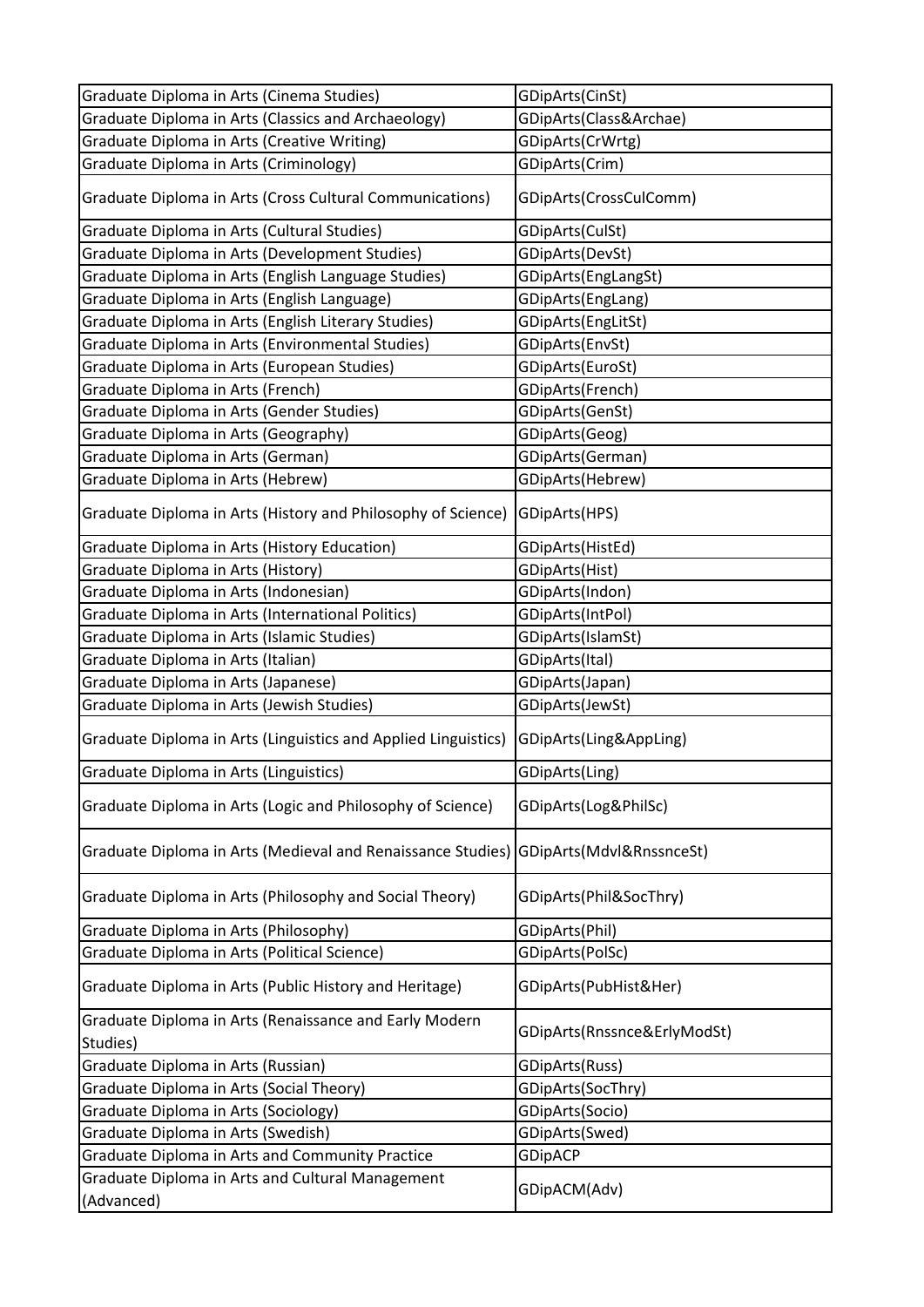| Graduate Diploma in Arts Management                     | GDipArtsMgt             |
|---------------------------------------------------------|-------------------------|
| Graduate Diploma in Asian Law                           | GDipAsianLaw            |
| Graduate Diploma in Audiological Science                | GDipAudSc               |
| Graduate Diploma in Banking and Finance Law             | GDipBank&FinLaw         |
| <b>Graduate Diploma in Biostatistics</b>                | GDipBiostat             |
| Graduate Diploma in Biotechnology                       | GDipBiotech             |
| Graduate Diploma in Building Surveying                  | <b>GDipBS</b>           |
| Graduate Diploma in Built Environments                  | GDipBuiltEnv            |
| Graduate Diploma in Built Environments (Advanced)       | GDipBuiltEnv(Adv)       |
| Graduate Diploma in Bushfire Planning and Management    | GDipBfPlMgt             |
| Graduate Diploma in Business Administration             | <b>GDipBA</b>           |
| Graduate Diploma in Business and Information Technology | GDipBuslT               |
| Graduate Diploma in Case Management                     | GDipCaseMgt             |
| Graduate Diploma in Child Health                        | GDipChIdHlth            |
| Graduate Diploma in Clinical Dentistry                  | GDipCD                  |
| Graduate Diploma in Clinical Dentistry (Advanced)       | GDipCD(Adv)             |
| Graduate Diploma in Clinical Dentistry (Implants)       | GDipCD(impl)            |
| Graduate Diploma in Clinical Education                  | GDipClinEd              |
| Graduate Diploma in Clinical Research                   | <b>GDipCR</b>           |
| Graduate Diploma in Clinical Ultrasound                 | GDipClinUS              |
| <b>Graduate Diploma in Commerce (Accounting)</b>        | GDipCom(Acct)           |
| Graduate Diploma in Commerce (Economics)                | GDipCom(Eco)            |
| Graduate Diploma in Commerce (Finance)                  | GDipCom(Fin)            |
| Graduate Diploma in Commerce (Management)               | GDipCom(Mgt)            |
| Graduate Diploma in Communications Law                  | GDipCommLaw             |
| Graduate Diploma in Community Cultural Development      | GDipCCD                 |
| Graduate Diploma in Competition and Consumer Law        | GDipCompConsLaw         |
| Graduate Diploma in Competition Law                     | GDipCompLaw             |
| Graduate Diploma in Computer Science                    | <b>GDipCS</b>           |
| Graduate Diploma in Construction Law                    | GDipConstrLaw           |
| Graduate Diploma in Contemporary Art                    | <b>GDipCA</b>           |
| Graduate Diploma in Corporate Law                       | GDipCorpLaw             |
| Graduate Diploma in Corporations and Securities Law     | GDipCorp&SecLaw         |
| Graduate Diploma in Creative Arts                       | <b>GDipCA</b>           |
| <b>Graduate Diploma in Dairy Technology</b>             | GDipDairyTech           |
| Graduate Diploma in Data Science                        | GDipDataSc              |
| <b>Graduate Diploma in Dental Studies</b>               | GDipDentStud            |
| Graduate Diploma in Dispute Resolution                  | <b>GDipDisRes</b>       |
| Graduate Diploma in Dramatic Art                        | GDipDramArt             |
| Graduate Diploma in Dramatic Art (Design)               | GDipDramArt(Des)        |
| Graduate Diploma in Dramatic Art (Direction)            | GDipDramArt(Dir)        |
| Graduate Diploma in Dramatic Art (Lighting Design)      | GDipDramArt(LightDes)   |
| Graduate Diploma in Dramatic Art (Production and Events |                         |
| Management)                                             | GDipDramArt(Prod&EvMgt) |
| Graduate Diploma in Dramatic Art (Sound Design)         | GDipDramArt(SndDes)     |
| Graduate Diploma in Drug Evaluation and Pharmaceutical  |                         |
| <b>Sciences</b>                                         | GDipDrugEval&PharmSc    |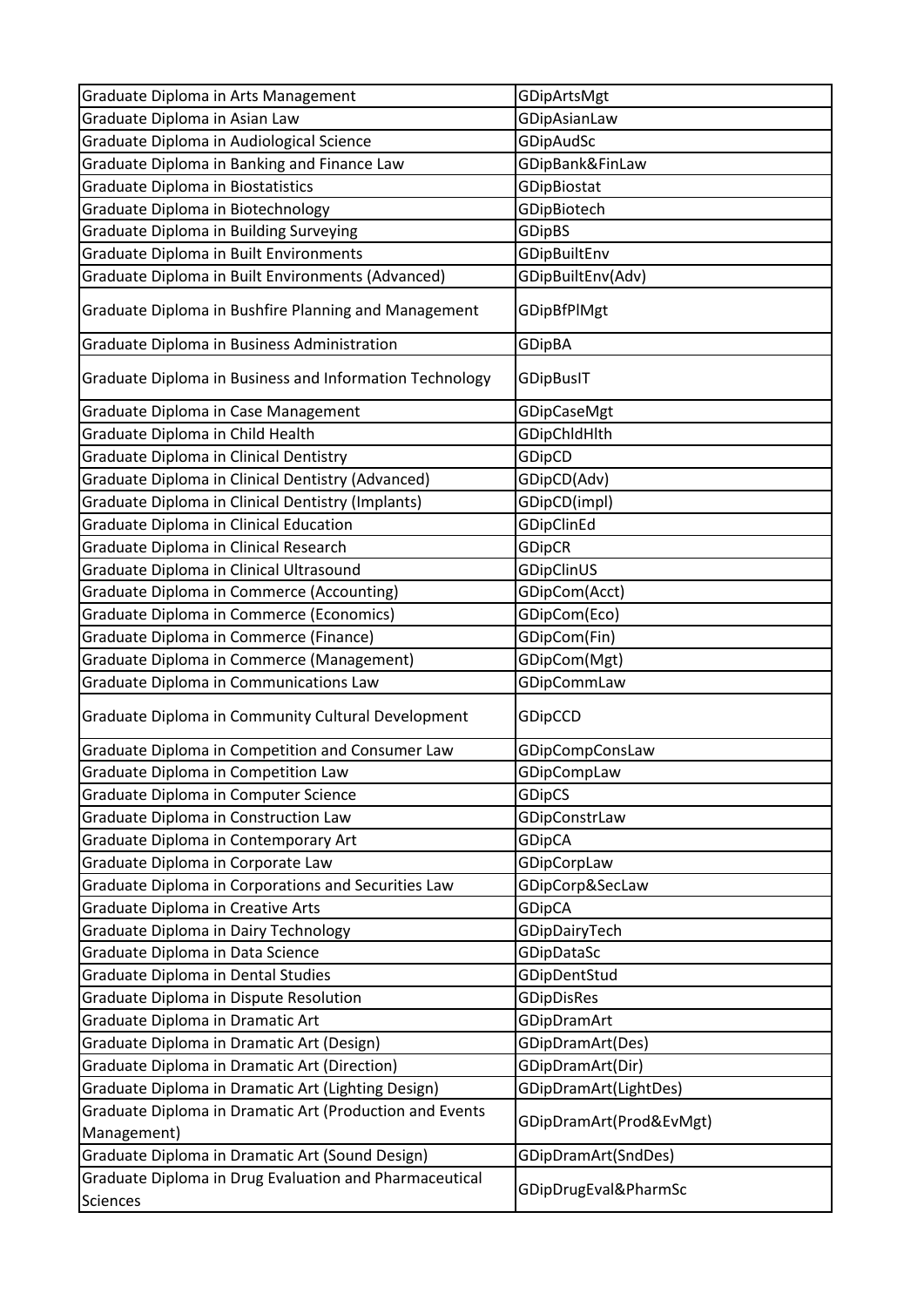| Graduate Diploma in e-Business Law                      | GDipe-BusLaw             |
|---------------------------------------------------------|--------------------------|
| <b>Graduate Diploma in Economics</b>                    | GDipEco                  |
| <b>Graduate Diploma in Education</b>                    | GDipEd                   |
| <b>Graduate Diploma in Education (Primary)</b>          | GDipEd(Prim)             |
| <b>Graduate Diploma in Educational Studies</b>          | GDipEdSt                 |
| Graduate Diploma in Employee Relations and Human        |                          |
| <b>Resource Management</b>                              | GDipER&HRM               |
| Graduate Diploma in Employment and Labour Relations Law | GDipEmp&LRelLaw          |
| Graduate Diploma in Energy and Resources Law            | GDipEnergy&ResourcesLaw  |
| Graduate Diploma in Engineering                         | GDipEng                  |
| Graduate Diploma in Engineering Management              | GDipEngMgt               |
| Graduate Diploma in English in a Global Context         | GDipEngGC                |
| Graduate Diploma in Enterprise                          | GDipEnt                  |
| Graduate Diploma in Enterprise Analysis and Systems     | GDipEntAn&Sys            |
| Graduate Diploma in Environment                         | GDipEnv                  |
| Graduate Diploma in Environment, Energy and Resources   | GDipEnvEnergy&ResLaw     |
| Law                                                     |                          |
| Graduate Diploma in Environmental Law                   | GDipEnvLaw               |
| Graduate Diploma in Environmental Science               | GDipEnvSc                |
| Graduate Diploma in Environmental Studies               | GDipEnvSt                |
| Graduate Diploma in Film and Television                 | <b>GDipFTV or GDipFT</b> |
| Graduate Diploma in Finance                             | <b>GDipFin</b>           |
| Graduate Diploma in Food Science                        | GDipFoodSc               |
| Graduate Diploma in Forensic Odontology                 | GDipForenOdon            |
| Graduate Diploma in Forest Ecosystem Science            | GDipForEcosysSc          |
| Graduate Diploma in Forest Industries                   | GDipForInd               |
| Graduate Diploma in Forest Systems Management           | GDipForSysMgt            |
| Graduate Diploma in General Practice Psychiatry         | <b>GDipGPP</b>           |
| <b>Graduate Diploma in Genetic Counselling</b>          | <b>GDipGenetCouns</b>    |
| Graduate Diploma in Genomics and Health                 | GDipGenomHlth            |
| Graduate Diploma in Geographic Information Systems      | <b>GDipGIS</b>           |
| Graduate Diploma in Geomatic Engineering                | GDipGeomE                |
| Graduate Diploma in Global Competition and Consumer Law | GDipGCompConLaw          |
| Graduate Diploma in Government Law                      | GDipGovtLaw              |
| Graduate Diploma in Guided Imagery and Music            | GDipGIM                  |
| Graduate Diploma in Health and Medical Law              | GDipHlth&MedLaw          |
| Graduate Diploma in Health Care History                 | GDipHlthCareHist         |
| Graduate Diploma in Health Ethics                       | GDipHlthEthics           |
| Graduate Diploma in Health Promotion                    | <b>GDipHlthProm</b>      |
| Graduate Diploma in Horticulture                        | GDipHort                 |
| Graduate Diploma in Human Rights Law                    | GDipHumRightsLaw         |
| Graduate Diploma in Information Systems                 | <b>GDipIS</b>            |
| Graduate Diploma in Integrated Freight Systems          | <b>GDipIFSM</b>          |
| Management                                              |                          |
| Graduate Diploma in Intellectual Disability             | <b>GDipIntDis</b>        |
| Graduate Diploma in Intellectual Property Law           | GDipIPLaw                |
| Graduate Diploma in International Business              | <b>GDipIntlBus</b>       |
| Graduate Diploma in International Economic Law          | GDipIntEcoLaw            |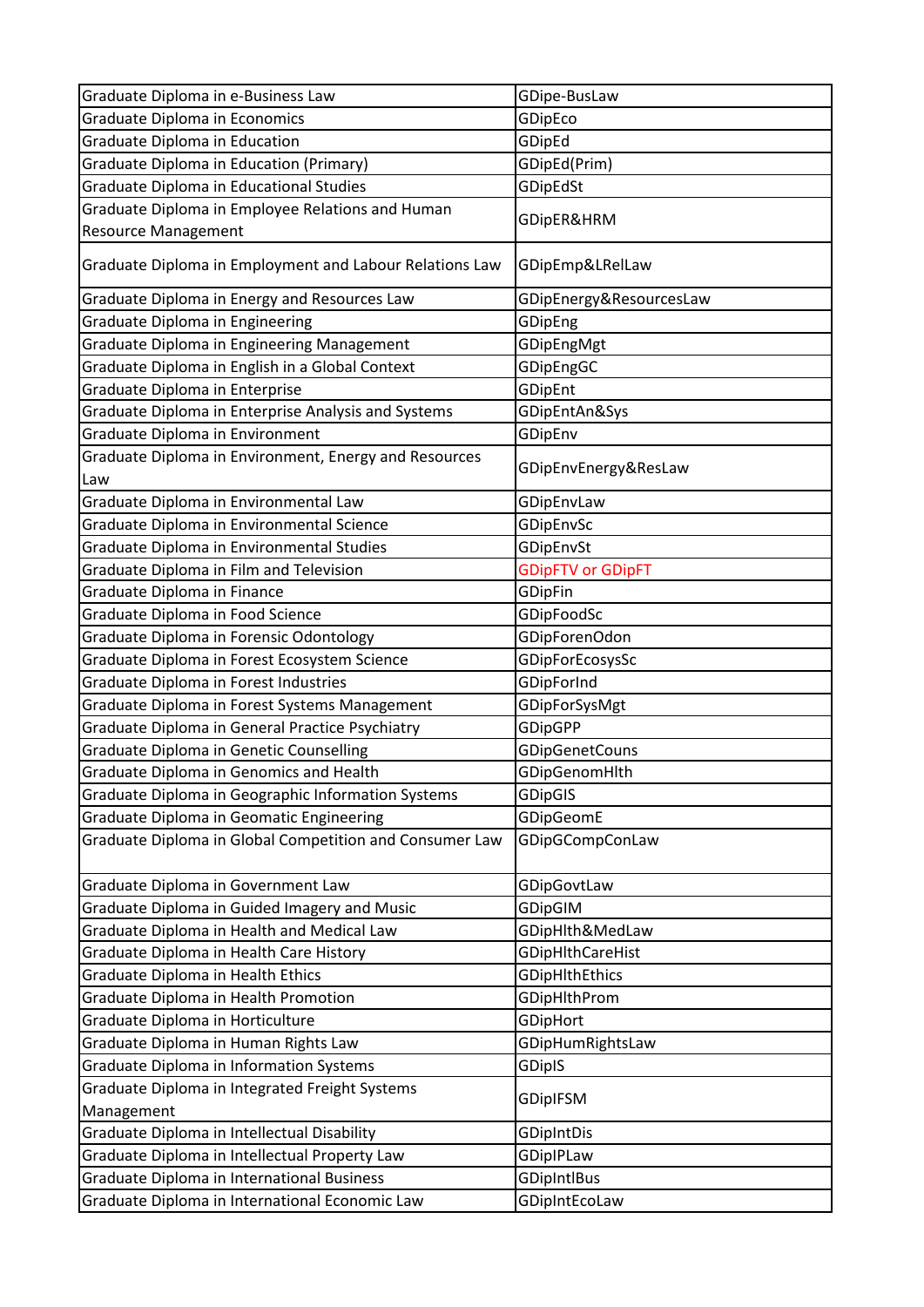| Graduate Diploma in International Psychiatry<br>GDipIntPsych<br>Graduate Diploma in International Tax<br>GDipIntTax<br>Graduate Diploma in Islamic Legal Studies<br>GDipIslamLglStud<br>Graduate Diploma in Journalism (Advanced)<br>GDipJourn(Adv)<br>Graduate Diploma in Labour Relations Law<br>GDipLabRelLaw<br>Graduate Diploma in Landscape Architecture<br>GDipLArch<br>Graduate Diploma in Legal Dispute Resolution<br><b>GDipDisRes</b><br>Graduate Diploma in Legal Studies<br>GDipLegalSt<br>Graduate Diploma in Management<br>GDipMgt<br>Graduate Diploma in Management Studies<br>GDipMgtSt<br><b>Graduate Diploma in Managing Development</b><br><b>GDipManDev</b><br>Graduate Diploma in Managing Legal Organisations<br><b>GDipManLglOrg</b><br><b>Graduate Diploma in Marketing</b><br>GDipMktg<br>Graduate Diploma in Medical Anthropology<br>GDipMedAnthr<br>Graduate Diploma in Mental Health Nursing Practice<br>GDipMtlHlthNP<br>Graduate Diploma in Mental Health Science<br><b>GDipMHSc</b><br>Graduate Diploma in Mental Health Sciences<br>GDipMtlHlthSc<br>Graduate Diploma in Mental Health Sciences (Child,<br>GDipMtlHlthSc(ChldAdol&FamMtlHlth)<br>Adolescent and Family Mental Health)<br>Graduate Diploma in Mental Health Sciences (Clinical<br>GDipMtlHlthSc(ClinHyp)<br>Hypnosis)<br>Graduate Diploma in Mental Health Sciences (Cognitive<br>GDipMtlHlthSc(CogBehavThrpy)<br><b>Behavioural Therapy)</b><br>Graduate Diploma in Mental Health Sciences (Community<br>GDipMtlHlthSc(CommuntyMtlHlth)<br>Mental Health)<br>Graduate Diploma in Mental Health Sciences (Infant and<br>GDipMtlHlthSc(Infant&MtlHlth)<br>Parent Mental Health)<br>Graduate Diploma in Mental Health Sciences (Transcultural<br>GDipMtlHlthSc(TrnsculMtlHlth)<br>Mental Health)<br>Graduate Diploma in Mental Health Sciences (Young People's<br>GDipMtlHlthSc(YngPplsMtlHlth)<br>Mental Health)<br>Graduate Diploma in Military Law<br>GDipMilLaw<br>Graduate Diploma in Music<br><b>GDipMus</b><br><b>Graduate Diploma in Music Therapy</b><br>GDipMusThrpy<br><b>Graduate Diploma in Nursing</b><br>GDipN<br>Graduate Diploma in Nursing (Cancer and Palliative Care<br>GDipN(Cncr&PallCareThry)<br>Theory)<br>Graduate Diploma in Nursing (Emergency Theory)<br>GDipN(EmergThry)<br>Graduate Diploma in Nursing (Mental Health Theory)<br>GDipN(MtlHlthThry)<br>Graduate Diploma in Nursing (Paediatric Critical Care Theory)<br>GDipN(PaedCCThry)<br>Graduate Diploma in Nursing (Paediatrics Theory)<br>GDipN(PaedThry)<br>Graduate Diploma in Nursing (Rural Critical Care Theory)<br>GDipN(RrlCCThry)<br><b>Graduate Diploma in Nursing Practice</b><br>GDipNP<br>Graduate Diploma in Nursing Practice (Cancer and Palliative<br>GDipNP(Cncr&PallCare)<br>Care)<br>Graduate Diploma in Nursing Practice (Critical Care)<br>GDipNP(CritCare)<br><b>Graduate Diploma in Nursing Practice (Emergency)</b><br>GDipNP(Emerg) | Graduate Diploma in International Law | GDipIntLaw |
|------------------------------------------------------------------------------------------------------------------------------------------------------------------------------------------------------------------------------------------------------------------------------------------------------------------------------------------------------------------------------------------------------------------------------------------------------------------------------------------------------------------------------------------------------------------------------------------------------------------------------------------------------------------------------------------------------------------------------------------------------------------------------------------------------------------------------------------------------------------------------------------------------------------------------------------------------------------------------------------------------------------------------------------------------------------------------------------------------------------------------------------------------------------------------------------------------------------------------------------------------------------------------------------------------------------------------------------------------------------------------------------------------------------------------------------------------------------------------------------------------------------------------------------------------------------------------------------------------------------------------------------------------------------------------------------------------------------------------------------------------------------------------------------------------------------------------------------------------------------------------------------------------------------------------------------------------------------------------------------------------------------------------------------------------------------------------------------------------------------------------------------------------------------------------------------------------------------------------------------------------------------------------------------------------------------------------------------------------------------------------------------------------------------------------------------------------------------------------------------------------------------------------------------------------------------------------------------------------------------------------------------------------------------------------------------------------------------------------------------------------------------------------------------------------------------------------------------------------------------------------------------------------------------------------------------------|---------------------------------------|------------|
|                                                                                                                                                                                                                                                                                                                                                                                                                                                                                                                                                                                                                                                                                                                                                                                                                                                                                                                                                                                                                                                                                                                                                                                                                                                                                                                                                                                                                                                                                                                                                                                                                                                                                                                                                                                                                                                                                                                                                                                                                                                                                                                                                                                                                                                                                                                                                                                                                                                                                                                                                                                                                                                                                                                                                                                                                                                                                                                                                |                                       |            |
|                                                                                                                                                                                                                                                                                                                                                                                                                                                                                                                                                                                                                                                                                                                                                                                                                                                                                                                                                                                                                                                                                                                                                                                                                                                                                                                                                                                                                                                                                                                                                                                                                                                                                                                                                                                                                                                                                                                                                                                                                                                                                                                                                                                                                                                                                                                                                                                                                                                                                                                                                                                                                                                                                                                                                                                                                                                                                                                                                |                                       |            |
|                                                                                                                                                                                                                                                                                                                                                                                                                                                                                                                                                                                                                                                                                                                                                                                                                                                                                                                                                                                                                                                                                                                                                                                                                                                                                                                                                                                                                                                                                                                                                                                                                                                                                                                                                                                                                                                                                                                                                                                                                                                                                                                                                                                                                                                                                                                                                                                                                                                                                                                                                                                                                                                                                                                                                                                                                                                                                                                                                |                                       |            |
|                                                                                                                                                                                                                                                                                                                                                                                                                                                                                                                                                                                                                                                                                                                                                                                                                                                                                                                                                                                                                                                                                                                                                                                                                                                                                                                                                                                                                                                                                                                                                                                                                                                                                                                                                                                                                                                                                                                                                                                                                                                                                                                                                                                                                                                                                                                                                                                                                                                                                                                                                                                                                                                                                                                                                                                                                                                                                                                                                |                                       |            |
|                                                                                                                                                                                                                                                                                                                                                                                                                                                                                                                                                                                                                                                                                                                                                                                                                                                                                                                                                                                                                                                                                                                                                                                                                                                                                                                                                                                                                                                                                                                                                                                                                                                                                                                                                                                                                                                                                                                                                                                                                                                                                                                                                                                                                                                                                                                                                                                                                                                                                                                                                                                                                                                                                                                                                                                                                                                                                                                                                |                                       |            |
|                                                                                                                                                                                                                                                                                                                                                                                                                                                                                                                                                                                                                                                                                                                                                                                                                                                                                                                                                                                                                                                                                                                                                                                                                                                                                                                                                                                                                                                                                                                                                                                                                                                                                                                                                                                                                                                                                                                                                                                                                                                                                                                                                                                                                                                                                                                                                                                                                                                                                                                                                                                                                                                                                                                                                                                                                                                                                                                                                |                                       |            |
|                                                                                                                                                                                                                                                                                                                                                                                                                                                                                                                                                                                                                                                                                                                                                                                                                                                                                                                                                                                                                                                                                                                                                                                                                                                                                                                                                                                                                                                                                                                                                                                                                                                                                                                                                                                                                                                                                                                                                                                                                                                                                                                                                                                                                                                                                                                                                                                                                                                                                                                                                                                                                                                                                                                                                                                                                                                                                                                                                |                                       |            |
|                                                                                                                                                                                                                                                                                                                                                                                                                                                                                                                                                                                                                                                                                                                                                                                                                                                                                                                                                                                                                                                                                                                                                                                                                                                                                                                                                                                                                                                                                                                                                                                                                                                                                                                                                                                                                                                                                                                                                                                                                                                                                                                                                                                                                                                                                                                                                                                                                                                                                                                                                                                                                                                                                                                                                                                                                                                                                                                                                |                                       |            |
|                                                                                                                                                                                                                                                                                                                                                                                                                                                                                                                                                                                                                                                                                                                                                                                                                                                                                                                                                                                                                                                                                                                                                                                                                                                                                                                                                                                                                                                                                                                                                                                                                                                                                                                                                                                                                                                                                                                                                                                                                                                                                                                                                                                                                                                                                                                                                                                                                                                                                                                                                                                                                                                                                                                                                                                                                                                                                                                                                |                                       |            |
|                                                                                                                                                                                                                                                                                                                                                                                                                                                                                                                                                                                                                                                                                                                                                                                                                                                                                                                                                                                                                                                                                                                                                                                                                                                                                                                                                                                                                                                                                                                                                                                                                                                                                                                                                                                                                                                                                                                                                                                                                                                                                                                                                                                                                                                                                                                                                                                                                                                                                                                                                                                                                                                                                                                                                                                                                                                                                                                                                |                                       |            |
|                                                                                                                                                                                                                                                                                                                                                                                                                                                                                                                                                                                                                                                                                                                                                                                                                                                                                                                                                                                                                                                                                                                                                                                                                                                                                                                                                                                                                                                                                                                                                                                                                                                                                                                                                                                                                                                                                                                                                                                                                                                                                                                                                                                                                                                                                                                                                                                                                                                                                                                                                                                                                                                                                                                                                                                                                                                                                                                                                |                                       |            |
|                                                                                                                                                                                                                                                                                                                                                                                                                                                                                                                                                                                                                                                                                                                                                                                                                                                                                                                                                                                                                                                                                                                                                                                                                                                                                                                                                                                                                                                                                                                                                                                                                                                                                                                                                                                                                                                                                                                                                                                                                                                                                                                                                                                                                                                                                                                                                                                                                                                                                                                                                                                                                                                                                                                                                                                                                                                                                                                                                |                                       |            |
|                                                                                                                                                                                                                                                                                                                                                                                                                                                                                                                                                                                                                                                                                                                                                                                                                                                                                                                                                                                                                                                                                                                                                                                                                                                                                                                                                                                                                                                                                                                                                                                                                                                                                                                                                                                                                                                                                                                                                                                                                                                                                                                                                                                                                                                                                                                                                                                                                                                                                                                                                                                                                                                                                                                                                                                                                                                                                                                                                |                                       |            |
|                                                                                                                                                                                                                                                                                                                                                                                                                                                                                                                                                                                                                                                                                                                                                                                                                                                                                                                                                                                                                                                                                                                                                                                                                                                                                                                                                                                                                                                                                                                                                                                                                                                                                                                                                                                                                                                                                                                                                                                                                                                                                                                                                                                                                                                                                                                                                                                                                                                                                                                                                                                                                                                                                                                                                                                                                                                                                                                                                |                                       |            |
|                                                                                                                                                                                                                                                                                                                                                                                                                                                                                                                                                                                                                                                                                                                                                                                                                                                                                                                                                                                                                                                                                                                                                                                                                                                                                                                                                                                                                                                                                                                                                                                                                                                                                                                                                                                                                                                                                                                                                                                                                                                                                                                                                                                                                                                                                                                                                                                                                                                                                                                                                                                                                                                                                                                                                                                                                                                                                                                                                |                                       |            |
|                                                                                                                                                                                                                                                                                                                                                                                                                                                                                                                                                                                                                                                                                                                                                                                                                                                                                                                                                                                                                                                                                                                                                                                                                                                                                                                                                                                                                                                                                                                                                                                                                                                                                                                                                                                                                                                                                                                                                                                                                                                                                                                                                                                                                                                                                                                                                                                                                                                                                                                                                                                                                                                                                                                                                                                                                                                                                                                                                |                                       |            |
|                                                                                                                                                                                                                                                                                                                                                                                                                                                                                                                                                                                                                                                                                                                                                                                                                                                                                                                                                                                                                                                                                                                                                                                                                                                                                                                                                                                                                                                                                                                                                                                                                                                                                                                                                                                                                                                                                                                                                                                                                                                                                                                                                                                                                                                                                                                                                                                                                                                                                                                                                                                                                                                                                                                                                                                                                                                                                                                                                |                                       |            |
|                                                                                                                                                                                                                                                                                                                                                                                                                                                                                                                                                                                                                                                                                                                                                                                                                                                                                                                                                                                                                                                                                                                                                                                                                                                                                                                                                                                                                                                                                                                                                                                                                                                                                                                                                                                                                                                                                                                                                                                                                                                                                                                                                                                                                                                                                                                                                                                                                                                                                                                                                                                                                                                                                                                                                                                                                                                                                                                                                |                                       |            |
|                                                                                                                                                                                                                                                                                                                                                                                                                                                                                                                                                                                                                                                                                                                                                                                                                                                                                                                                                                                                                                                                                                                                                                                                                                                                                                                                                                                                                                                                                                                                                                                                                                                                                                                                                                                                                                                                                                                                                                                                                                                                                                                                                                                                                                                                                                                                                                                                                                                                                                                                                                                                                                                                                                                                                                                                                                                                                                                                                |                                       |            |
|                                                                                                                                                                                                                                                                                                                                                                                                                                                                                                                                                                                                                                                                                                                                                                                                                                                                                                                                                                                                                                                                                                                                                                                                                                                                                                                                                                                                                                                                                                                                                                                                                                                                                                                                                                                                                                                                                                                                                                                                                                                                                                                                                                                                                                                                                                                                                                                                                                                                                                                                                                                                                                                                                                                                                                                                                                                                                                                                                |                                       |            |
|                                                                                                                                                                                                                                                                                                                                                                                                                                                                                                                                                                                                                                                                                                                                                                                                                                                                                                                                                                                                                                                                                                                                                                                                                                                                                                                                                                                                                                                                                                                                                                                                                                                                                                                                                                                                                                                                                                                                                                                                                                                                                                                                                                                                                                                                                                                                                                                                                                                                                                                                                                                                                                                                                                                                                                                                                                                                                                                                                |                                       |            |
|                                                                                                                                                                                                                                                                                                                                                                                                                                                                                                                                                                                                                                                                                                                                                                                                                                                                                                                                                                                                                                                                                                                                                                                                                                                                                                                                                                                                                                                                                                                                                                                                                                                                                                                                                                                                                                                                                                                                                                                                                                                                                                                                                                                                                                                                                                                                                                                                                                                                                                                                                                                                                                                                                                                                                                                                                                                                                                                                                |                                       |            |
|                                                                                                                                                                                                                                                                                                                                                                                                                                                                                                                                                                                                                                                                                                                                                                                                                                                                                                                                                                                                                                                                                                                                                                                                                                                                                                                                                                                                                                                                                                                                                                                                                                                                                                                                                                                                                                                                                                                                                                                                                                                                                                                                                                                                                                                                                                                                                                                                                                                                                                                                                                                                                                                                                                                                                                                                                                                                                                                                                |                                       |            |
|                                                                                                                                                                                                                                                                                                                                                                                                                                                                                                                                                                                                                                                                                                                                                                                                                                                                                                                                                                                                                                                                                                                                                                                                                                                                                                                                                                                                                                                                                                                                                                                                                                                                                                                                                                                                                                                                                                                                                                                                                                                                                                                                                                                                                                                                                                                                                                                                                                                                                                                                                                                                                                                                                                                                                                                                                                                                                                                                                |                                       |            |
|                                                                                                                                                                                                                                                                                                                                                                                                                                                                                                                                                                                                                                                                                                                                                                                                                                                                                                                                                                                                                                                                                                                                                                                                                                                                                                                                                                                                                                                                                                                                                                                                                                                                                                                                                                                                                                                                                                                                                                                                                                                                                                                                                                                                                                                                                                                                                                                                                                                                                                                                                                                                                                                                                                                                                                                                                                                                                                                                                |                                       |            |
|                                                                                                                                                                                                                                                                                                                                                                                                                                                                                                                                                                                                                                                                                                                                                                                                                                                                                                                                                                                                                                                                                                                                                                                                                                                                                                                                                                                                                                                                                                                                                                                                                                                                                                                                                                                                                                                                                                                                                                                                                                                                                                                                                                                                                                                                                                                                                                                                                                                                                                                                                                                                                                                                                                                                                                                                                                                                                                                                                |                                       |            |
|                                                                                                                                                                                                                                                                                                                                                                                                                                                                                                                                                                                                                                                                                                                                                                                                                                                                                                                                                                                                                                                                                                                                                                                                                                                                                                                                                                                                                                                                                                                                                                                                                                                                                                                                                                                                                                                                                                                                                                                                                                                                                                                                                                                                                                                                                                                                                                                                                                                                                                                                                                                                                                                                                                                                                                                                                                                                                                                                                |                                       |            |
|                                                                                                                                                                                                                                                                                                                                                                                                                                                                                                                                                                                                                                                                                                                                                                                                                                                                                                                                                                                                                                                                                                                                                                                                                                                                                                                                                                                                                                                                                                                                                                                                                                                                                                                                                                                                                                                                                                                                                                                                                                                                                                                                                                                                                                                                                                                                                                                                                                                                                                                                                                                                                                                                                                                                                                                                                                                                                                                                                |                                       |            |
|                                                                                                                                                                                                                                                                                                                                                                                                                                                                                                                                                                                                                                                                                                                                                                                                                                                                                                                                                                                                                                                                                                                                                                                                                                                                                                                                                                                                                                                                                                                                                                                                                                                                                                                                                                                                                                                                                                                                                                                                                                                                                                                                                                                                                                                                                                                                                                                                                                                                                                                                                                                                                                                                                                                                                                                                                                                                                                                                                |                                       |            |
|                                                                                                                                                                                                                                                                                                                                                                                                                                                                                                                                                                                                                                                                                                                                                                                                                                                                                                                                                                                                                                                                                                                                                                                                                                                                                                                                                                                                                                                                                                                                                                                                                                                                                                                                                                                                                                                                                                                                                                                                                                                                                                                                                                                                                                                                                                                                                                                                                                                                                                                                                                                                                                                                                                                                                                                                                                                                                                                                                |                                       |            |
|                                                                                                                                                                                                                                                                                                                                                                                                                                                                                                                                                                                                                                                                                                                                                                                                                                                                                                                                                                                                                                                                                                                                                                                                                                                                                                                                                                                                                                                                                                                                                                                                                                                                                                                                                                                                                                                                                                                                                                                                                                                                                                                                                                                                                                                                                                                                                                                                                                                                                                                                                                                                                                                                                                                                                                                                                                                                                                                                                |                                       |            |
|                                                                                                                                                                                                                                                                                                                                                                                                                                                                                                                                                                                                                                                                                                                                                                                                                                                                                                                                                                                                                                                                                                                                                                                                                                                                                                                                                                                                                                                                                                                                                                                                                                                                                                                                                                                                                                                                                                                                                                                                                                                                                                                                                                                                                                                                                                                                                                                                                                                                                                                                                                                                                                                                                                                                                                                                                                                                                                                                                |                                       |            |
|                                                                                                                                                                                                                                                                                                                                                                                                                                                                                                                                                                                                                                                                                                                                                                                                                                                                                                                                                                                                                                                                                                                                                                                                                                                                                                                                                                                                                                                                                                                                                                                                                                                                                                                                                                                                                                                                                                                                                                                                                                                                                                                                                                                                                                                                                                                                                                                                                                                                                                                                                                                                                                                                                                                                                                                                                                                                                                                                                |                                       |            |
|                                                                                                                                                                                                                                                                                                                                                                                                                                                                                                                                                                                                                                                                                                                                                                                                                                                                                                                                                                                                                                                                                                                                                                                                                                                                                                                                                                                                                                                                                                                                                                                                                                                                                                                                                                                                                                                                                                                                                                                                                                                                                                                                                                                                                                                                                                                                                                                                                                                                                                                                                                                                                                                                                                                                                                                                                                                                                                                                                |                                       |            |
|                                                                                                                                                                                                                                                                                                                                                                                                                                                                                                                                                                                                                                                                                                                                                                                                                                                                                                                                                                                                                                                                                                                                                                                                                                                                                                                                                                                                                                                                                                                                                                                                                                                                                                                                                                                                                                                                                                                                                                                                                                                                                                                                                                                                                                                                                                                                                                                                                                                                                                                                                                                                                                                                                                                                                                                                                                                                                                                                                |                                       |            |
|                                                                                                                                                                                                                                                                                                                                                                                                                                                                                                                                                                                                                                                                                                                                                                                                                                                                                                                                                                                                                                                                                                                                                                                                                                                                                                                                                                                                                                                                                                                                                                                                                                                                                                                                                                                                                                                                                                                                                                                                                                                                                                                                                                                                                                                                                                                                                                                                                                                                                                                                                                                                                                                                                                                                                                                                                                                                                                                                                |                                       |            |
|                                                                                                                                                                                                                                                                                                                                                                                                                                                                                                                                                                                                                                                                                                                                                                                                                                                                                                                                                                                                                                                                                                                                                                                                                                                                                                                                                                                                                                                                                                                                                                                                                                                                                                                                                                                                                                                                                                                                                                                                                                                                                                                                                                                                                                                                                                                                                                                                                                                                                                                                                                                                                                                                                                                                                                                                                                                                                                                                                |                                       |            |
|                                                                                                                                                                                                                                                                                                                                                                                                                                                                                                                                                                                                                                                                                                                                                                                                                                                                                                                                                                                                                                                                                                                                                                                                                                                                                                                                                                                                                                                                                                                                                                                                                                                                                                                                                                                                                                                                                                                                                                                                                                                                                                                                                                                                                                                                                                                                                                                                                                                                                                                                                                                                                                                                                                                                                                                                                                                                                                                                                |                                       |            |
|                                                                                                                                                                                                                                                                                                                                                                                                                                                                                                                                                                                                                                                                                                                                                                                                                                                                                                                                                                                                                                                                                                                                                                                                                                                                                                                                                                                                                                                                                                                                                                                                                                                                                                                                                                                                                                                                                                                                                                                                                                                                                                                                                                                                                                                                                                                                                                                                                                                                                                                                                                                                                                                                                                                                                                                                                                                                                                                                                |                                       |            |
|                                                                                                                                                                                                                                                                                                                                                                                                                                                                                                                                                                                                                                                                                                                                                                                                                                                                                                                                                                                                                                                                                                                                                                                                                                                                                                                                                                                                                                                                                                                                                                                                                                                                                                                                                                                                                                                                                                                                                                                                                                                                                                                                                                                                                                                                                                                                                                                                                                                                                                                                                                                                                                                                                                                                                                                                                                                                                                                                                |                                       |            |
|                                                                                                                                                                                                                                                                                                                                                                                                                                                                                                                                                                                                                                                                                                                                                                                                                                                                                                                                                                                                                                                                                                                                                                                                                                                                                                                                                                                                                                                                                                                                                                                                                                                                                                                                                                                                                                                                                                                                                                                                                                                                                                                                                                                                                                                                                                                                                                                                                                                                                                                                                                                                                                                                                                                                                                                                                                                                                                                                                |                                       |            |
|                                                                                                                                                                                                                                                                                                                                                                                                                                                                                                                                                                                                                                                                                                                                                                                                                                                                                                                                                                                                                                                                                                                                                                                                                                                                                                                                                                                                                                                                                                                                                                                                                                                                                                                                                                                                                                                                                                                                                                                                                                                                                                                                                                                                                                                                                                                                                                                                                                                                                                                                                                                                                                                                                                                                                                                                                                                                                                                                                |                                       |            |
|                                                                                                                                                                                                                                                                                                                                                                                                                                                                                                                                                                                                                                                                                                                                                                                                                                                                                                                                                                                                                                                                                                                                                                                                                                                                                                                                                                                                                                                                                                                                                                                                                                                                                                                                                                                                                                                                                                                                                                                                                                                                                                                                                                                                                                                                                                                                                                                                                                                                                                                                                                                                                                                                                                                                                                                                                                                                                                                                                |                                       |            |
|                                                                                                                                                                                                                                                                                                                                                                                                                                                                                                                                                                                                                                                                                                                                                                                                                                                                                                                                                                                                                                                                                                                                                                                                                                                                                                                                                                                                                                                                                                                                                                                                                                                                                                                                                                                                                                                                                                                                                                                                                                                                                                                                                                                                                                                                                                                                                                                                                                                                                                                                                                                                                                                                                                                                                                                                                                                                                                                                                |                                       |            |
|                                                                                                                                                                                                                                                                                                                                                                                                                                                                                                                                                                                                                                                                                                                                                                                                                                                                                                                                                                                                                                                                                                                                                                                                                                                                                                                                                                                                                                                                                                                                                                                                                                                                                                                                                                                                                                                                                                                                                                                                                                                                                                                                                                                                                                                                                                                                                                                                                                                                                                                                                                                                                                                                                                                                                                                                                                                                                                                                                |                                       |            |
|                                                                                                                                                                                                                                                                                                                                                                                                                                                                                                                                                                                                                                                                                                                                                                                                                                                                                                                                                                                                                                                                                                                                                                                                                                                                                                                                                                                                                                                                                                                                                                                                                                                                                                                                                                                                                                                                                                                                                                                                                                                                                                                                                                                                                                                                                                                                                                                                                                                                                                                                                                                                                                                                                                                                                                                                                                                                                                                                                |                                       |            |
|                                                                                                                                                                                                                                                                                                                                                                                                                                                                                                                                                                                                                                                                                                                                                                                                                                                                                                                                                                                                                                                                                                                                                                                                                                                                                                                                                                                                                                                                                                                                                                                                                                                                                                                                                                                                                                                                                                                                                                                                                                                                                                                                                                                                                                                                                                                                                                                                                                                                                                                                                                                                                                                                                                                                                                                                                                                                                                                                                |                                       |            |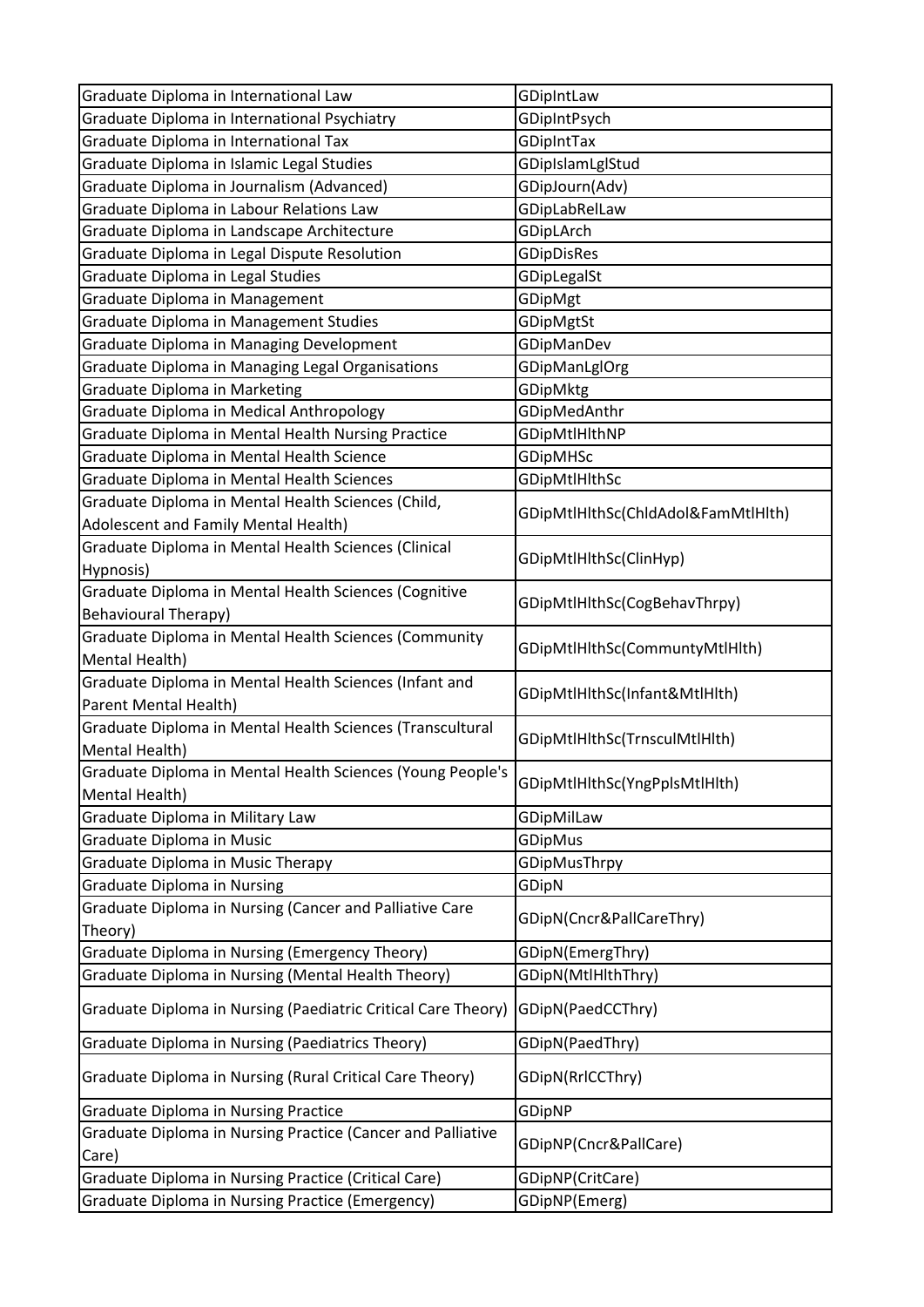| Graduate Diploma in Nursing Practice (Mental Health)           | GDipNP(MtlHlth)           |
|----------------------------------------------------------------|---------------------------|
| Graduate Diploma in Nursing Practice (Paediatric Critical      |                           |
| Care)                                                          | GDipNP(PaedCritCare)      |
| <b>Graduate Diploma in Nursing Practice (Paediatrics)</b>      | GDipNP(Paed)              |
| Graduate Diploma in Nursing Practice (Rural Critical Care)     | GDipNP(RurCritCare)       |
| Graduate Diploma in Opera (Repetiteur)                         | GDipOpers(Rep)            |
| Graduate Diploma in Opera (Vocal)                              | GDipOpera(Vocal)          |
| Graduate Diploma in Opera and Music Theatre                    | GDipOpera&MusThtr         |
| Graduate Diploma in Operations Research                        | <b>GDipOpRes</b>          |
| Graduate Diploma in Orchestral Studies                         | GDipOrchSt                |
| Graduate Diploma in Organisational Leadership                  | GDipOrgLead               |
| Graduate Diploma in Pedagogy (Early Childhood)                 | GDipPed(EC)               |
| Graduate Diploma in Pedagogy (Primary)                         | GDipPed(Prim)             |
| Graduate Diploma in Pedagogy (Secondary)                       | GDipPed(Sec)              |
| Graduate Diploma in Pedagogy (Secondary) Internship            | GDipPed(Sec)Intern        |
| Graduate Diploma in Performance Creation                       | GDipPerfCr                |
| Graduate Diploma in Planning and Design (Architectural         |                           |
| <b>History and Conservation)</b>                               | GDipPD(ArchHist&Cons)     |
| Graduate Diploma in Planning and Design (Building)             | GDipPD(Bldg)              |
| Graduate Diploma in Planning and Design (Property and          |                           |
| Construction)                                                  | GDipPD(PC)                |
| <b>Graduate Diploma in Primary Care Nursing</b>                | <b>GDipPCN</b>            |
| Graduate Diploma in Production                                 | GDipProd                  |
| <b>Graduate Diploma in Production (Design)</b>                 | GDipProd(Des)             |
| Graduate Diploma in Production (Lighting Design)               | GDipProd(LightDes)        |
| Graduate Diploma in Production (Production and Events          | GDipProd(Prod&EvMgt)      |
| Management)                                                    |                           |
| <b>Graduate Diploma in Production (Sound Design)</b>           | GDipProd(SndDes)          |
| Graduate Diploma in Professional Accounting                    | GDipProfAcc               |
| Graduate Diploma in Property Valuation                         | GDipPV                    |
| Graduate Diploma in Psychology                                 | GDipPsych                 |
| Graduate Diploma in Psychology (Advanced)                      | GDipPsych(Adv)            |
| Graduate Diploma in Psycho-oncology                            | GDipPsych-onc             |
| Graduate Diploma in Public Health                              | <b>GDipPH</b>             |
| Graduate Diploma in Publishing and Communication<br>(Advanced) | GDipArts(Edit&Comm)       |
| Graduate Diploma in Publishing and Communications              | GDipPubComm(Adv)          |
| (Advanced)                                                     |                           |
| Graduate Diploma in Rehabilitation Science                     | GDipRehabSc               |
| Graduate Diploma in Science                                    | GDipSci                   |
| Graduate Diploma in Science (Advanced)                         | GDipSc(Adv)               |
| Graduate Diploma in Social Health                              | GDipSocHlth               |
| Graduate Diploma in Social Health (Health Care History)        | GDipSocHlth(HlthCareHist) |
| Graduate Diploma in Social Health (Health Ethics)              | GDipSocHlth(HlthEth)      |
| Graduate Diploma in Social Health (Medical Anthropology)       | GDipSocHlth(MedAnthro)    |
| Graduate Diploma in Soil Sciences                              | GDipSoilSc                |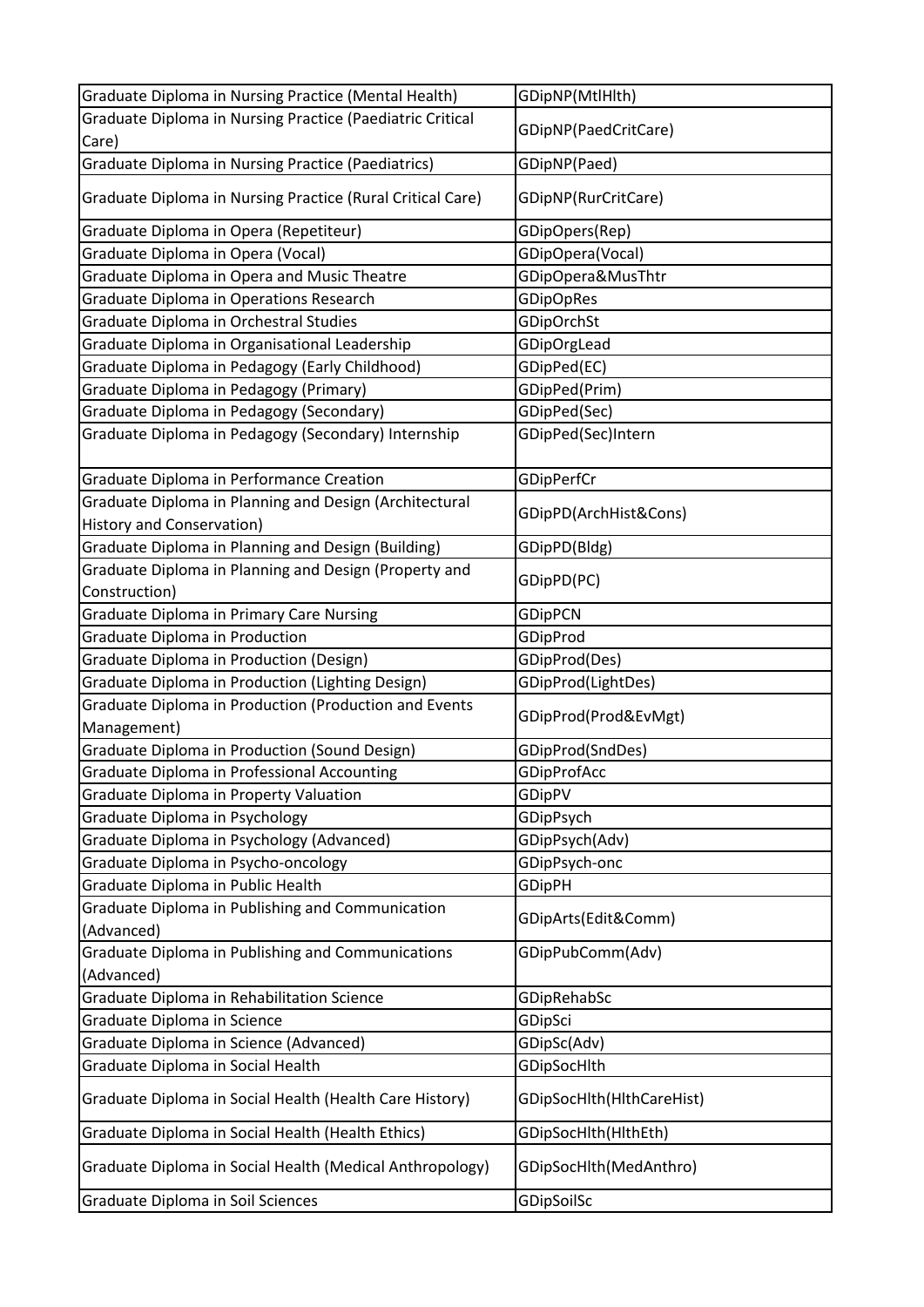| Graduate Diploma in Sports Law                             | GDipSportsLaw             |
|------------------------------------------------------------|---------------------------|
| Graduate Diploma in Sports Medicine                        | GDipSportMed              |
| Graduate Diploma in Supply Chain Management                | GDipSCM                   |
| Graduate Diploma in Surgical Anatomy                       | GDipSurgAnat              |
| Graduate Diploma in Surgical Education                     | GDipSurgicalEd            |
| Graduate Diploma in Surgical Science                       | GDipSurgSc                |
| Graduate Diploma in Surveying Science                      | GDipSurvSc                |
| Graduate Diploma in Tax                                    | <b>GDipTax</b>            |
| Graduate Diploma in Teaching (Early Childhood)             | GDipTeach(EC)             |
| Graduate Diploma in Teaching (Secondary)                   | GDipTeach(Sec)            |
| Graduate Diploma in Telecommunications Engineering         | <b>GDipTE</b>             |
| Graduate Diploma in Training and Development               | GDipTD                    |
| Graduate Diploma in Transnational Arts                     | GDipTransArts             |
| Graduate Diploma in Transnational Law                      | GDipTrnsntlLaw            |
| Graduate Diploma in Tropical Medicine and Hygiene          | GDipTropMedHyg            |
| Graduate Diploma in Understanding Development              | GDipUndDev                |
| Graduate Diploma in Urban Horticulture                     | GDipUHort                 |
| Graduate Diploma in Urban Planning                         | GDipUP                    |
| Graduate Diploma in Veterinary Professional Leadership and | GDipVProfLead&Mgt         |
| Management                                                 |                           |
| Graduate Diploma in Veterinary Public Health               | <b>GDipVPH</b>            |
| Graduate Diploma in Veterinary Public Health (EAD)         | GDipVPH(EAD)              |
| Graduate Diploma in Visual Art                             | GDipVisArt                |
| Graduate Diploma in Vocational Education and Training      |                           |
| Graduate Diploma in Voice Studies                          | GDipVoiceSt               |
| Graduate Diploma in Wine Technology and Viticulture        | GDipWineTech&Vit          |
| Graduate Diploma in Youth Mental Health                    | <b>GDipYMH</b>            |
| <b>Graduate Diploma of Enterprise</b>                      | GDipEnterp                |
| International Masters (Asia)                               | IM(Asia)                  |
| Juris Doctor                                               | JD                        |
| Juris Doctor/Master of Business Administration             | <b>JD MBA</b>             |
| Master of Computational Biology                            | MCompBiol                 |
| <b>Master of Accounting</b>                                | <b>MAcc</b>               |
| <b>Master of Actuarial Science</b>                         | MActSc                    |
| Master of Adolescent Health and Welfare                    | <b>MAHW</b>               |
| Master of Adolescent Health and Wellbeing                  | MAdolHlthWelb             |
| <b>Master of Advanced Nursing</b>                          | <b>MAN</b>                |
| Master of Advanced Nursing Practice                        | MAdvNursPrac              |
| Master of Advanced Nursing Practice (Mental Health)        | MAdvNursPrac(MtlHlth)     |
| Master of Advanced Nursing Practice (Nurse Practitioner)   | MAdvNursPrac(NPrac)       |
| Master of Advanced Nursing Practice (Rural Critical Care)  | MAdvNursPrac(RurCritCare) |
| Master of Advanced Social Work                             | <b>MAdvSW or MASW</b>     |
| Master of Ageing                                           | MAgeing                   |
| Master of Agribusiness                                     | <b>MAgrbus</b>            |
| Master of Agricultural Science                             | MAgrSc                    |
| <b>Master of Agricultural Sciences</b>                     | MAgrSc                    |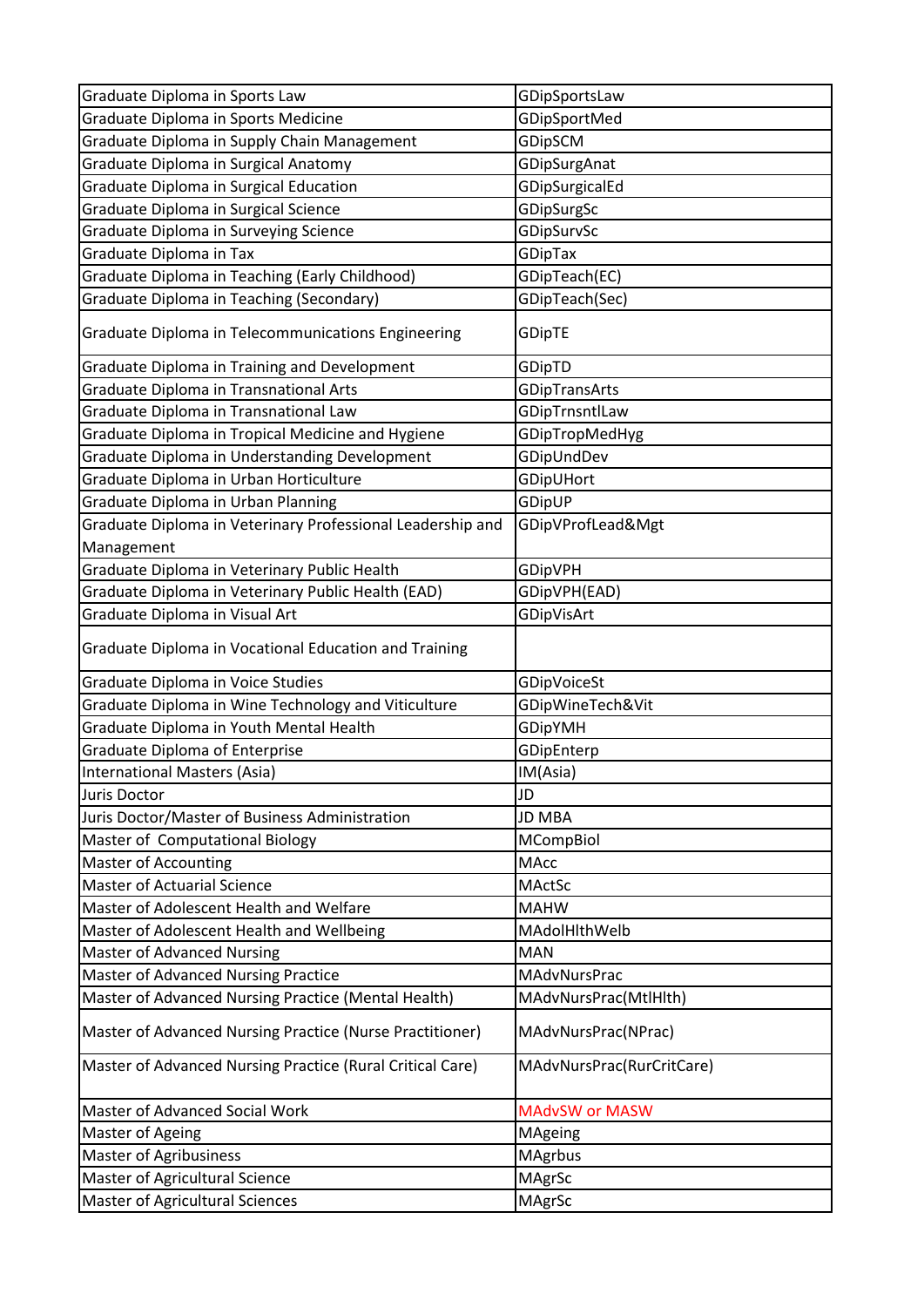| Master of Agriculture                                                           | MAgr                            |
|---------------------------------------------------------------------------------|---------------------------------|
| <b>Master of Analytics Management</b>                                           | <b>MAMgt</b>                    |
| <b>Master of Animal Science</b>                                                 | MAnimSc                         |
| <b>Master of Animal Welfare</b>                                                 | MAnimWelf                       |
| <b>Master of Animateuring</b>                                                   | MAnimat                         |
| Master of Animateuring (Cross-Modal Performance)                                |                                 |
| <b>Master of Applied Analytics</b>                                              | MAppA                           |
| <b>Master of Applied Commerce</b>                                               | MAppCom                         |
| Master of Applied Commerce (Business Analysis and Systems) MAppCom(BusAnal&Sys) |                                 |
| Master of Applied Commerce (Human Resources                                     | MAppCom(HRMgt)                  |
| Management)                                                                     |                                 |
| Master of Applied Commerce (International)                                      | MAppCom(Int)                    |
| Master of Applied Commerce (Management)                                         | MAppCom(Mgt)                    |
| Master of Applied Commerce (Marketing)                                          | MAppCom(Mktg)                   |
| Master of Applied Commerce (Operations Management)                              | MAppCom(OpMgt)                  |
| Master of Applied Commerce (Organisational Change)                              | MAppCom(OrgChg)                 |
| <b>Master of Applied Econometrics</b>                                           | MAppEcon                        |
| <b>Master of Applied Finance</b>                                                | MAppFin                         |
| <b>Master of Applied Linguistics</b>                                            | MAppLing                        |
| Master of Applied Linguistics (English Language)                                | MAppLing(EngLang)               |
| Master of Applied Linguistics (Language Testing and Language                    | MAppLing(LangTest&LangProgEval) |
| Program Evaluation)                                                             |                                 |
| Master of Applied Linguistics (Technology in Language<br>Learning)              | MAppLing(TechLgLearn)           |
| Master of Applied Linguistics (TESOL)                                           | MAppLing(TESOL)                 |
| Master of Applied Positive Psychology                                           | MAppPosPsych                    |
| Master of Applied Psychology                                                    | <b>MAP</b>                      |
| <b>Master of Applied Science</b>                                                | MAppSc                          |
| Master of Applied Science (Civil)                                               | MAppSc(Civil)                   |
| Master of Applied Science (Geomatics)                                           | MAppSc(Geom)                    |
| Master of Applied Science (GIS)                                                 | MAppSc(GIS)                     |
| Master of Architectural Engineering                                             | MArchEng                        |
| <b>Master of Architecture</b>                                                   | MArch                           |
| Master of Art Curatorship                                                       | MArtCur                         |
| Master of Arts                                                                  | MA                              |
| Master of Arts (Anthropology)                                                   | MA(Anthr)                       |
| Master of Arts (Applied Ethics)                                                 | MA(AppEth)                      |
| Master of Arts (Applied Linguistics)                                            | MA(AppLing)                     |
| Master of Arts (Art History)                                                    | MA(ArtHist)                     |
| Master of Arts (Asian Studies)                                                  | MA(AsianSt)                     |
| Master of Arts (Australian Indigneous Studies)                                  | MA(AustSt)                      |
| Master of Arts (Australian Studies)                                             | MA(AustSt)                      |
| Master of Arts (Chinese)                                                        | MA(Chin)                        |
| Master of Arts (Cinema Management)                                              | MA(CinMgt)                      |
| Master of Arts (Cinema Studies)                                                 | MA(CinSt)                       |
|                                                                                 |                                 |
| Master of Arts (Classics and Archaeology)                                       | MA(Class&Archae)                |
| Master of Arts (Computer Science)                                               |                                 |
| Master of Arts (Creative Writing)                                               | MA(CrWrtg)                      |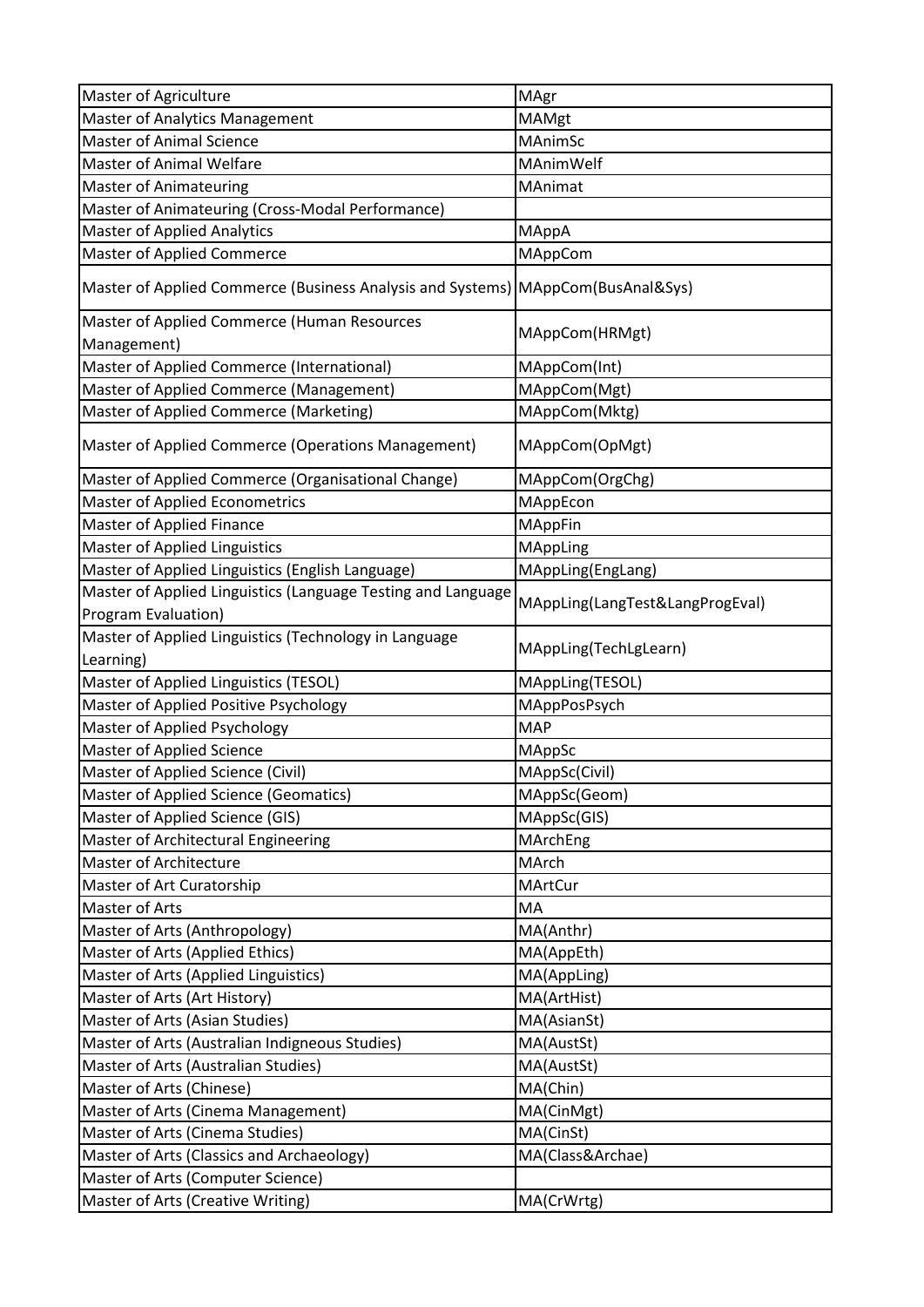| Master of Arts (Criminology)                       | MA(Crim)            |
|----------------------------------------------------|---------------------|
| Master of Arts (Cultural Material Conservation)    | MA(CulMatCons)      |
| Master of Arts (Cultural Studies)                  | MA(CulSt)           |
| Master of Arts (Development Studies)               | MA(DevSt)           |
| Master of Arts (Editing and Communication)         | MA(Edit&Comm)       |
| Master of Arts (English Language)                  | MA(EngLang)         |
| Master of Arts (Environmental Studies)             | MA(EnvSt)           |
| Master of Arts (Gender and Development)            | MA(Gen&Dev)         |
| Master of Arts (Geography)                         | MA(Geog)            |
| Master of Arts (German)                            | MA(German)          |
| Master of Arts (Global Journalism)                 | MA(GlobalJourn)     |
| Master of Arts (Global Media Communications)       | MA(GlobalMediaComm) |
| Master of Arts (History and Philosophy of Science) | MA(HPS)             |
| Master of Arts (History)                           | MA(Hist)            |
| Master of Arts (Indonesian)                        | MA(Indon)           |
| Master of Arts (International Justice)             | MA(IntJust)         |
| Master of Arts (International Politics)            | MA(IntPol)          |
| Master of Arts (International Relations)           | MA(IntRel)          |
| Master of Arts (International Studies)             | MA(IntSt)           |
| Master of Arts (Islamic Studies)                   | MA(IslamSt)         |
| Master of Arts (Italian)                           | MA(Ital)            |
| Master of Arts (Japanese Applied Linguistics)      | MA(JapanAppLing)    |
| Master of Arts (Japanese)                          | MA(Japan)           |
| Master of Arts (Jewish Studies)                    | MA(JewSt)           |
| Master of Arts (Linguistics)                       | MA(Ling)            |
| Master of Arts (Mathematics and Statistics)        | MA(Math&Stat)       |
| Master of Arts (Media and Communications)          | MA(Media&Comm)      |
| Master of Arts (Music)                             | MA(Mus)             |
| Master of Arts (Philosophy)                        | MA(Phil)            |
| Master of Arts (Policy Studies)                    | MA(PolicySt)        |
| Master of Arts (Political Science)                 | MA(PolSc)           |
| Master of Arts (Professional and Applied Ethics)   | MA(Prof&AppEth)     |
| Master of Arts (Psychology)                        | MA(Psych)           |
| Master of Arts (Public History and Heritage)       | MA(PubHist&Her)     |
| Master of Arts (Publishing and Editing)            | MA(Publish&Edit)    |
| Master of Arts (Screen Studies)                    | MA(Screen)          |
| Master of Arts (Sociology)                         | MA(Socio)           |
| Master of Arts (Spanish)                           | MA(Spanish)         |
| Master of Arts (Swedish)                           | MA(Swed)            |
| Master of Arts (Theatre Studies)                   | MA(ThtrSt)          |
| Master of Arts and Community Practice              | <b>MACP</b>         |
| Master of Arts and Cultural Management             | <b>MACM</b>         |
| <b>Master of Asian Studies</b>                     | MAsianSt            |
| Master of Assessment and Evaluation                | MAE                 |
| <b>Master of Audiology</b>                         | MAud                |
| Master of Avian Health and Medicine                | MAvHlth&Med         |
| Master of Banking and Finance Law                  | MBank&FinLaw        |
| <b>Master of Biomedical Engineering</b>            | MBiomedEng          |
| <b>Master of Biomedical Science</b>                | MBiomedSc           |
| <b>Master of Biostatistics</b>                     | MBiostat            |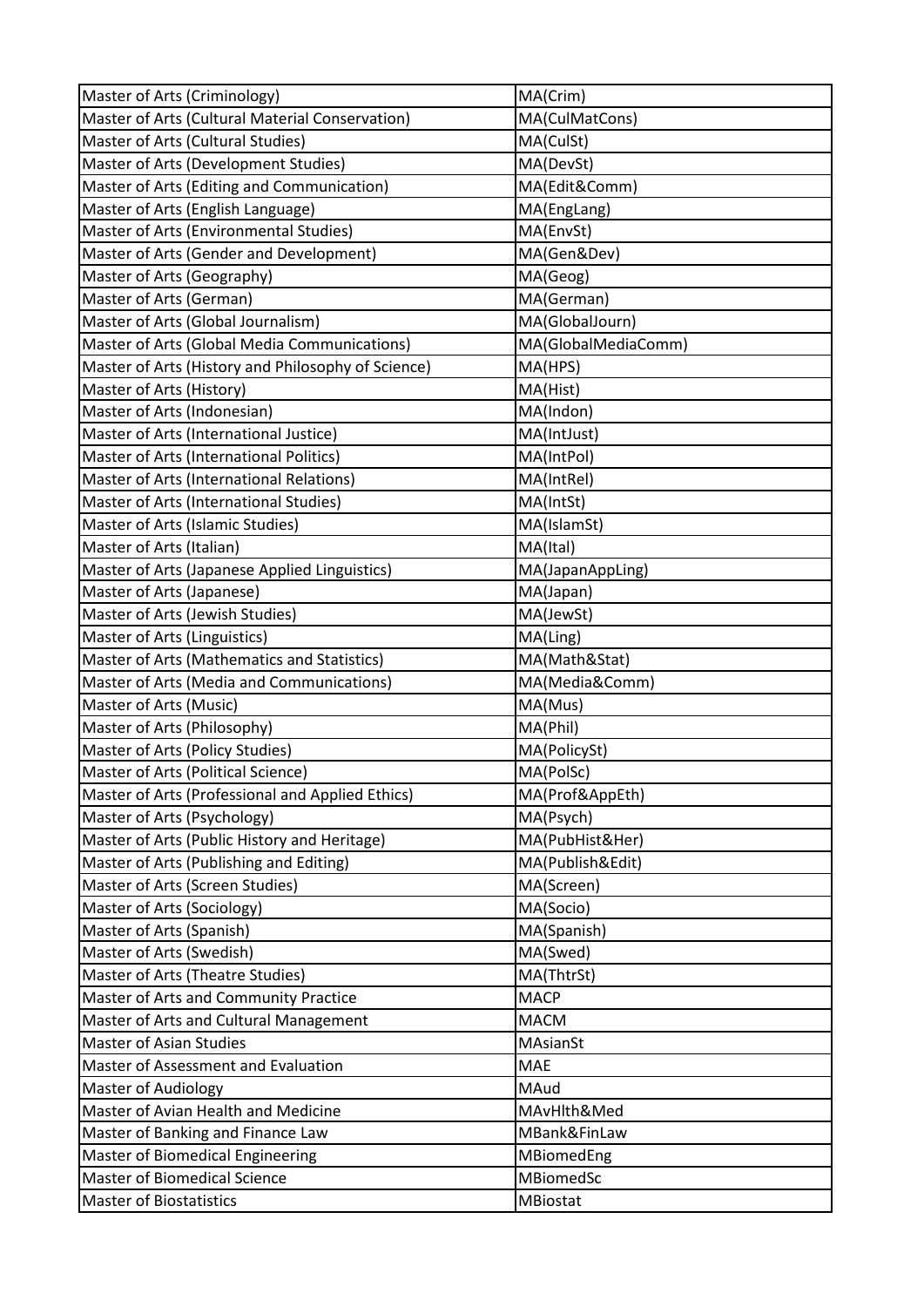| Master of Biotechnology                                     | MBiotech                    |
|-------------------------------------------------------------|-----------------------------|
| <b>Master of Building</b>                                   | MBldg                       |
| <b>Master of Business</b>                                   | <b>MBus</b>                 |
| <b>Master of Business Administration</b>                    | <b>MBA</b>                  |
| Master of Business Administration - U21Global               | MBAU21G                     |
| Master of Business Administration (Executive)               | MBA(Exec)                   |
| Master of Business Administration (Professional)            | MBA(Prof)                   |
| Master of Business Administration and Master of Information |                             |
| Systems                                                     | <b>MBA MInfSys</b>          |
| Master of Business Administration/Master of Information     | MBA/MIS                     |
| Systems                                                     |                             |
| Master of Business Administration/Master of Marketing       | MBA/MMktg                   |
| <b>Master of Business Analytics</b>                         | <b>MBusA</b>                |
| Master of Business and Information Technology               | <b>MBusIT</b>               |
| <b>Master of Cancer Sciences</b>                            |                             |
|                                                             | <b>MCncrSc</b>              |
| Master of Child Clinical Psychology                         | MChldClinPsych              |
| Master of Chinese                                           | <b>MChin</b>                |
| Master of Choreography                                      | MChor                       |
| Master of Cinema Management                                 | MCinMgt                     |
| <b>Master of Clinical Audiology</b>                         | MClinAud                    |
| <b>Master of Clinical Education</b>                         | MClinEd                     |
| <b>Master of Clinical Optometry</b>                         | <b>MClinOptom</b>           |
| Master of Clinical Research                                 | <b>MCR</b>                  |
| <b>Master of Clinical Teaching</b>                          | MClinTeach                  |
| Master of Clinical Ultrasound                               | <b>MClinUS</b>              |
| <b>Master of Commerce</b>                                   | <b>MCom</b>                 |
| Master of Commerce (Accounting and Business Information     | MCom(Acc&BusIS)             |
| Systems)                                                    |                             |
| Master of Commerce (Accounting)                             | MCom(Acct)                  |
| Master of Commerce (Actuarial Science)                      | MCom(ActSc) or Mcom(ActSci) |
| Master of Commerce (Decision, Risk and Financial Sciences)  | MCom(DecRisk&FinSc)         |
| <b>Master of Commerce (Economics)</b>                       | MCom(Eco)                   |
| Master of Commerce (Employee Relations and Human            |                             |
| <b>Resources Management)</b>                                | MCom(ER&HRM)                |
| Master of Commerce (Finance)                                | MCom(Fin)                   |
| Master of Commerce (Management)                             | MCom(Mgt)                   |
| Master of Commerce (Marketing)                              | MCom(Mktg)                  |
| Master of Commercial Law                                    | MCommrclLaw                 |
| <b>Master of Commercialisation</b>                          | <b>MCommrc</b>              |
| Master of Common Law                                        | <b>MComL</b>                |
| Master of Community Cultural Development                    | <b>MCCD</b>                 |
| Master of Community Cultural Development Practice           | MCommuntyCulDevPrac         |
| Master of Comparative Law                                   | MCompLaw                    |
| Master of Competition and Consumer Law                      | MCompConsLaw                |
| <b>Master of Computational Biology</b>                      | MCompBiol                   |
| <b>Master of Computational Linguistics</b>                  | MCompLing                   |
| <b>Master of Computer Science</b>                           | <b>MCS</b>                  |
| Master of Computer-Assisted Language Learning               | <b>MCALL</b>                |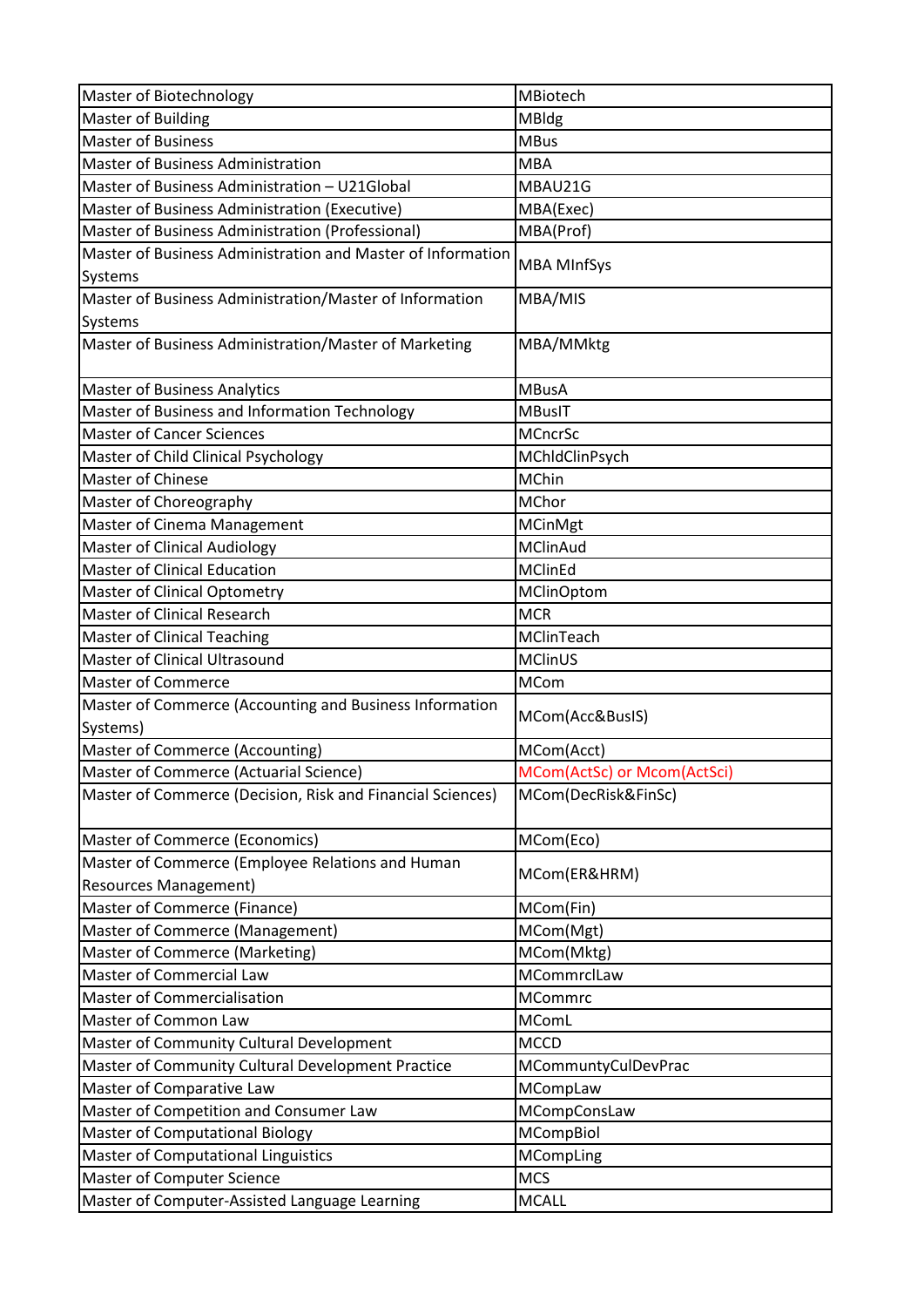| Master of Construction Law                                 | MConstrLaw             |
|------------------------------------------------------------|------------------------|
| <b>Master of Construction Management</b>                   | <b>MCM</b>             |
| Master of Contemporary Art                                 | <b>MCA</b>             |
| Master of Contemporary Asian Analysis                      | <b>MCAA</b>            |
| <b>Master of Creative Arts</b>                             | <b>MCA</b>             |
| <b>Master of Creative Writing</b>                          | <b>MCrWrtg</b>         |
| Master of Creative Writing, Publishing and Editing         | MCrWrtgPub&Ed          |
| <b>Master of Criminology</b>                               | <b>MCrim</b>           |
| Master of Criminology (Forensic Psychology)                | MCrim(ForenPsych)      |
| Master of Cultural Materials Conservation                  | <b>MCulMatCons</b>     |
| <b>Master of Dance</b>                                     | MDnce                  |
| Master of Dance (Performance)                              | <b>MDancePerf</b>      |
| <b>Master of Data Science</b>                              | <b>MDataSc</b>         |
| <b>Master of Dental Science</b>                            | <b>MDSc</b>            |
| Master of Design                                           | <b>MDes</b>            |
| Master of Design (Digital Technologies)                    | MDes(DTech)            |
| Master of Design (Urban Design)                            | MDes(UrbanDesign)      |
| Master of Design for Performance                           | <b>MDesPerf</b>        |
| <b>Master of Development Studies</b>                       | <b>MDevSt</b>          |
| Master of Development Studies (Gender and Development)     | MDevSt(Gen&Dev)        |
| Master of Development Studies (Health and Development)     | MDevSt(Hlth&Dev)       |
| Master of Development Technologies                         | MDevTech               |
| Master of Digital Media                                    | <b>MDM</b>             |
| Master of Directing for Performance                        | <b>MDirPerf</b>        |
| Master of Dramatic Art (Direction)                         | MDramArt(Dir)          |
| Master of Dramatic Arts in Theatre Design                  |                        |
| <b>Master of Dramaturgy</b>                                | MDram                  |
| Master of Early Childhood Education (International)        | MECE(Int)              |
| Master of Early Childhood Studies                          | <b>MECSt</b>           |
| Master of Early Intervention                               | MEarlyInt              |
| <b>Master of Earth Sciences</b>                            | <b>MEarthSc</b>        |
| <b>Master of Economics</b>                                 | MEco                   |
| Master of Ecosystem Management and Conservation            | MEcosysMgtCons         |
| <b>Master of Education</b>                                 | MEd                    |
| Master of Education (CLIL)                                 | MEd(CLIL)              |
| Master of Education (Educational Management)               | MEd(EdMgt)             |
| Master of Education (International Baccalaureate)          | MEd(IB)                |
| Master of Education (International Baccalaureate) DP       | MEd(IB)DP              |
| Master of Education (International Baccalaureate) PYP      | MEd(IB)PYP             |
| Master of Education (Language Intervention and Hearing     | MEd(LgInt&HearImp)     |
| Impairment)                                                |                        |
| Master of Education (Special Education Inclusion and Early | MEd(SpEdIncl&EarlyInt) |
| Intervention)                                              |                        |
| Master of Education (Specific Learning Difficulties)       | MEd(SpecLearnDiff)     |
| Master of Education (Student Wellbeing)                    | MEd(StudWell)          |
| Master of Education (Three Strand)                         |                        |
| Master of Education in Evidence-Based Teaching             | <b>MEdEBT</b>          |
| Master of Education of the Hearing Impaired                | MEdHearImpair          |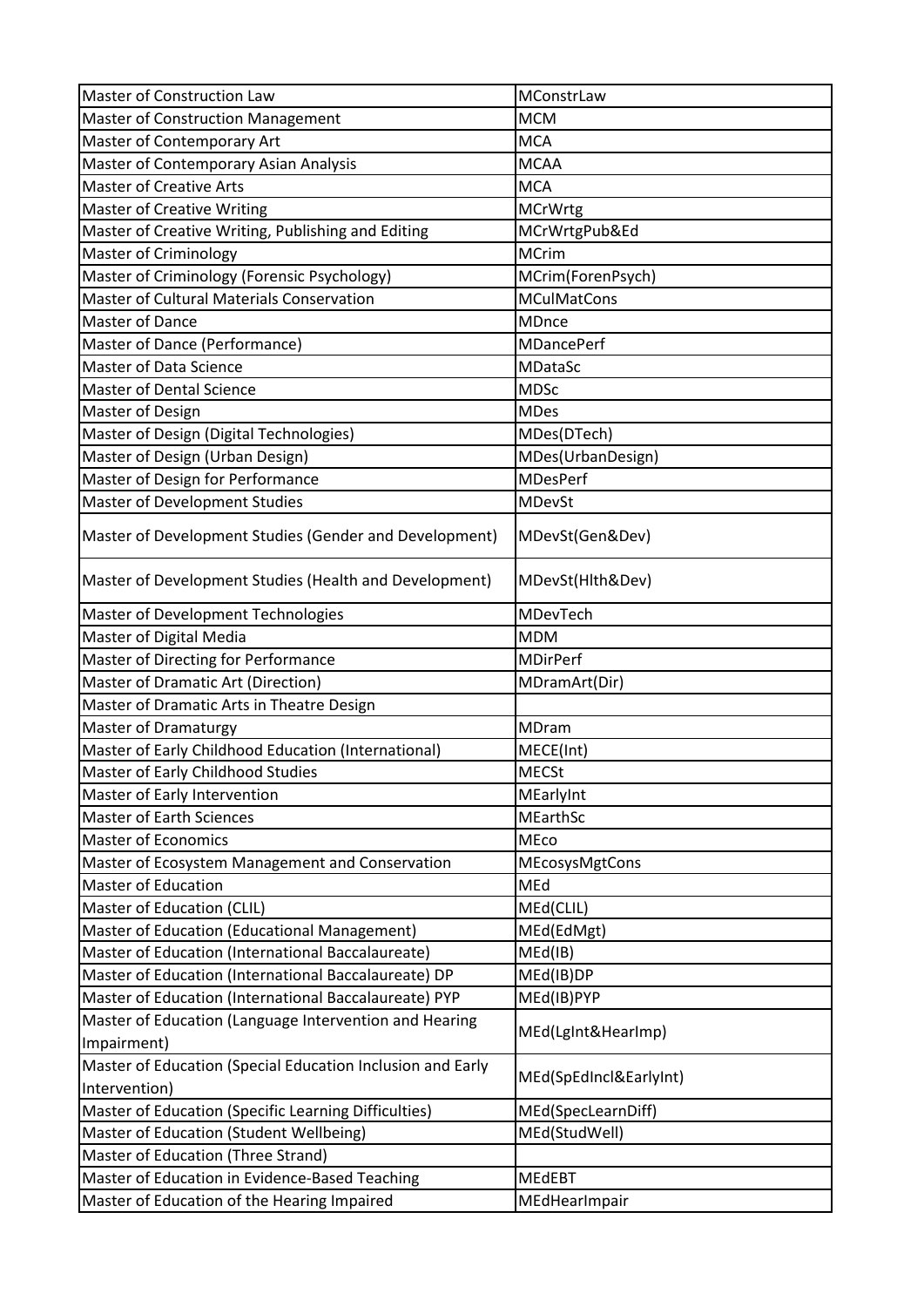| Master of Education Policy (International)                       | MEdPolicy(Int)       |
|------------------------------------------------------------------|----------------------|
| Master of Educational Psychology                                 | MEdPsych             |
| Master of Educational Psychology/Doctor of Philosophy            | MEdPsych PhD         |
|                                                                  |                      |
| Master of e-Forensics and Enterprise Security                    | Me-Foren&EnterpSecur |
| Master of e-Law                                                  | Me-Law               |
| Master of Electronic Commerce                                    | MElecCom             |
| <b>Master of Emergency Medicine</b>                              | MEmMed               |
| Master of Employment and Labour Relations Law                    | MEmpLabRelLaw        |
| Master of Energy and Resources Law                               | MEnergy&ResourcesLaw |
| <b>Master of Energy Studies</b>                                  | MEnergySt            |
| Master of Energy Systems                                         | MEnergySys           |
| <b>Master of Engineering</b>                                     | <b>ME</b>            |
| Master of Engineering (with Distinction)                         | ME(Distinct)         |
| Master of Engineering in Distributed Computing                   | <b>MEDC</b>          |
| <b>Master of Engineering Management</b>                          | MEngMgt              |
| Master of Engineering Project Management                         | MEngProjMgt          |
| <b>Master of Engineering Science</b>                             | MEngSc               |
| Master of Engineering Science (Biomedical Engineering)           | MEngSc(BiomedEng)    |
| Master of Engineering Science (Chemical)                         | MEngSc(Chem)         |
| Master of Engineering Science (Civil)                            | MEngSc(Civil)        |
| Master of Engineering Science (Computer Science and<br>Software) | MEngSc(CompSc&Eng)   |
| Master of Engineering Science (Electrical and Electronic)        | MEngSc(El&Elec)      |
| Master of Engineering Science (Environmental)                    | MEngSc(Env)          |
| Master of Engineering Science (Mechanical and                    |                      |
| Manufacturing)                                                   | MEngSc(Mech&Manuf)   |
| Master of Engineering Science (Utilities Management)             | MEngSc(UtMgt)        |
| <b>Master of Engineering Structures</b>                          | MEngStruct           |
| Master of English in a Global Context                            | MEngGC               |
| Master of English Language                                       | MEngLang             |
| <b>Master of Enterprise</b>                                      | MEnterp              |
| Master of Enterprise (Business Performance)                      | MEnterp(BusPerf)     |
| Master of Enterprise (Executive)                                 | MEnterp(Exec)        |
| Master of Enterprise (Science)                                   | MEnterp(Sc)          |
| Master of Entrepreneurship                                       | MEntr                |
| <b>Master of Environment</b>                                     | MEnv                 |
| Master of Environment (Conservation, Restoriation &              |                      |
| Landscape Management)                                            |                      |
| Master of Environment (Development)                              | MEnv(Dev)            |
| Master of Environment (Education)                                | MEnv(Ed)             |
| Master of Environment (Energy Studies)                           | MEnv(EnergySt)       |
| Master of Environment (Environmental Science)                    | MEnv(EnvSc)          |
| Master of Environment (Governance, Policy and                    |                      |
| Communication)                                                   |                      |
| Master of Environment (Hydrogeology)                             |                      |
| Master of Environment (Integrated Catchment Management)          |                      |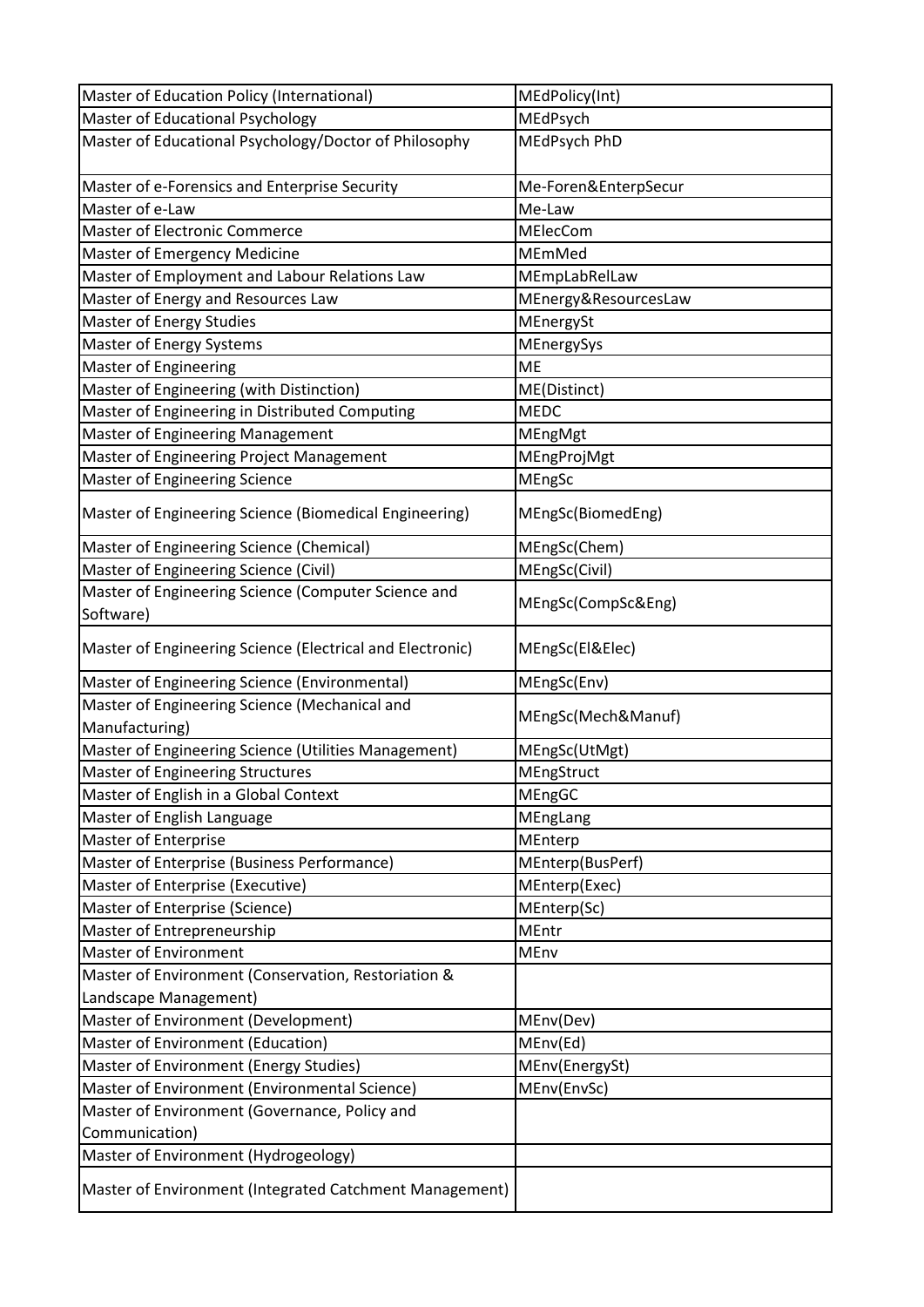| Master of Environment (Public Health)                 |                    |
|-------------------------------------------------------|--------------------|
| Master of Environment (Waste Management)              |                    |
| Master of Environment (with Distinction)              | MEnv(Distinct)     |
| Master of Environmental Engineering                   | MEnvEng            |
| Master of Environmental Law                           | MEnvLaw            |
| <b>Master of Environmental Science</b>                | MEnvSc             |
| Master of Epidemiology                                | MEpid              |
| Master of Epidemiology (with Distinction)             | MEpid(Distinct)    |
| <b>Master of Evaluation</b>                           | MEval              |
| Master of Film and Television                         | <b>MFTV or MFT</b> |
| Master of Film and Television (Producing)             | MFT(Prod)          |
| Master of Finance                                     | <b>MFin</b>        |
| Master of Fine Art                                    | <b>MFineArt</b>    |
| <b>Master of Fine Arts</b>                            | <b>MFA</b>         |
| Master of Fine Arts (Community Cultural Development)  | MFA(CCD)           |
|                                                       |                    |
| Master of Fine Arts (Contemporary Music)              | MFA(ConMusic)      |
| Master of Fine Arts (Dance)                           | MFA(Dance)         |
| Master of Fine Arts (Film and Television)             | MFA(FTV)           |
| Master of Fine Arts (Indigenous Arts & Culture)       | MFA(IndigArts&Cul) |
| Master of Fine Arts (Interdisciplinary Arts Practice) | MFA(IDArts)        |
| Master of Fine Arts (Music Theatre)                   | MFA(MusicTh)       |
| Master of Fine Arts (Production)                      | MFA(Prod)          |
| Master of Fine Arts (Theatre)                         | MFA(Thtr)          |
| Master of Fine Arts (Visual Art)                      | MFA(VisArt)        |
| Master of Food and Packaging Innovation               | <b>MFoodPI</b>     |
| Master of Food Science                                | MFoodSc            |
| <b>Master of Food Technology</b>                      | MFoodTech          |
| Master of Forensic Psychology                         | MForenPsych        |
| Master of Forest Ecosystem Science                    | MForEcosysSc       |
| Master of Forest Industries                           | MForInd            |
| Master of Forest Industries (Management)              | MForInd(Mgt)       |
| Master of Forest Industries (Technology)              | MForInd(Tech)      |
| <b>Master of Forest Science</b>                       | MForSc             |
| Master of Gender Studies (Gender and Development)     | MGenSt(Gen&Dev)    |
| Master of General Practice Psychiatry                 | <b>MGPP</b>        |
| <b>Master of Genetic Counselling</b>                  | <b>MGenCouns</b>   |
| Master of Genomics and Health                         | MGenomHlth         |
| Master of Geographic Information Technology           | <b>MGIT</b>        |
| Master of Geography                                   | MGeog              |
| <b>Master of Geomatic Engineering</b>                 | <b>MGeomE</b>      |
| <b>Master of Geomatic Science</b>                     | <b>MGeomSc</b>     |
| Master of Geoscience                                  | MGeosc             |
| <b>Master of Germanic Studies</b>                     | <b>MGerSt</b>      |
| Master of Gifted Education                            | MGEd               |
| Master of Global Competition and Consumer Law         | MGCompConLaw       |
| Master of Global Media Communication                  | <b>MGMC</b>        |
| Master of Global Studies in Education                 | MGIbStEd           |
| Master of Gynaecology and Obstetrics                  | MGyn&Obstet        |
| Master of Health and Human Services                   | <b>MHHS</b>        |
|                                                       |                    |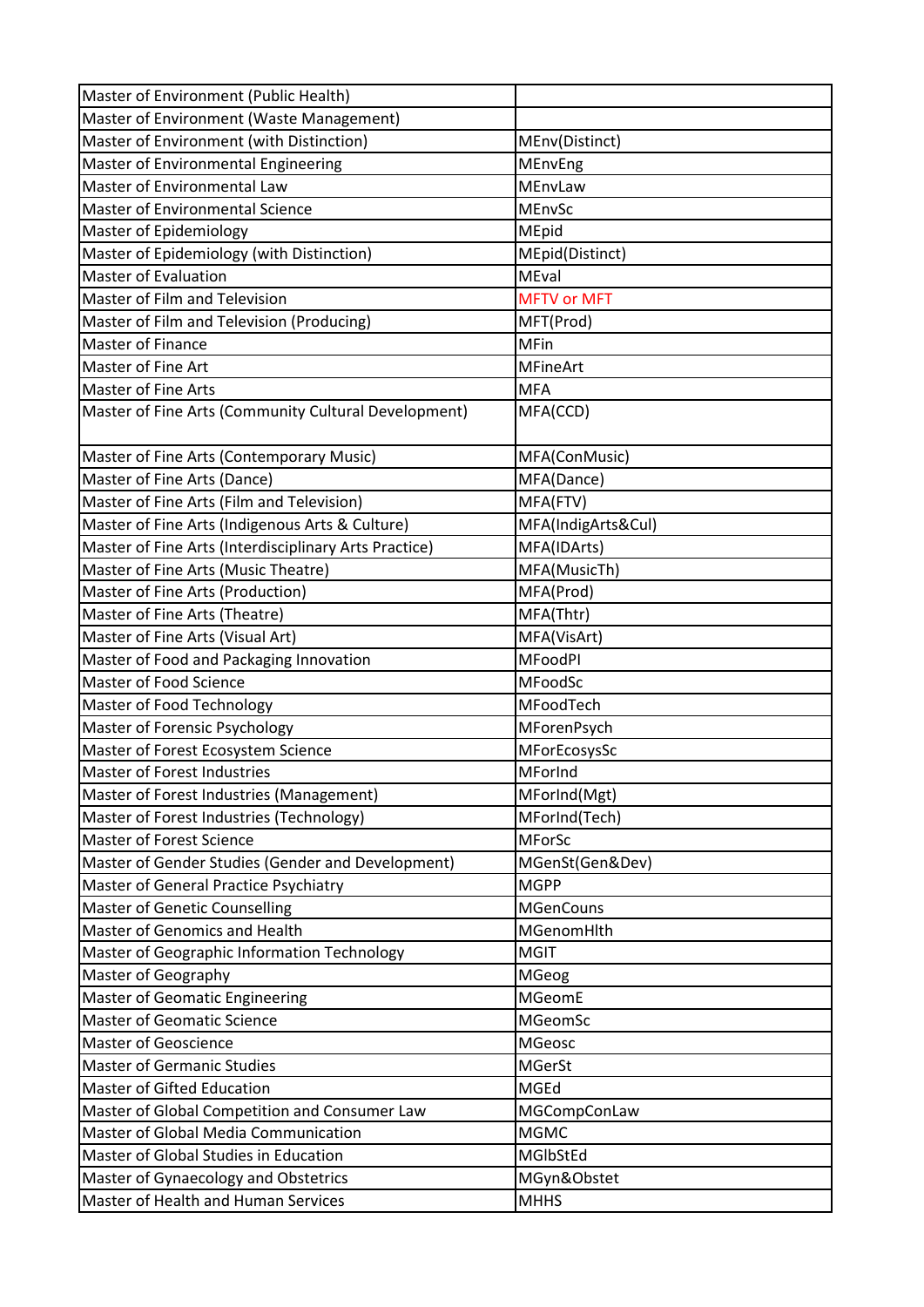| Master of Health and Medical Law                            | MHlth&MedLaw           |
|-------------------------------------------------------------|------------------------|
| <b>Master of Health Ethics</b>                              | MHtlhEth               |
| <b>Master of Health Promotion</b>                           | <b>MHP</b>             |
| <b>Master of Health Sciences</b>                            | <b>MHSc</b>            |
| Master of Health Sciences (Adolescent Health)               | MHSc(AdolHlth)         |
| Master of Health Sciences (Child Health)                    | MHSc(ChldHlth)         |
| Master of Health Sciences (Drug Evaluation and              |                        |
| <b>Pharmaceutical Sciences)</b>                             | MHSc(DrugEval&PharmSc) |
| Master of Health Sciences (Genetic Counselling)             | MHSc(GenetCouns)       |
| Master of Health Sciences (Infant and Parent Mental Health) | MHSc(Inf&PrntMtlHlth)  |
| Master of Health Sciences (Transcultural Mental Health)     | MHSc(TrnsculMtlHlth)   |
| <b>Master of Health Social Sciences</b>                     | MHIthSocSc             |
| <b>Master of Horticulture</b>                               | <b>MHort</b>           |
| Master of Human Resource Management                         | <b>MHRMgt</b>          |
| Master of Human Rights Law                                  | MHumRightsLaw          |
| Master of Industrial Research (Chemistry)                   | MIR(Chem)              |
| <b>Master of Information Systems</b>                        | <b>MIS</b>             |
| Master of Information Systems (Executive)                   | MIS(Exec)              |
| Master of Information Systems and Postgraduate Diploma of   |                        |
| Management                                                  | MIS PGDipMgt           |
| Master of Information Systems/Graduate Diploma in           | MIS/GDipBA             |
| <b>Business Admin</b>                                       |                        |
| <b>Master of Information Technology</b>                     | MIT                    |
| Master of Information Technology in Education               | MITEd                  |
| Master of Instructional Leadership                          | MInstrLead             |
| Master of Integrated Freight Systems Management             | <b>MIFSM</b>           |
| Master of Intellectual Property Law                         | <b>MIPLaw</b>          |
| <b>Master of International Business</b>                     | <b>MIntBus</b>         |
| Master of International Development                         | MIntDev                |
| Master of International Education (International            | MIntEd(IB)             |
| Baccalaureate)                                              |                        |
| Master of International Journalism                          | MIntJourn              |
| Master of International Mental Health                       | <b>MIMH</b>            |
| <b>Master of International Politics</b>                     | MIntPol                |
| <b>Master of International Relations</b>                    | <b>MIR</b>             |
| Master of International Studies                             | MIntSt                 |
| Master of International Tax                                 | MIntTax                |
| <b>Master of Islamic Studies</b>                            | MIslamSt               |
| Master of Japanese Applied Linguistics                      | MJapanAppLing          |
| Master of Journalism                                        | MJourn                 |
| Master of Knowledge Management                              | MKnowMgt               |
| Master of Landscape Architecture                            | MLArch                 |
| Master of Law and Development                               | MLaw&Dev               |
| Master of Laws                                              | <b>LLM</b>             |
| Master of Laws (Global Competition and Consumer Law)        | LLM(GCompConLaw)       |
| Master of Learning Intervention                             | MLI                    |
| Master of Legal Systems                                     | <b>MLglSys</b>         |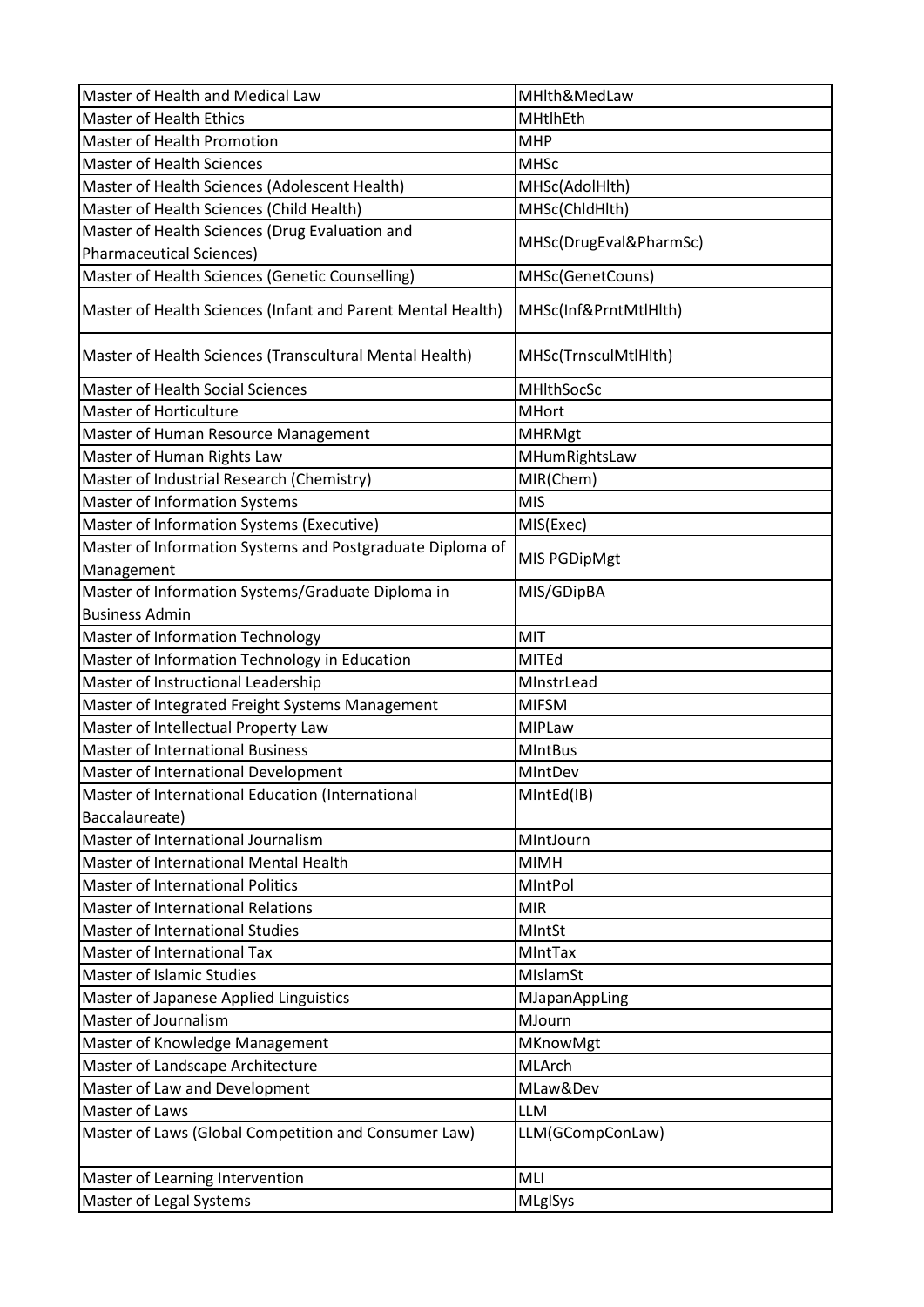| <b>Master of Linguistics</b>                                         | MLing             |
|----------------------------------------------------------------------|-------------------|
| Master of Literacy                                                   | MLiteracy         |
| Master of Literacy Education                                         | MLitEd            |
| <b>Master of Management</b>                                          | <b>MMgt</b>       |
| Master of Management (Accounting and Finance)                        | MMgt(Acc&Fin)     |
| Master of Management (Accounting)                                    | MMgt(Acc)         |
| Master of Management (Business Analysis Systems)                     | MMgt(BusAn&Sys)   |
| <b>Master of Management (Economics)</b>                              | MMgt(Eco)         |
| Master of Management (Finance)                                       | MMgt(Fin)         |
| Master of Management (Human Resources)                               | MMgt(HR)          |
| Master of Management (Innovation)                                    | MMgt(Innov)       |
| Master of Management (Marketing)                                     | MMgt(Mktg)        |
| Master of Management (Technology)                                    | MMgt(Tech)        |
| Master of Management in International Business - U21Global MMIBuU21G |                   |
| <b>Master of Marketing</b>                                           | <b>MMktg</b>      |
| <b>Master of Marketing Communications</b>                            | MMktgComm         |
| Master of Medical Anthropology                                       | MMedAnthr         |
| <b>Master of Medicine</b>                                            | MMed              |
| Master of Medicine (Audiology and Otoneurology)                      | MMed(Aud&Oton)    |
| <b>Master of Medicine (Cardiology)</b>                               | MMed(Card)        |
| Master of Medicine (Clinical Genetics)                               | MMed(ClinGenet)   |
| Master of Medicine (Clinical Neurosciences)                          | MMed(ClinNeuro)   |
| Master of Medicine (Clinical Pharmacology)                           | MMed(ClinPharm)   |
| Master of Medicine (Endocrinology)                                   | MMed(Endoc)       |
| Master of Medicine (Epidemiology)                                    | MMed(Epid)        |
| Master of Medicine (Gastroenterology)                                | MMed(Gastr)       |
| Master of Medicine (Geriatric Medicine)                              | MMed(GeriaMed)    |
| Master of Medicine (Haematology)                                     | MMed(Haem)        |
| Master of Medicine (Internal Medicine)                               | MMed(InternMed)   |
| Master of Medicine (Medical Oncology)                                | MMed(MedOnc)      |
| Master of Medicine (Nephrology)                                      | MMed(Nephr)       |
| Master of Medicine (Ophthalmology)                                   | MMed(Ophthal)     |
| <b>Master of Medicine (Paediatrics)</b>                              | MMed(Paed)        |
| Master of Medicine (Palliative Medicine)                             | MMed(PallMed)     |
| Master of Medicine (Primary Medical Care)                            | MMed(PrimMedCare) |
| Master of Medicine (Radiology)                                       | MMed(Radiol)      |
| Master of Medicine (Rheumatology)                                    | MMed(Rheum)       |
| Master of Medicine (Women's Health)                                  | MMed(WH)          |
| Master of Mental Health Science                                      | <b>MMHSc</b>      |
| Master of Military Law                                               | MMilLaw           |
| <b>Master of Mining Engineering</b>                                  | MMiningEng        |
| Master of Modern Languages Education                                 | MModLangEd        |
| Master of Modern Languages Education (Stream A)                      | MModLangEdA       |
| Master of Modern Languages Education (Stream B)                      | MModLangEdB       |
| <b>Master of Music</b>                                               | <b>MMus</b>       |
| <b>Master of Music (Composition)</b>                                 | MMus(Comp)        |
| Master of Music (Interactive Composition)                            | MMus(IntComp)     |
| Master of Music (Jazz & Improvisation)                               | MMus(JazzImprov)  |
| Master of Music (Music Performance)                                  | MMus(MusPerf)     |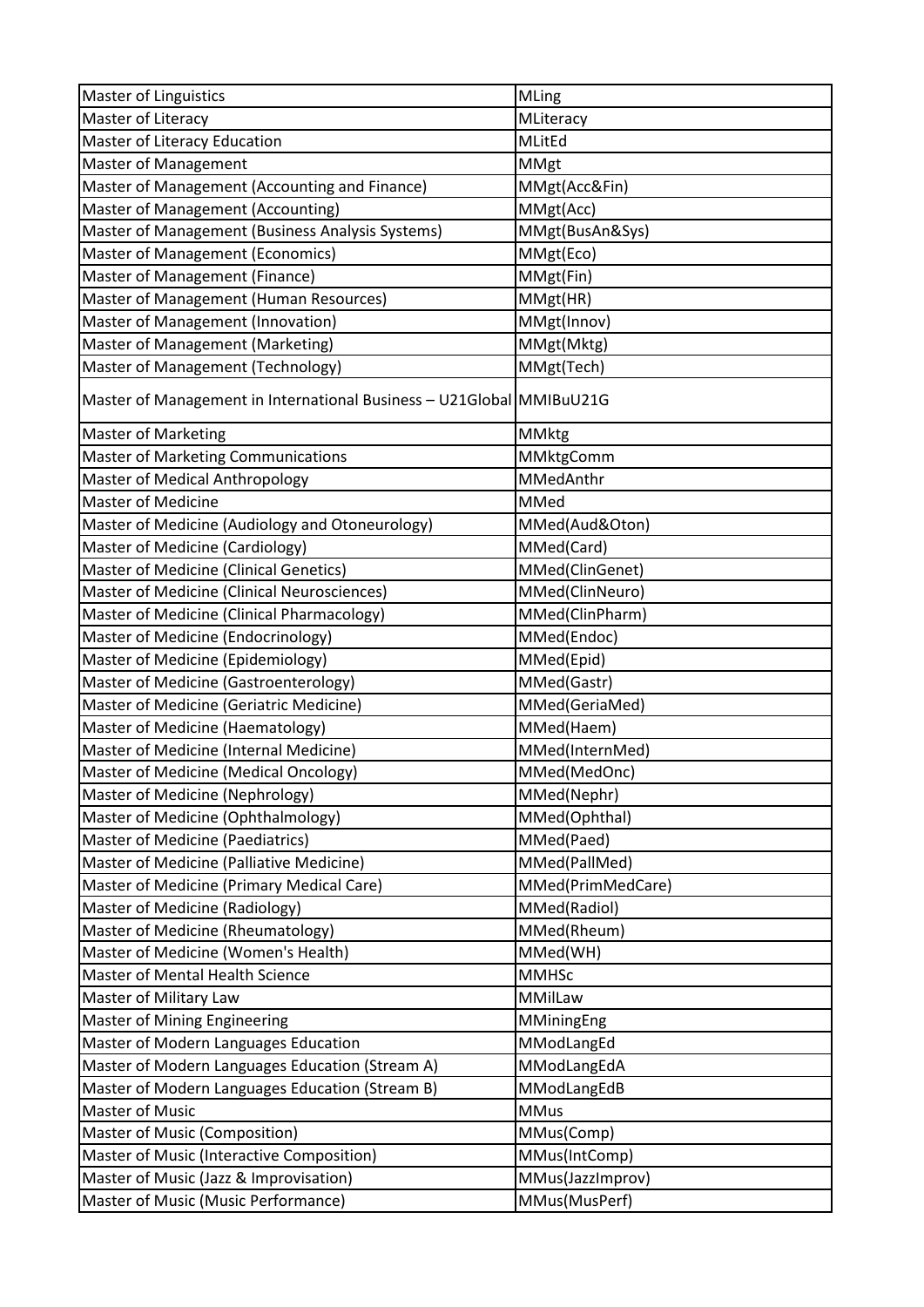| Master of Music (Music Psychology & Performance Science)  | MMus(MusPsychPerfSc)         |
|-----------------------------------------------------------|------------------------------|
| Master of Music (Music Therapy)                           | MMus(MusThrpy)               |
| Master of Music (Musicology/Ethnomusicology)              | MMus(Mus/EthnoMus)           |
| Master of Music (Opera Performance)                       | MMus(OperaPerf)              |
| Master of Music (Orchestral Performance)                  | MMus(OrchPerf)               |
| Master of Music (Performance Teaching)                    | MMus(PerfTchng)              |
| Master of Music (Research)                                | MMus(Res)                    |
| <b>Master of Music Performance</b>                        | <b>MMusPerf</b>              |
| <b>Master of Music Studies</b>                            | <b>MMusSt</b>                |
| Master of Music Studies (Composition)                     | MMusSt(Comp)                 |
| Master of Music Studies (Musicology/Ethnomusicology)      | MMusSt(Mus/EthnoMus)         |
| Master of Music Studies (Performance/Teaching)            | MMusSt(Perf/Teach)           |
| <b>Master of Music Therapy</b>                            | MMusThrpy                    |
| Master of Nanoelectronic Engineering                      | <b>MNE</b>                   |
| Master of Narrative Therapy and Community Work            | <b>MNTCW</b>                 |
| Master of Natural Resource Management                     | MNatResMgt                   |
| <b>Master of Numeracy</b>                                 | <b>MNum</b>                  |
| <b>Master of Nursing</b>                                  | MN                           |
| <b>Master of Nursing Science</b>                          | <b>MNSc</b>                  |
| Master of Operational Leadership                          | MOpLead                      |
| Master of Operations Research and Management Science      | MOpResMgtSc                  |
| <b>Master of Optometry</b>                                | MOptom                       |
| Master of Organisational Leadership                       | MOrgLdrship                  |
| Master of Philosophy                                      | <b>MPhil</b>                 |
| Master of Physiotherapy                                   | MPhysio                      |
| Master of Physiotherapy (Cardiorespiratory Physiotherapy) | MPhysio(CardRespPhysio)      |
| Master of Physiotherapy (Musculoskeletal Physiotherapy)   | MPhysio(MuscskelPhysio)      |
| Master of Physiotherapy (Neurological Physiotherapy)      | MPhysio(NeuroPhysio)         |
| Master of Physiotherapy (Paediatric Physiotherapy)        | MPhysio(PaedPhysio)          |
| Master of Physiotherapy (Sports Physiotherapy)            | MPhysio(SportsPhysio)        |
| Master of Physiotherapy (Upper Limb Rehabilitation)       | MPhysio(UppLimbRehab)        |
| Master of Physiotherapy (Women's Health and Pelvic Floor  | MPhysio(WomHlth&PlvFlrRehab) |
| Physiotherapy)                                            |                              |
| Master of Primary Health Care                             | <b>MPHC</b>                  |
| Master of Private Law                                     | MPrivateLaw                  |
| <b>Master of Producing</b>                                | MProd                        |
| Master of Production Design for Screen                    | <b>MPDesSc</b>               |
| <b>Master of Professional Accounting</b>                  | MProfAcc                     |
| Master of Property                                        | MProp                        |
| Master of Property and Construction                       | <b>MPC</b>                   |
| Master of Psychiatry                                      | <b>MP</b>                    |
| Master of Psychological Studies                           | MPsychStudies                |
| Master of Psychology                                      | MPsych                       |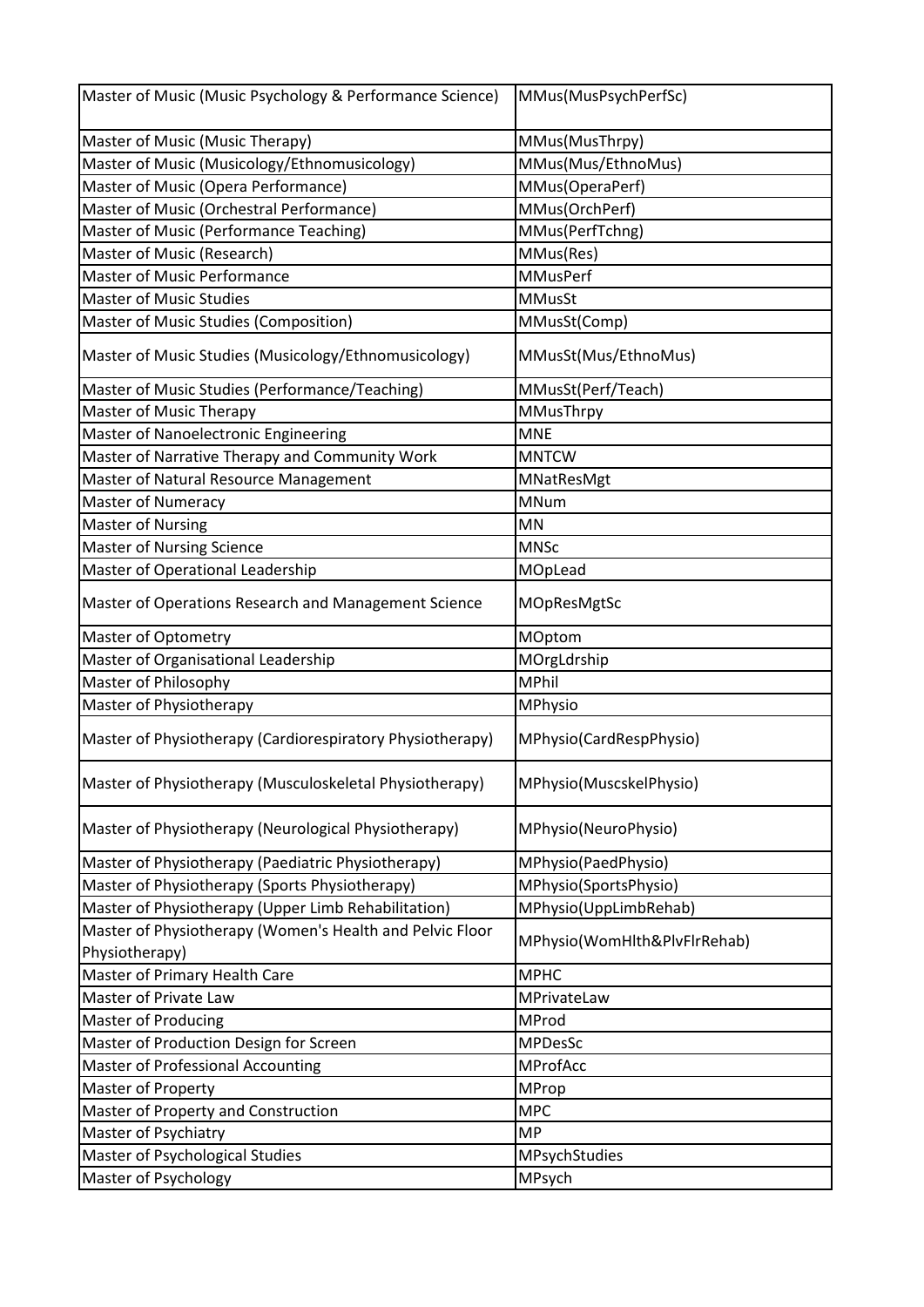| Master of Psychology (Clinical Child Psychology)/Doctor of  |                            |
|-------------------------------------------------------------|----------------------------|
| Philosophy                                                  | MPsych(ClinChld) PhD       |
| Master of Psychology (Clinical International)               | MPsych(ClinIntl)           |
| Master of Psychology (Clinical Neuropsychology)             | MPsych(ClinNeuropsych)     |
| Master of Psychology (Clinical Neuropsychology)/Doctor of   |                            |
| Philosophy                                                  | MPsych(ClinNeuropsych) PhD |
| Master of Psychology (Clinical Psychology)                  | MPsych(ClinPsych)          |
| Master of Psychology (Clinical Psychology)/Doctor of        |                            |
| Philosophy                                                  | MPsych(ClinPsych) PhD      |
| Master of Psychology (Clinical)                             | MPsych(Clin)               |
| Master of Psychology (Clinical-Child)                       | MPsych(ClinChld)           |
| Master of Psychology (Organisational and Industrial)        | MPsych(Org&Ind)            |
| Master of Psychology (Organisational and Industrial)/Doctor |                            |
| of Philosophy                                               | MPsych(Org&Ind) PhD        |
| Master of Psychology/Doctor of Philosophy                   | MPsych PhD                 |
| Master of Public Administration                             | <b>MPA</b>                 |
| Master of Public Administration (Enhanced)                  | MPA(Enh)                   |
| Master of Public and International Law                      | MPub&IntLaw                |
| Master of Public Art                                        | <b>MPubArt</b>             |
| Master of Public Health                                     | <b>MPH</b>                 |
| Master of Public Health (Economic Evaluation)               | MPH(EcoEval)               |
| Master of Public Health (Epidemiology and Biostatistics)    | MPH(Epid&Biostat)          |
| Master of Public Health (Health Economics)                  | MPH(HithEco)               |
| Master of Public Health (Health Program Evaluation)         | MPH(HlthProgEval)          |
| Master of Public Health (International Health)              | MPH(IntHlth)               |
| Master of Public Health (Primary Health Care)               | MPH(PHC)                   |
| Master of Public Health (Social Health)                     | MPH(SocHlth)               |
| Master of Public Health (Women's Health)                    | MPH(WH)                    |
| Master of Public Infrastructure                             | MPubInfra                  |
| Master of Public Policy and Management                      | <b>MPPM</b>                |
| Master of Publishing and Communications                     | MPubComm                   |
| Master of Puppetry                                          | MPupp                      |
| <b>Master of Rehabilitation Science</b>                     | MRehabSc                   |
| Master of Research                                          | <b>MRes</b>                |
| <b>Master of Rural Health</b>                               | MRurHlth                   |
| Master of School Leadership                                 | <b>MSL</b>                 |
| <b>Master of Science</b>                                    | <b>MSc</b>                 |
| Master of Science (Bioinformatics)                          | MSc(Bioinf)                |
| Master of Science (BioSciences)                             | MSc(BioSc)                 |
| Master of Science (Chemistry)                               | MSc(Chem)                  |
| Master of Science (Computer Science)                        | MSc(CompSc)                |
| Master of Science (Earth Sciences)                          | MSc(EarthSc)               |
| Master of Science (Ecosystem Science)                       | MSc(EcosysSc)              |
| Master of Science (Environmental Science)                   | MSc(EnvSc)                 |
| Master of Science (Epidemiology)                            | MSc(Epid)                  |
| Master of Science (Mathematics and Statistics)              | MSc(MathStats)             |
| Master of Science (Nanotechnology)                          | MSc(Nanotech)              |
| Master of Science (Physics)                                 | MSc(Phys)                  |
| <b>Master of Screenwriting</b>                              | <b>MScrnwrt</b>            |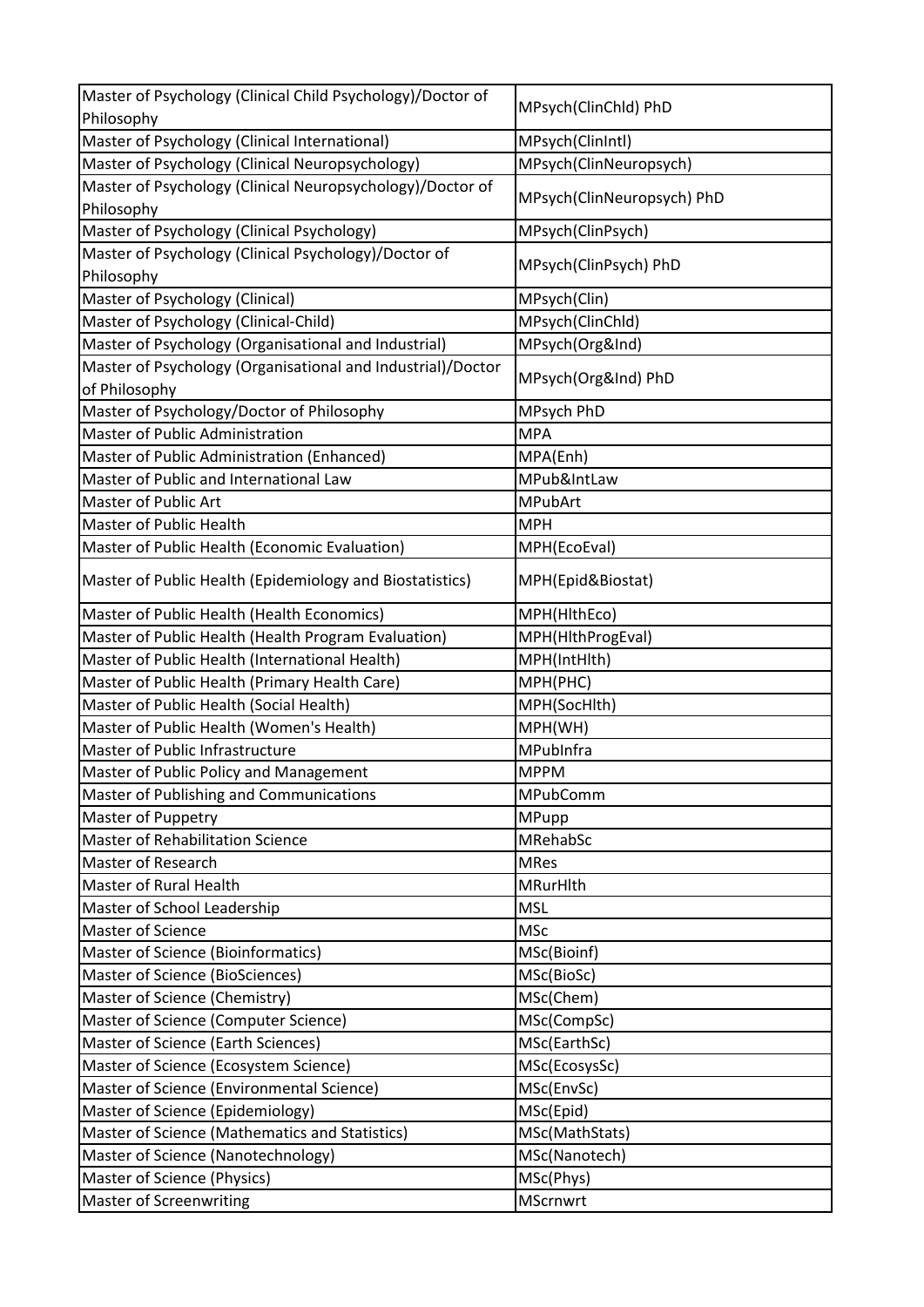| Master of Social Health                            | MSocHlth                |
|----------------------------------------------------|-------------------------|
| Master of Social Health (Aboriginal Health)        | MSocHlth(AborHlth)      |
| Master of Social Health (Ethics)                   | MSocHith(Eth)           |
| Master of Social Health (History)                  | MSocHlth(Hist)          |
| Master of Social Health (Interdisciplinary)        | MSocHlth(Interdisc)     |
| Master of Social Health (Medical Anthropology)     | MSocHlth(MedAnthr)      |
| <b>Master of Social Policy</b>                     | <b>MSocPolicy</b>       |
| <b>Master of Social Work</b>                       | <b>MSW</b>              |
| Master of Social Work (Clinical)                   | MSW(Clin)               |
| Master of Social Work (Health)                     | MSW(Hlth)               |
| Master of Social Work (Home Service Management)    | MSW(HomeServiceMgt)     |
| Master of Social Work (Mental Health)              | MSW(MtlHlth)            |
| Master of Software Systems Engineering             | <b>MSSE</b>             |
| Master of Sound Design                             | <b>MSD</b>              |
| Master of Spatial Information Science              | <b>MSISc</b>            |
| Master of Special/Inclusive Education              | MSpec/IncEd             |
| Master of Speech Pathology                         | MSpeechPath             |
| <b>Master of Sports Medicine</b>                   | <b>MSportMed or MSM</b> |
| Master of Sports Rehabilitation                    | MSportRehab             |
| Master of Student Welfare                          | MStudWelf               |
| Master of Supply Chain Management                  | <b>MSCM</b>             |
| Master of Surgery                                  | <b>MS</b>               |
| Master of Surgical Education                       | MSurgicalEd             |
| <b>Master of Surgical Science</b>                  | <b>MSurgSc</b>          |
| <b>Master of Surveying Science</b>                 | <b>MSurvSc</b>          |
|                                                    |                         |
| <b>Master of Tax</b>                               | <b>MTax</b>             |
| <b>Master of Teaching</b>                          | MTeach                  |
| Master of Teaching (Early Childhood and Primary)   | MTeach(EC&P)            |
| Master of Teaching (Early Childhood)               | MTeach(EC)              |
| Master of Teaching (Early Years)                   | MTeach(EY)              |
| Master of Teaching (Primary)                       | MTeach(Prim)            |
| <b>Master of Teaching (Secondary)</b>              | MTeach(Sec)             |
| Master of Teaching (Secondary) Internship          | MTeach(Sec)Intern       |
| Master of Teaching (Teach for Australia)           | MTeach(TFA)             |
| Master of Telecommunications Engineering           | <b>MTE</b>              |
| Master of Tertiary Education (Management)          | MTerEd(Mgt)             |
| <b>Master of Tertiary Education Management</b>     | <b>MTEM</b>             |
| Master of TESOL                                    | <b>MTESOL</b>           |
| Master of TESOL (Stream A)                         | <b>MTESOLA</b>          |
| Master of TESOL (Stream B)                         | <b>MTESOLB</b>          |
| Master of Theatre Design                           | <b>MThtrDes</b>         |
| <b>Master of Theatre Practice</b>                  | <b>MThtrPrac</b>        |
| Master of Tourism and Visual Arts                  |                         |
| Master of Training and Development                 | <b>MTD</b>              |
| Master of Training and Development (International) | MTD(Int)                |
| <b>Master of Translation</b>                       | <b>MTrans</b>           |
| Master of Translation (Enhanced)                   | MTrans(Enh)             |
| Master of Translation (Extended)                   | MTrans(Ext)             |
| <b>Master of Transnational Arts</b>                | <b>MTransArts</b>       |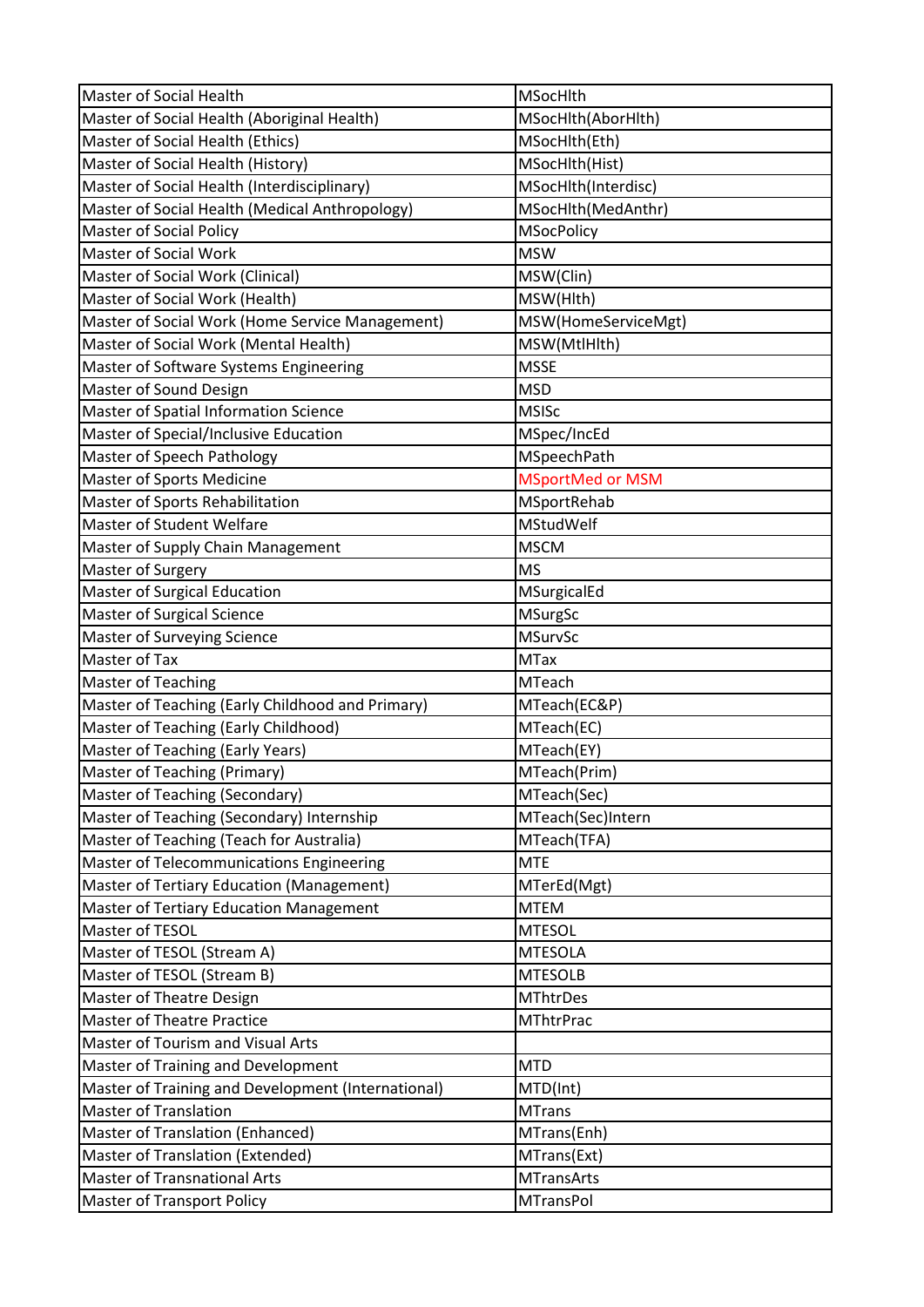| Master of Urban and Cultural Heritage                                                                  | MUrbnCulHer                            |
|--------------------------------------------------------------------------------------------------------|----------------------------------------|
| Master of Urban Design                                                                                 | <b>MUD</b>                             |
| Master of Urban Horticulture                                                                           | <b>MUHort</b>                          |
| Master of Urban Planning                                                                               | <b>MUP</b>                             |
| Master of Utilities Management                                                                         | <b>MUtMgt</b>                          |
| Master of Veterinary Public Health                                                                     | <b>MVPH</b>                            |
| Master of Veterinary Public Health (Emergency Animal                                                   |                                        |
| Diseases)                                                                                              | MVPH(EAD)                              |
| Master of Veterinary Science                                                                           | <b>MVSc</b>                            |
| <b>Master of Veterinary Studies</b>                                                                    | <b>MVS</b>                             |
| Master of Visual Art                                                                                   | <b>MVisArt</b>                         |
| Master of Water Resources Management                                                                   | <b>MWRMgt</b>                          |
| Master of Wine Technology and Viticulture                                                              | MWineTech&Vit                          |
| Master of Women's Health                                                                               | <b>MWH</b>                             |
| Master of Wood Science                                                                                 | MWoodSc                                |
| Master of Workplace Design                                                                             | <b>MWorkplDes</b>                      |
| Master of Workplace Planning and Design                                                                | <b>MWPD</b>                            |
| Master of Writing for Performance                                                                      | <b>MWrPerf</b>                         |
| Master of Youth Health and Education Management                                                        | <b>MYHEM</b>                           |
| Master of Youth Mental Health                                                                          | <b>MYMH</b>                            |
| Postgraduate Certificate in Applied Finance                                                            | PGAppFIn                               |
| Postgraduate Certificate in Art Conservation Studies                                                   | PGCertACS                              |
| Postgraduate Certificate in Arts (Anthropology)                                                        | PGCertArts(Anthr)                      |
| Postgraduate Certificate in Arts (Applied Linguistics)                                                 | PGCertArts(AppLing)                    |
| Postgraduate Certificate in Arts (Arabic Studies)                                                      | PGCertArts(ArabSt)                     |
| Postgraduate Certificate in Arts (Art Criticism)                                                       | PGCertArts(ArtCrit)                    |
| Postgraduate Certificate in Arts (Art History)                                                         | PGCertArts(ArtHist)                    |
| Postgraduate Certificate in Arts (Asian Studies)                                                       | PGCertArts(AsianSt)                    |
| Postgraduate Certificate in Arts (Australian Art and Culture)                                          | PGCertArts(AustArt&Cul)                |
| Postgraduate Certificate in Arts (Australian Indigenous<br>Studies)                                    | PGCertArts(AustIndigSt)                |
| Postgraduate Certificate in Arts (Australian Studies)                                                  | PGCertArts(AustSt)                     |
| Postgraduate Certificate in Arts (Chinese)                                                             | PGCertArts(Chin)                       |
| Postgraduate Certificate in Arts (Cinema Studies)                                                      | PGCertArts(CinSt)                      |
| Postgraduate Certificate in Arts (Classics and Archaeology)                                            | PGCertArts(Class&Archae)               |
| Postgraduate Certificate in Arts (Computer-Assisted Language                                           | PGCertArts(CALL)                       |
| and Learning)                                                                                          |                                        |
| Postgraduate Certificate in Arts (Conservation)<br>Postgraduate Certificate in Arts (Creative Writing) | PGCertArts(Cons)<br>PGCertArts(CrWrtg) |
| Postgraduate Certificate in Arts (Cultural Studies)                                                    | PGCertArts(CulSt)                      |
|                                                                                                        |                                        |
| Postgraduate Certificate in Arts (Development Studies)                                                 | PGCertArts(DevSt)                      |
| Postgraduate Certificate in Arts (English Language)                                                    | PGCertArts(EngLang)                    |
| Postgraduate Certificate in Arts (English Literary Studies)                                            | PGCertArts(EngLitSt)                   |
| Postgraduate Certificate in Arts (Environmental Studies)                                               | PGCertArts(EnvSt)                      |
| Postgraduate Certificate in Arts (French)                                                              | PGCertArts(French)                     |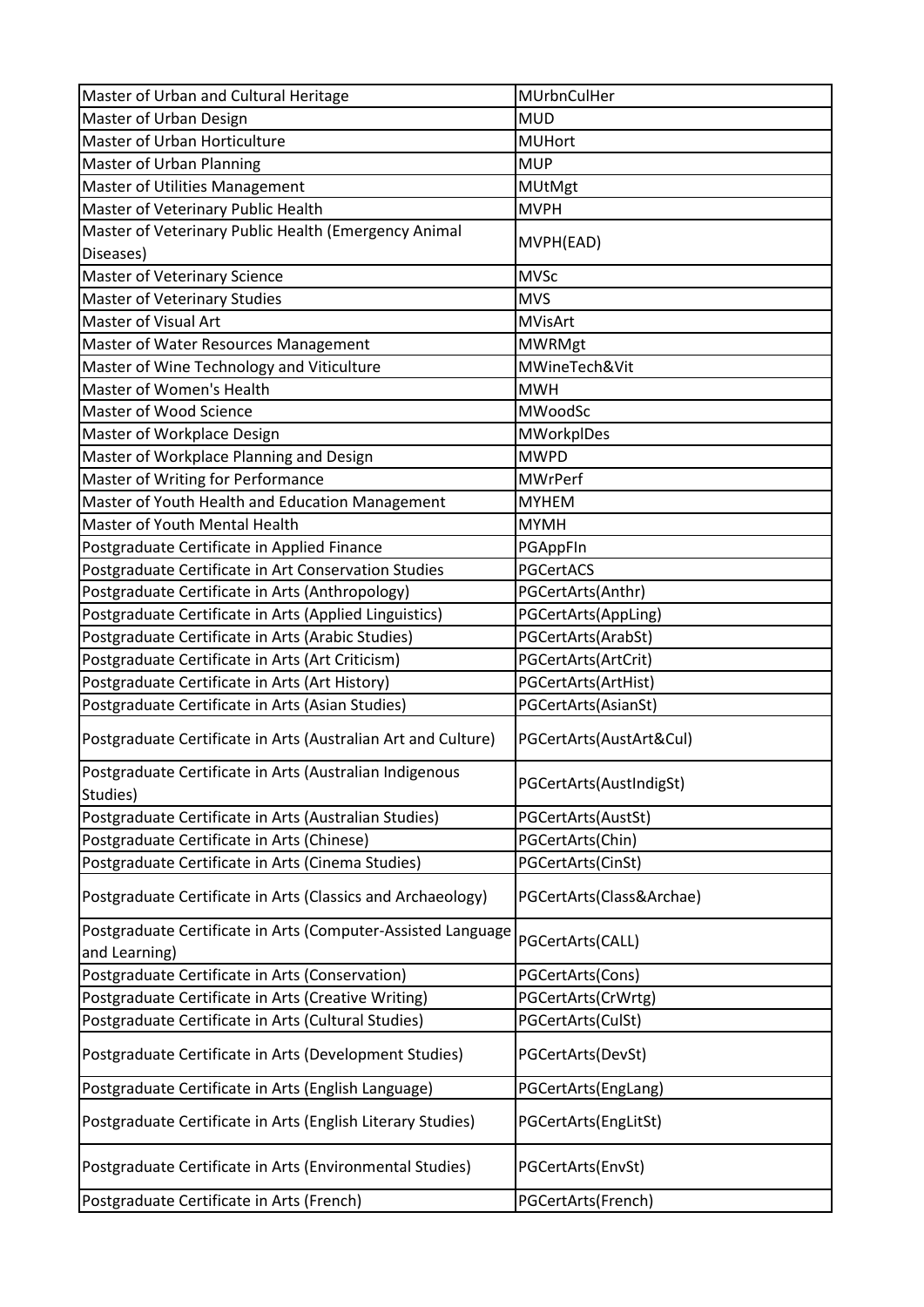| Postgraduate Certificate in Arts (Gender Studies)                         | PGCertArts(GenSt)                 |
|---------------------------------------------------------------------------|-----------------------------------|
| Postgraduate Certificate in Arts (Geography)                              | PGCertArts(Geog)                  |
| Postgraduate Certificate in Arts (German)                                 | PGCertArts(German)                |
| Postgraduate Certificate in Arts (History and Philosophy of               |                                   |
| Science)                                                                  | PGCertArts(HPS)                   |
| Postgraduate Certificate in Arts (History)                                | PGCertArts(Hist)                  |
| Postgraduate Certificate in Arts (Indonesian)                             | PGCertArts(Indon)                 |
|                                                                           |                                   |
| Postgraduate Certificate in Arts (International Development)              | PGCertArts(IntDev)                |
| Postgraduate Certificate in Arts (International Politics)                 | PGCertArts(IntDev)                |
| Postgraduate Certificate in Arts (Islamic Studies)                        | PGCertArts(IslamSt)               |
| Postgraduate Certificate in Arts (Italian)                                | PGCertArts(Ital)                  |
| Postgraduate Certificate in Arts (Japanese)                               | PGCertArts(Japan)                 |
| Postgraduate Certificate in Arts (Jewish Studies)                         | PGCertArts(JewSt)                 |
| Postgraduate Certificate in Arts (Language Testing and                    | PGCertArts(LangTest&LangProgEval) |
| Language Program Evaluation)                                              |                                   |
| Postgraduate Certificate in Arts (Linguistics and Applied                 |                                   |
| Linguistics)                                                              | PGCertArts(Ling&AppLing)          |
| Postgraduate Certificate in Arts (Linguistics)                            | PGCertArts(Ling)                  |
| Postgraduate Certificate in Arts (Media and Communications)               | PGCertArts(Media&Comm)            |
| Postgraduate Certificate in Arts (Philosophy)                             | PGCertArts(Phil)                  |
| Postgraduate Certificate in Arts (Photographic Materials<br>Conservation) | PGCertArts(PhotoMatConv)          |
| Postgraduate Certificate in Arts (Political Science)                      | PGCertArts(PolSc)                 |
| Postgraduate Certificate in Arts (Professional Ethics)                    | PGCertArts(ProfEth)               |
| Postgraduate Certificate in Arts (Public Policy and                       |                                   |
| Management)                                                               | PGCertArts(PPM)                   |
| Postgraduate Certificate in Arts (Social Theory)                          | PGCertArts(SocThry)               |
| Postgraduate Certificate in Arts (Social Work)                            | PGCertArts(SW)                    |
| Postgraduate Certificate in Arts (Sociology)                              | PGCertArts(Socio)                 |
| Postgraduate Certificate in Assessment and Evaluation                     | PGCertAE                          |
| Postgraduate Certificate in Classical Ballet Teaching                     | PGCertClassBallTeach              |
| Postgraduate Certificate in Clinical Ultrasound                           | PGCertClinUS                      |
| Postgraduate Certificate in Computer Education                            | PGCertCompEd                      |
| Postgraduate Certificate in Curriculum Leadership                         | PGCertCurLead                     |
| Postgraduate Certificate in Dental Therapy (Advanced Clinical             | PGCertDenThrpy                    |
| Practice)                                                                 |                                   |
| Postgraduate Certificate in Education                                     | PGCertEd                          |
| Postgraduate Certificate in Education (International                      | PGCertEd(IB)                      |
| Baccalaureate)                                                            |                                   |
| Postgraduate Certificate in Education (Language Intervention              |                                   |
| & Hearing Impairment)                                                     | PGCertEd(LIHI)                    |
| Postgraduate Certificate in Education (Special Education,                 |                                   |
| Inclusion and Early Intervention)                                         | PGCertEd(SEIEI)                   |
| Postgraduate Certificate in Education (Specific Learning                  |                                   |
|                                                                           | PGCertEd(SLD)                     |
| Difficulties)                                                             |                                   |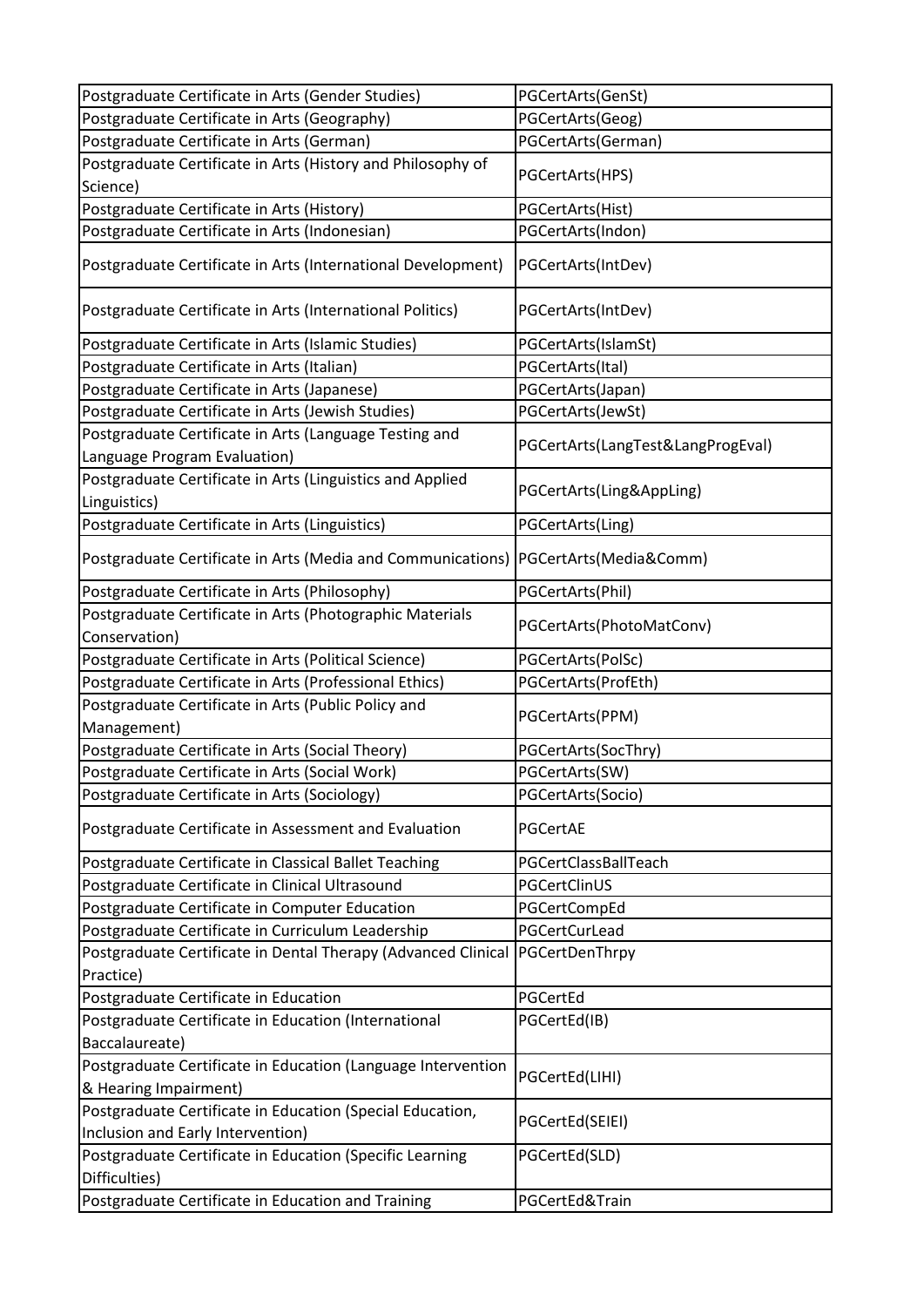| Postgraduate Certificate in Educational Management                                   | PGCertEdMgt                   |
|--------------------------------------------------------------------------------------|-------------------------------|
| Postgraduate Certificate in Educational Research                                     | <b>PGCertEdRes</b>            |
| Postgraduate Certificate in Educational Studies (Early                               |                               |
| Childhood Intervention)                                                              | PGCertEdSt(ECI)               |
| Postgraduate Certificate in Educational Studies (Gifted                              | PGCertEdSt(GiftEd)            |
| Education)                                                                           |                               |
| Postgraduate Certificate in Educational Studies (Inclusion and<br>Special Education) | PGCertEdSt(Inc&SpecEd)        |
| Postgraduate Certificate in Educational Studies (Language                            |                               |
| Intervention and Hearing Impairment)                                                 | PGCertEdSt(LangInt&HearImp)   |
| Postgraduate Certificate in Educational Studies (Specific                            |                               |
| Learning Difficulties)                                                               | PGCertEd(SLD)                 |
| Postgraduate Certificate in Emergency Medicine                                       | PGCertEmMed                   |
| Postgraduate Certificate in Engineering                                              | PGCertEng                     |
| Postgraduate Certificate in Environmental Engineering                                | PGCertEnvEng                  |
| Postgraduate Certificate in Evaluation                                               | PGCertEval                    |
| Postgraduate Certificate in French Studies                                           | PGCertFrSt                    |
| Postgraduate Certificate in Global Studies in Education                              | PGCertGlbStEd                 |
| Postgraduate Certificate in Human Resource Management                                | PGCertHRMgt                   |
| Postgraduate Certificate in Innovation Management                                    | PGCertInnovMgt                |
| Postgraduate Certificate in International Studies                                    | PGCertIntSt                   |
| Postgraduate Certificate in Knowledge Management                                     | PGCertKnowMgt                 |
| Postgraduate Certificate in Management                                               | PGCertMgt                     |
| Postgraduate Certificate in Mathematics and Mathematics                              | PGCertMath&MathEd             |
| Education                                                                            |                               |
| Postgraduate Certificate in Mental Health Sciences                                   | PGCertMtlHlthSc               |
| Postgraduate Certificate in Modern Languages Education                               | PGCertMLE                     |
| Postgraduate Certificate in Music                                                    | PGCertMus                     |
| Postgraduate Certificate in Nursing Practice (Mental Health)                         | PGCertNP(MtlHlth)             |
| Postgraduate Certificate in Nursing Practice (Perioperative)                         | PGCertNP(Periop)              |
| Postgraduate Certificate in Ocular Therapeutics                                      | PGCertOcTher                  |
| Postgraduate Certificate in Palliative Medicine                                      | PGCertPallMed                 |
| Postgraduate Certificate in Physiotherapy                                            | PGCertPhysio                  |
| Postgraduate Certificate in Physiotherapy (Cardiorespiratory                         |                               |
| Acute Care)                                                                          | PGCertPhysio(CardRespAcCare)  |
| Postgraduate Certificate in Physiotherapy (Cardiorespiratory<br>Exercise)            | PGCertPhysio(CardRespExerc)   |
| Postgraduate Certificate in Physiotherapy (Sport                                     |                               |
| Physiotherapy of the Spine, Pelvis and Lower Limb)                                   | PGCertPhysio(SportPhysioSPLL) |
| Postgraduate Certificate in Physiotherapy (Sport                                     |                               |
| Physiotherapy of the Spine, Shoulder and Upper Limb)                                 | PGCertPhysio(SportPhysioSSUL) |
| Postgraduate Certificate in Professional Ethics                                      | PGCertPE                      |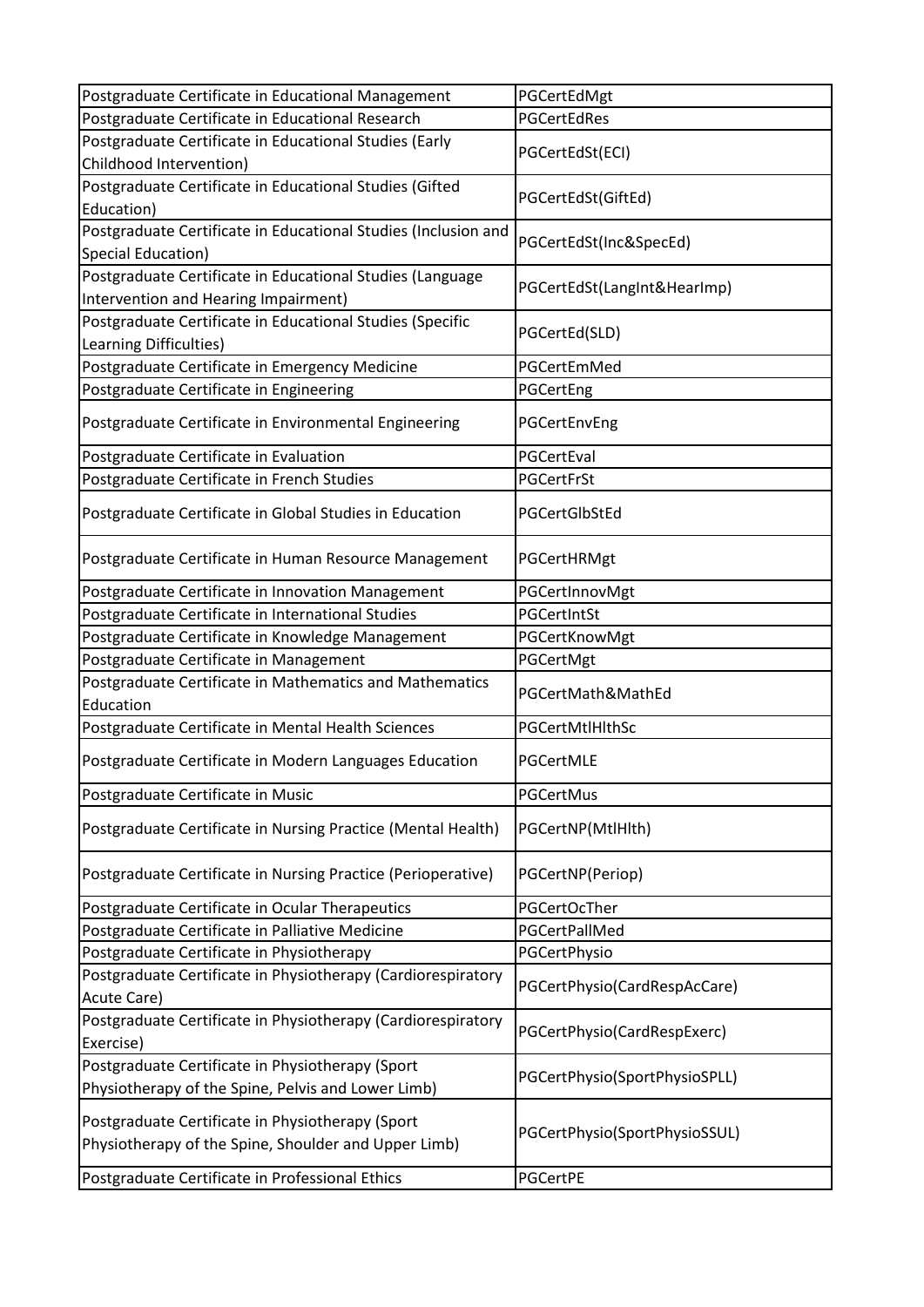| Postgraduate Certificate in Public and Private Partnerships           | PGCertPPP                 |
|-----------------------------------------------------------------------|---------------------------|
| Postgraduate Certificate in Regulatory Management                     | PGCertRegMgt              |
| Postgraduate Certificate in Science (Teaching)                        | PGCertSc(Teach)           |
| Postgraduate Certificate in Science Education (Physics)               | PGCertScEd(Phys)          |
| Postgraduate Certificate in Strategic Workplace Planning              | PGCertSWP                 |
| Postgraduate Certificate in Supply Chain Management                   | PGCertSCM                 |
| Postgraduate Certificate in Teaching Studies of Asia                  | PGCertTeachStAsia         |
| Postgraduate Certificate in TESOL                                     | PGCertTESOL               |
| Postgraduate Certificate in TESOL (Stream A)                          | PGCertTESOLA              |
| Postgraduate Certificate in Veterinary Public Health (EAD)            | PGCertVPH(EAD)            |
| Postgraduate Certificate in Voice Studies                             | PGCertVoiceSt             |
| Postgraduate Certificate in Women's Health                            | PGCertWH                  |
| Postgraduate Diploma in Advanced Clinical Nursing (Coronary<br>Care)  | PGDipACN(CrnryCare)       |
| Postgraduate Diploma in Advanced Clinical Nursing (Intensive<br>Care) | PGDipACN(IntensCare)      |
| Postgraduate Diploma in Advanced Clinical Nursing<br>(Neuroscience)   | PGDipACN(Neuro)           |
| Postgraduate Diploma in Advanced Clinical Nursing                     |                           |
| (Psychiatric Nursing)                                                 | PGDipACN(PsychtrNurs)     |
| Postgraduate Diploma in Advanced Clinical Nursing (Renal)             | PGDipACN(Renal)           |
| Postgraduate Diploma in Advanced Clinical Optometry                   | PGDipAdvClinOptom         |
| Postgraduate Diploma in Ambulatory and Home Care Nursing              | PGDipAHCN                 |
| Postgraduate Diploma in Architecture                                  | PGDipArch                 |
| Postgraduate Diploma in Art Curatorship                               | PGDipArtCur               |
| Postgraduate Diploma in Arts                                          | PGDipArts                 |
| Postgraduate Diploma in Arts (American Studies)                       | PGDipArts(AmericSt)       |
| Postgraduate Diploma in Arts (Ancient and Medieval Studies)           | PGDipArts(Ancnt&MdvlSt)   |
| Postgraduate Diploma in Arts (Anthropology)                           | PGDipArts(Anthr)          |
| Postgraduate Diploma in Arts (Applied History)                        | PGDipArts(AppHist)        |
| Postgraduate Diploma in Arts (Applied Linguistics)                    | PGDipArts(AppLing)        |
| Postgraduate Diploma in Arts (Arabic Studies)                         | PGDipArts(ArabSt)         |
| Postgraduate Diploma in Arts (Art Criticism)                          | PGDipArts(ArtCrit)        |
| Postgraduate Diploma in Arts (Art Curatorial Studies)                 | PGDipArts(ArtCurSt)       |
| Postgraduate Diploma in Arts (Art Curatorship and Museum              |                           |
| Management)                                                           |                           |
| Postgraduate Diploma in Arts (Art History and Cinema Studies          |                           |
| – Type A)                                                             | PGDipArts(ArtHist&CinStA) |
| Postgraduate Diploma in Arts (Art History and Cinema Studies          |                           |
| – Type B)                                                             | PGDipArts(ArtHist&CinStB) |
| Postgraduate Diploma in Arts (Art History)                            | PGDipArts(ArtHist)        |
| Postgraduate Diploma in Arts (Asian Studies)                          | PGDipArts(AsianSt)        |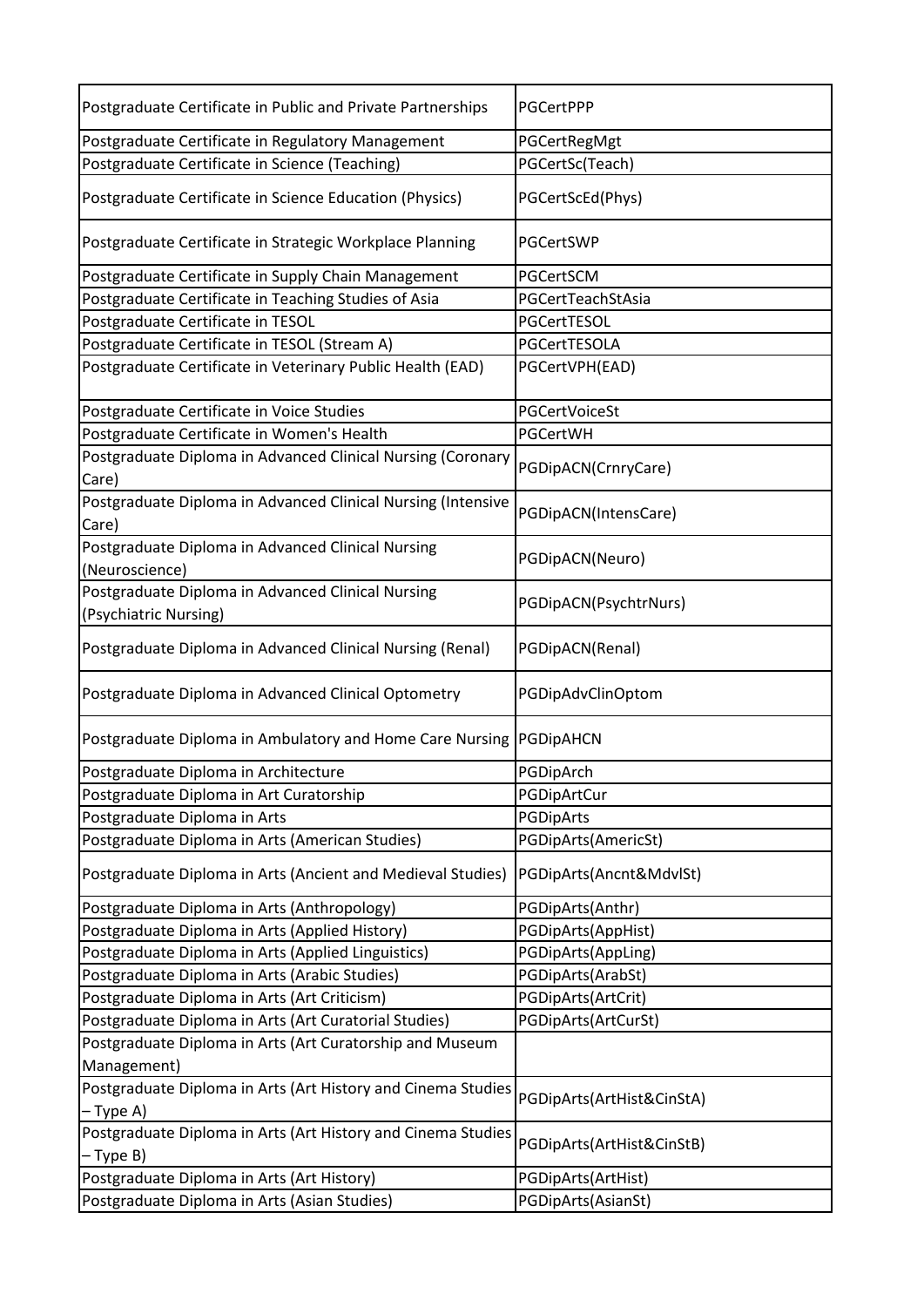| Postgraduate Diploma in Arts (Australian Art and Culture)             | PGDipArts(AustArt&Cul)    |
|-----------------------------------------------------------------------|---------------------------|
| Postgraduate Diploma in Arts (Australian Studies)                     | PGDipArts(AustSt)         |
| Postgraduate Diploma in Arts (Chinese)                                | PGDipArts(Chin)           |
| Postgraduate Diploma in Arts (Cinema Studies)                         | PGDipArts(CinSt)          |
| Postgraduate Diploma in Arts (Classical Studies and<br>Archaeology)   | PGDipArts(ClassSt&Archae) |
| Postgraduate Diploma in Arts (Classics)                               | PGDipArts(Class)          |
| Postgraduate Diploma in Arts (Creative Writing)                       | PGDipArts(CrWrtg)         |
| Postgraduate Diploma in Arts (Criminology)                            | PGDipArts(Crim)           |
| Postgraduate Diploma in Arts (Cultural Material                       |                           |
| Conservation)                                                         | PGDipArts(CulMatCons)     |
| Postgraduate Diploma in Arts (Cultural Studies)                       | PGDipArts(CulSt)          |
| Postgraduate Diploma in Arts (Development Studies)                    | PGDipArts(DevSt)          |
| Postgraduate Diploma in Arts (Editing and Communications)             | PGDipArts(Edit&Comm)      |
| Postgraduate Diploma in Arts (English Language)                       | PGDipArts(EngLang)        |
| Postgraduate Diploma in Arts (English Literary Studies)               | PGDipArts(EngLitSt)       |
| Postgraduate Diploma in Arts (English Literature)                     | PGDipArts(EngLit)         |
| Postgraduate Diploma in Arts (English)                                | PGDipArts(Eng)            |
| Postgraduate Diploma in Arts (Environmental Studies)                  | PGDipArts(EnvSt)          |
| Postgraduate Diploma in Arts (European Studies)                       | PGDipArts(EuroSt)         |
| Postgraduate Diploma in Arts (French)                                 | PGDipArts(French)         |
| Postgraduate Diploma in Arts (Gender Studies)                         | PGDipArts(GenSt)          |
| Postgraduate Diploma in Arts (Geography)                              | PGDipArts(Geog)           |
| Postgraduate Diploma in Arts (German)                                 | PGDipArts(German)         |
| Postgraduate Diploma in Arts (Hebrew)                                 | PGDipArts(Hebrew)         |
| Postgraduate Diploma in Arts (History and Philosophy of<br>Science)   | PGDipArts(HPS)            |
| Postgraduate Diploma in Arts (History)                                | PGDipArts(Hist)           |
| Postgraduate Diploma in Arts (Indonesian)                             | PGDipArts(Indon)          |
| Postgraduate Diploma in Arts (International Politics)                 | PGDip(IntPol)             |
| Postgraduate Diploma in Arts (Islamic Studies)                        | PGDipArts(IslamSt)        |
| Postgraduate Diploma in Arts (Italian)                                | PGDipArts(Ital)           |
| Postgraduate Diploma in Arts (Japanese)                               | PGDipArts(Japan)          |
| Postgraduate Diploma in Arts (Jewish Studies)                         | PGDipArts(JewSt)          |
| Postgraduate Diploma in Arts (Linguistics and Applied<br>Linguistics) | PGDipArts(Ling&AppLing)   |
| Postgraduate Diploma in Arts (Linguistics)                            | PGDipArts(Ling)           |
| Postgraduate Diploma in Arts (Media and Communications)               | PGDipArts(Media&Comm)     |
| Postgraduate Diploma in Arts (Medieval and Renaissance<br>Studies)    | PGDipArts(Mdvl&RnssnceSt) |
| Postgraduate Diploma in Arts (Philosophy)                             | PGDipArts(Phil)           |
| Postgraduate Diploma in Arts (Political Science)                      | PGDipArts(PolSc)          |
| Postgraduate Diploma in Arts (Public History and Heritage)            | PGDipArts(PubHist&Her)    |
| Postgraduate Diploma in Arts (Public Policy and<br>Management)        | PGDipArts(PPM)            |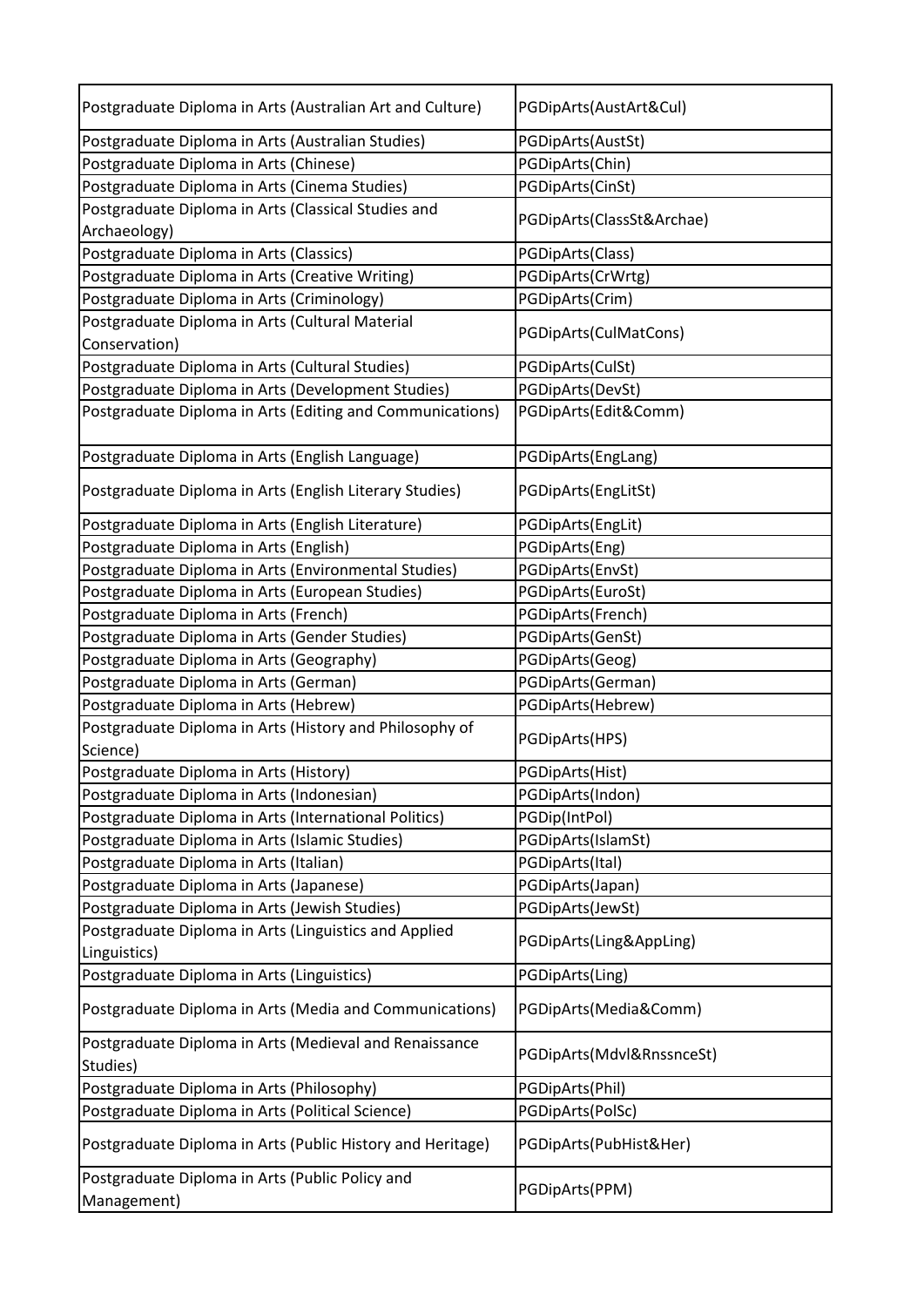| Postgraduate Diploma in Arts (Public Policy)                  |                              |
|---------------------------------------------------------------|------------------------------|
| Postgraduate Diploma in Arts (Renaissance and Early Modern    |                              |
| Studies)                                                      | PGDipArts(Rnssnce&ErlyModSt) |
| Postgraduate Diploma in Arts (Social Theory)                  | PGDipArts(SocThry)           |
| Postgraduate Diploma in Arts (Socio-Legal Studies)            | PGDipArts(SocioLglSt)        |
| Postgraduate Diploma in Arts (Sociology)                      | PGDipArts(Socio)             |
| Postgraduate Diploma in Arts (Swedish)                        | PGDipArts(Swed)              |
| Postgraduate Diploma in Arts (Theatre Studies)                | PGDipArts(ThtrSt)            |
| Postgraduate Diploma in Assessment and Evaluation             | PGDipAE                      |
| Postgraduate Diploma in Biostatistics                         | PGDipBiostat                 |
| Postgraduate Diploma in Choreography                          | PGDipChor                    |
| Postgraduate Diploma in Choreography for the Screen           |                              |
| Postgraduate Diploma in Classical Ballet Teaching             | PGDipClassBallTeach          |
| Postgraduate Diploma in Community Cultural Development        |                              |
| Practice                                                      | PGDipCommuntyCulDevPrac      |
| Postgraduate Diploma in Computer Education                    | PGDipCompEd                  |
| Postgraduate Diploma in Computer Science                      | PGDipCompSci                 |
| Postgraduate Diploma in Computer-Aided Language Learning      | PGDipCALL                    |
| Postgraduate Diploma in Construction Management               | PGDipConstMgt                |
| Postgraduate Diploma in Contemporary Art                      | PGDipCA                      |
| Postgraduate Diploma in Contemporary Dance Teaching           | PGDipContDanceTeach          |
| Postgraduate Diploma in Creative Arts                         | PGDipCA                      |
| Postgraduate Diploma in Creative Writing                      | PGDipCrWrtg                  |
| Postgraduate Diploma in Dance Science                         | PGDipDanceSc                 |
| Postgraduate Diploma in Digital Media                         | PGDipDM                      |
| Postgraduate Diploma in Dramatic Art                          | PGDipDramArt                 |
| Postgraduate Diploma in Dramatic Art (Methodologies for       |                              |
| <b>Actor Training)</b>                                        | PGDipDramArt(MethActTr)      |
| Postgraduate Diploma in Dramatic Art (Voice)                  | PGDipDramArt(Voice)          |
| Postgraduate Diploma in Early Literacy Intervention           | PGDipEarlyLitInt             |
| Postgraduate Diploma in Economic History                      | PGDipEcoHist                 |
| Postgraduate Diploma in Education                             | PGDipEd                      |
| Postgraduate Diploma in Education and Training                | PGDipEd&Train                |
| Postgraduate Diploma in Educational Administration            | PGDipEdAdmin                 |
| Postgraduate Diploma in Educational Studies                   | PGDipEdSt                    |
| Postgraduate Diploma in Educational Studies (ALBE)            | PGDipEdSt(ALBE)              |
| Postgraduate Diploma in Educational Studies (Disabilities and |                              |
| Impairments)                                                  | PGDipEdSt(Dis&Impair)        |
| Postgraduate Diploma in Educational Studies (Early Childhood  |                              |
| Intervention)                                                 | PGDipEdSt(ECI)               |
| Postgraduate Diploma in Educational Studies (Gifted           |                              |
| Development)                                                  | PGDipEdSt(GiftDev)           |
| Postgraduate Diploma in Educational Studies (Hearing          |                              |
| Impaired)                                                     | PGDipEdSt(HearImpair)        |
| Postgraduate Diploma in Educational Studies (Inclusion and    |                              |
| Special Education)                                            | PGDipEdSt(Inc&SpecEd)        |
| Postgraduate Diploma in Educational Studies (Learning         |                              |
| Disabilities)                                                 | PGDipEdSt(LrngDis)           |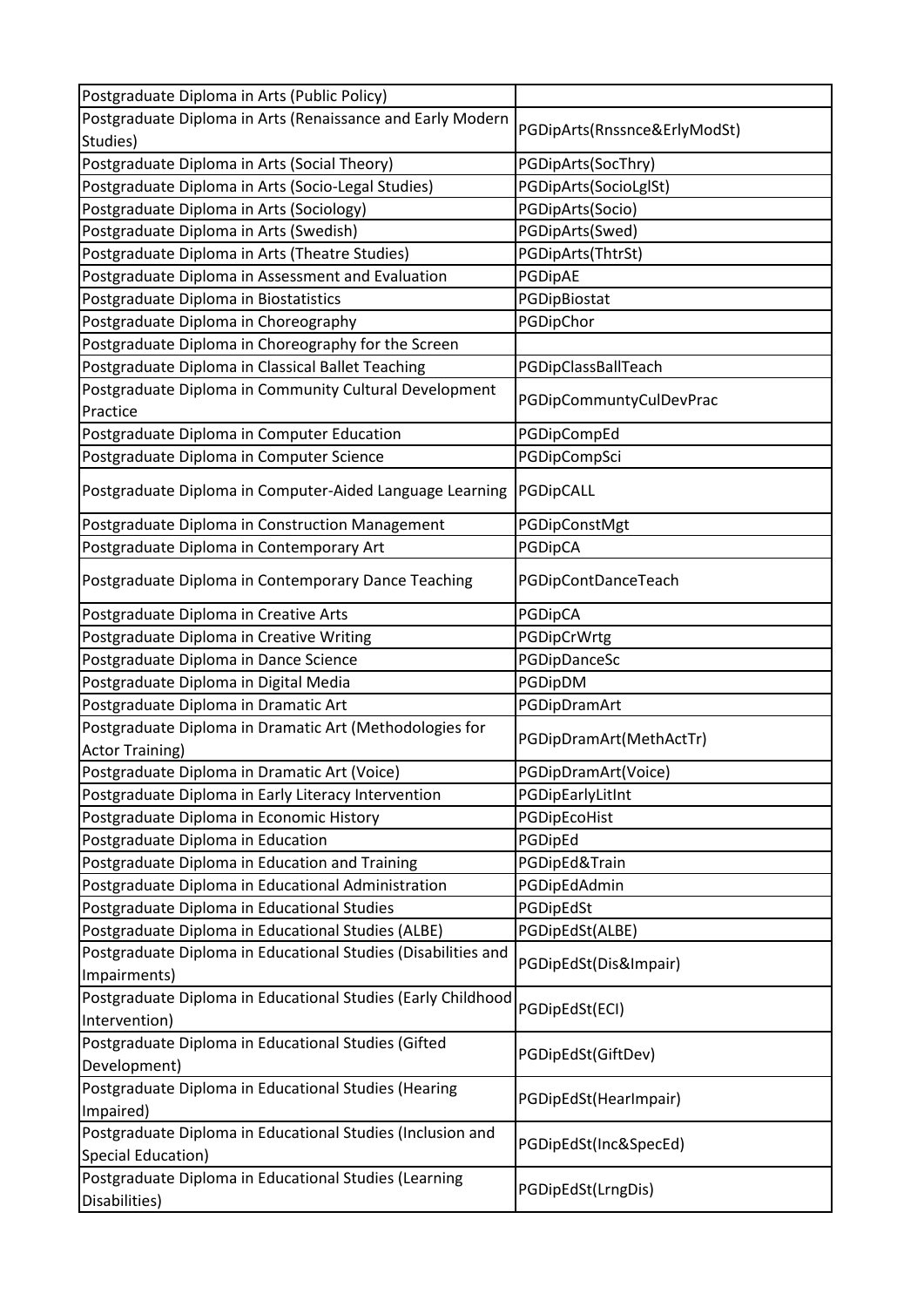| Postgraduate Diploma in Educational Studies (Modern               | PGDipEdSt(ModLangEd)      |
|-------------------------------------------------------------------|---------------------------|
| Languages Education)                                              |                           |
| Postgraduate Diploma in Educational Studies (Reading              | PGDipEdSt(RdgRec)         |
| Recovery)                                                         |                           |
| Postgraduate Diploma in Educational Studies (Specific             | PGDipEdSt(SLD)            |
| Learning Difficulties)                                            |                           |
| Postgraduate Diploma in Educational Studies (Student              | PGDipEdSt(StudWelf)       |
| Welfare)                                                          |                           |
| Postgraduate Diploma in Educational Studies (TESOL)               | PGDipEdSt(TESOL)          |
| Postgraduate Diploma in Educational Studies (TESOL/ALBE)          | PGDipEdSt(TESOL/ALBE)     |
| Postgraduate Diploma in Educational Studies (TESOL/Modern         | PGDipEdSt(TESOL/ModLangEd |
| Languages Education)                                              |                           |
| Postgraduate Diploma in Emergency Medicine                        | PGDipEmMed                |
| Postgraduate Diploma in Engineering                               | PGDipEng                  |
| Postgraduate Diploma in Environment                               | PGDipEnv                  |
| Postgraduate Diploma in Environmental Studies                     | PGDipEnvSt                |
| Postgraduate Diploma in Epidemiology                              | PGDipEpid                 |
| Postgraduate Diploma in Film and Television (Producing)           | PGDipFT(Prod)             |
| Postgraduate Diploma in Fine Arts                                 | PGDipFA                   |
| Postgraduate Diploma in Forest Science                            | PGDipForSc                |
| Postgraduate Diploma in Health Social Sciences                    | PGDipHlthSocSc            |
| Postgraduate Diploma in Human Resource Management                 | PGDipHRMgt                |
| Postgraduate Diploma in International Studies                     | PGDipIntSt                |
| Postgraduate Diploma in Islamic Studies                           | PGDipIslamSt              |
| Postgraduate Diploma in Knowledge Management                      | PGDipKnowMgt              |
| Postgraduate Diploma in Landscape Architecture                    | PGDipLArch                |
| Postgraduate Diploma in Management                                | PGDipMgt                  |
| Postgraduate Diploma in Management (Innovation)                   | PGDipMgt(Innov)           |
| Postgraduate Diploma in Management (Marketing)                    | PGDipMgt(Mktg)            |
| Postgraduate Diploma in Mathematics and Mathematics<br>Evaluation | PGDipMath&MathEval        |
| Postgraduate Diploma in Music                                     | PGDipMus                  |
| Postgraduate Diploma in Music (Composition)                       | PGDipMus(Comp)            |
| Postgraduate Diploma in Music (Instrumental/Vocal                 |                           |
| Teaching)                                                         | PGDipMus(Inst/Voc)        |
| Postgraduate Diploma in Music                                     |                           |
| (Musicology/Ethnomusicology)                                      | PGDipMus(Mus/EthnoMus)    |
| Postgraduate Diploma in Music Performance                         | PGDipMusPerf              |
|                                                                   |                           |
| Postgraduate Diploma in Nursing (Anaesthetics Theory)             | PGDipN(AnaesthThry)       |
| Postgraduate Diploma in Nursing (Critical Care Theory)            | PGDipN(CritCareThry)      |
| Postgraduate Diploma in Nursing (Perioperative Theory)            | PGDipN(PeriopThry)        |
| Postgraduate Diploma in Nursing Practice (Anaesthetics)           | PGDipNP(Anaesth)          |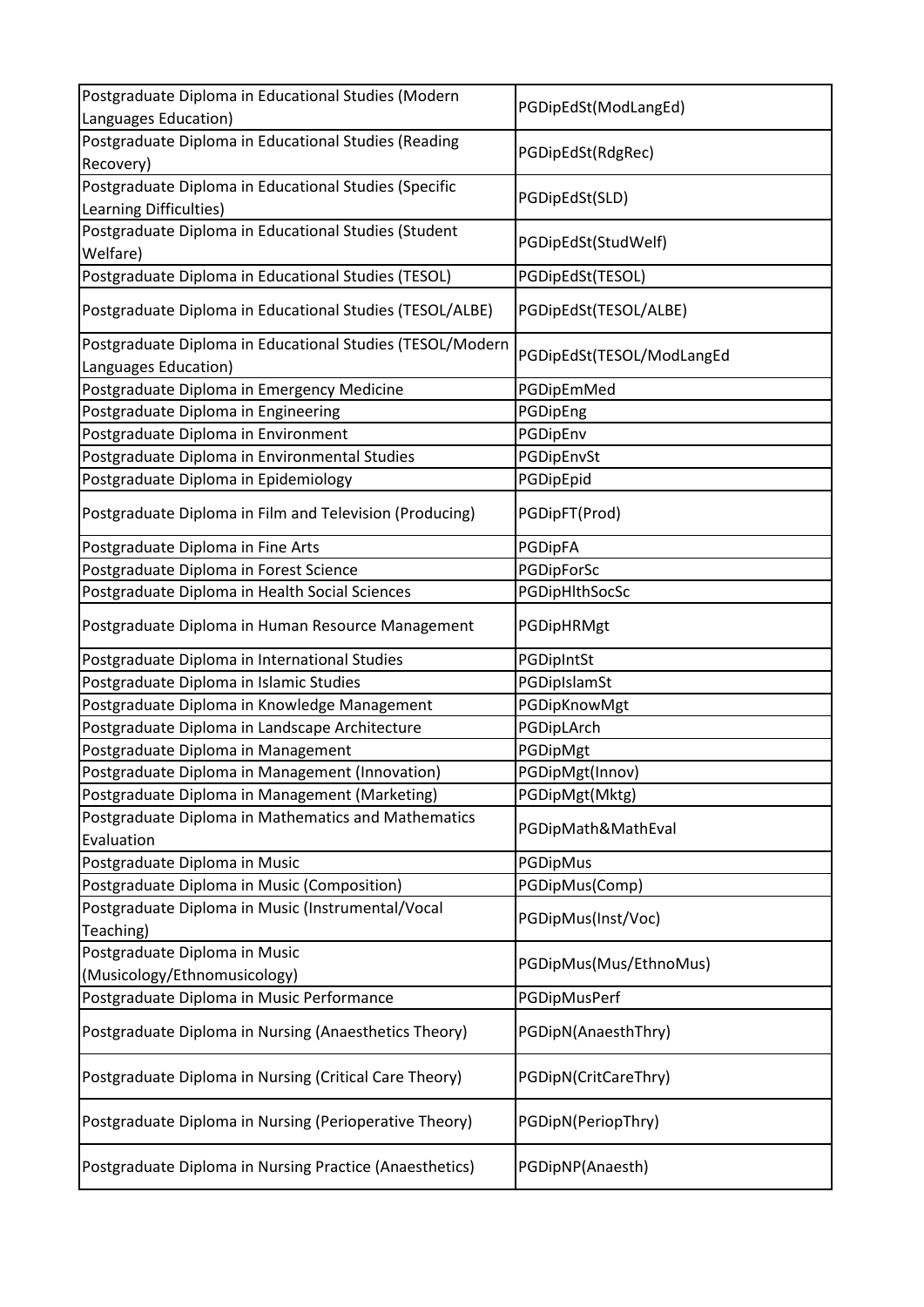| Postgraduate Diploma in Nursing Practice (Perioperative)                    | PGDiNP(Periop)           |
|-----------------------------------------------------------------------------|--------------------------|
| Postgraduate Diploma in Opera                                               | PGDipOpera               |
| Postgraduate Diploma in Oral and Maxillofacial Surgery                      | PGDipOMS                 |
| Postgraduate Diploma in Palliative Medicine                                 | PGDipPallMed             |
| Postgraduate Diploma in Performance Creation                                | PGDipPerfCr              |
| Postgraduate Diploma in Perioperative and Critical Care<br>Echocardiography | PGDipPeriop&CritCareEcho |
| Postgraduate Diploma in Physiotherapy                                       | PGDipPhysio              |
| Postgraduate Diploma in Planning and Design (Architectural                  |                          |
| <b>History and Conservation)</b>                                            | PGDipPD(ArchHistCons)    |
| Postgraduate Diploma in Planning and Design (Property and                   | PGDipPD(PC)              |
| Construction)                                                               |                          |
| Postgraduate Diploma in Primary Care Nursing                                | PGDipPCN                 |
| Postgraduate Diploma in Production                                          | PGDipProd                |
| Postgraduate Diploma in Professional Ethics                                 | PGDipPE                  |
| Postgraduate Diploma in Professional Studies                                | PGDipPSt                 |
| Postgraduate Diploma in Property                                            | PGDipProp                |
| Postgraduate Diploma in Public Art                                          | PGDipPubArt              |
| Postgraduate Diploma in Public Policy and Management                        | PGDipPPM                 |
| Postgraduate Diploma in Puppetry                                            | PGDipPupp                |
| Postgraduate Diploma in Science                                             | PGDipSc                  |
| Postgraduate Diploma in Social Work                                         | PGDipArts(SW)            |
| Postgraduate Diploma in Surgical Anatomy                                    | PGDipSurgAnat            |
| Postgraduate Diploma in Teaching                                            | PGDipTeach               |
| Postgraduate Diploma in Teaching (Teach Next)                               | PGDipTeach(TeachNext)    |
| Postgraduate Diploma in Tourism and Visual Arts                             |                          |
| Postgraduate Diploma in Transnational Arts                                  | PGDipTransArts           |
| Postgraduate Diploma in Urban Design                                        | PGDipUD                  |
| Postgraduate Diploma in Urban Horticulture                                  | PGDipUHort               |
| Postgraduate Diploma in Veterinary Public Health (EAD)                      | PGDipVPH(EAD)            |
| Postgraduate Diploma in Visual Art                                          | PGDipVisArt              |
| Postgraduate Diploma in Voice Studies                                       | PGDipVoiceSt             |
| Postgraduate Diploma in Women's Health                                      | PGDipWH                  |
| Postgraduate Diploma in Workplace Planning and Design                       | PGDipWPD                 |
| Professional Certificate in Analytics Management                            | ProfCertAMgt             |
| Professional Certificate in Applied Analytics                               | ProfCertAppA             |
| Professional Certificate in Arts Education                                  | ProfCertArtsEd           |
| Professional Certificate in Automotive Dealer Management                    | ProfCertAutoDealMgt      |
| Professional Certificate in Business Administration                         | ProfCertBA               |
| Professional Certificate in Chinese Language Teaching                       | ProfCertCLT              |
| Professional Certificate in Clinical Research                               | ProfCertCR               |
| Professional Certificate in EAL                                             | ProfCertEAL              |
| Professional Certificate in Education (Autism Spectrum                      |                          |
| Conditions)                                                                 | ProfCertEd(ASC)          |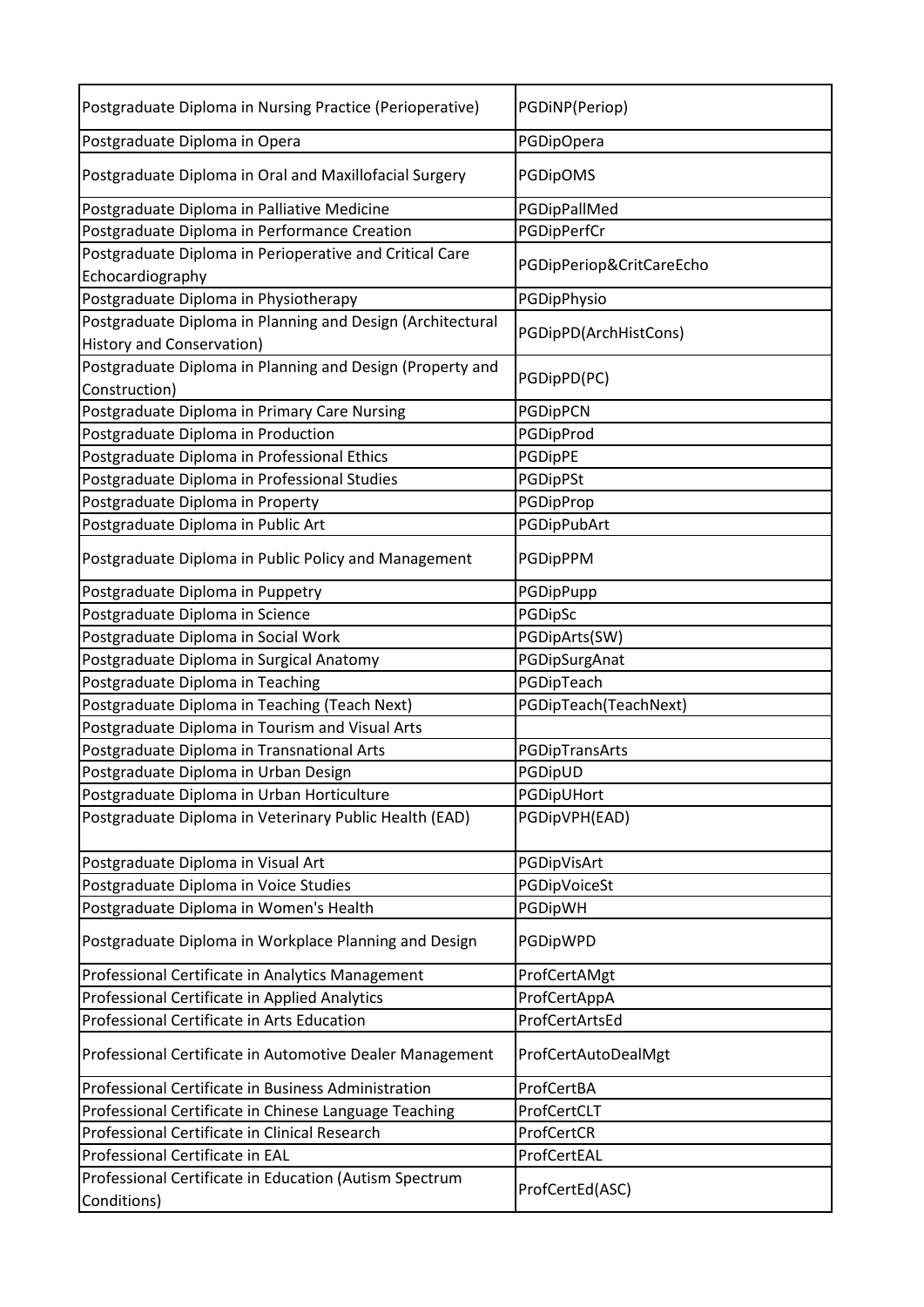| Professional Certificate in Education (CLIL)                        | ProfCertEd(CLIL)           |
|---------------------------------------------------------------------|----------------------------|
| Professional Certificate in Education (Positive Behaviour and       |                            |
| Learning)                                                           | ProfCertEd(PosBehavrLearn) |
| Professional Certificate in Education (Positive Education)          | ProfCertEd(PosEd)          |
| Professional Certificate in Education (Positive Leadership)         | ProfCertEd(PL)             |
| Professional Certificate in Education (TFA Mentoring)               | ProfCertEd(TFAMent)        |
| Professional Certificate in Educational Neuroscience                | ProfCertEdNeuro            |
| Professional Certificate in English Language                        | ProfCertEngLang            |
| Professional Certificate in Evidence-Based Teaching                 | ProfCertEBT                |
| Professional Certificate in Global Wine Studies                     | ProfCertGlobalWineSt       |
| Professional Certificate in Health Systems Management               | ProfCertHSM                |
| Professional Certificate in History Education                       | ProfCertHistoryEd          |
| Professional Certificate in Indigenous Research                     | ProfCertIR                 |
| Professional Certificate in Instructional Leadership                | ProfCertInstrLead          |
| Professional Certificate in Introductory Academic Program           | ProfCertIAP                |
| Professional Certificate in Language Assessment                     | ProfCertLangAsst           |
| Professional Certificate in Management                              | ProfCertMgt                |
| Professional Certificate in Management (PETRONAS)                   | ProfCertMgt                |
| Professional Certificate in Managing Development                    | ProfCertManDev             |
| Professional Certificate in Mathematics Education (Primary)         | ProfCertMathsEd(Prim)      |
|                                                                     |                            |
| Professional Certificate in Mathematics Education (Years 11-<br>12) | ProfCertMathsEd(11-12)     |
| Professional Certificate in Mathematics Education (Years 7-<br>10)  | ProfCertMathsEd(7-10)      |
| Professional Certificate in Mental Health Practice                  | ProfCertMHPrac             |
|                                                                     |                            |
| Professional Certificate in Modern Language Education               | ProfCertModLangEd          |
| Professional Certificate in Modern Languages Education              | ProfCertModLangEd          |
| Professional Certificate in Operations                              | ProfCertOp                 |
| Professional Certificate in Organisational Improvement              | ProfCertOrgImp             |
| Professional Certificate in Positive Psychology                     | ProfCertPosPsych           |
| Professional Certificate in Teaching (Clinical)                     | ProfCertTeach(Clin)        |
| Professional Certificate in Understanding Development               | ProfCertUndDev             |
| Professional Certificate in Workplace Leadership                    | ProfCertWorkLship          |
| Specialist Certificate in Advanced Social Work                      | SpecCertASW                |
| Specialist Certificate in Ageing                                    | SpecCertAgeing             |
| Specialist Certificate in Anterior and Dry Eye Disorders            | SpecCertADED               |
| Specialist Certificate in Blood Management Foundations              | SpecCertBldMgtFnd          |
| Specialist Certificate in Cancer Nursing                            | SpecCertCncrNurs           |
| Specialist Certificate in Cancer Sciences                           | SpecCertCncrSc             |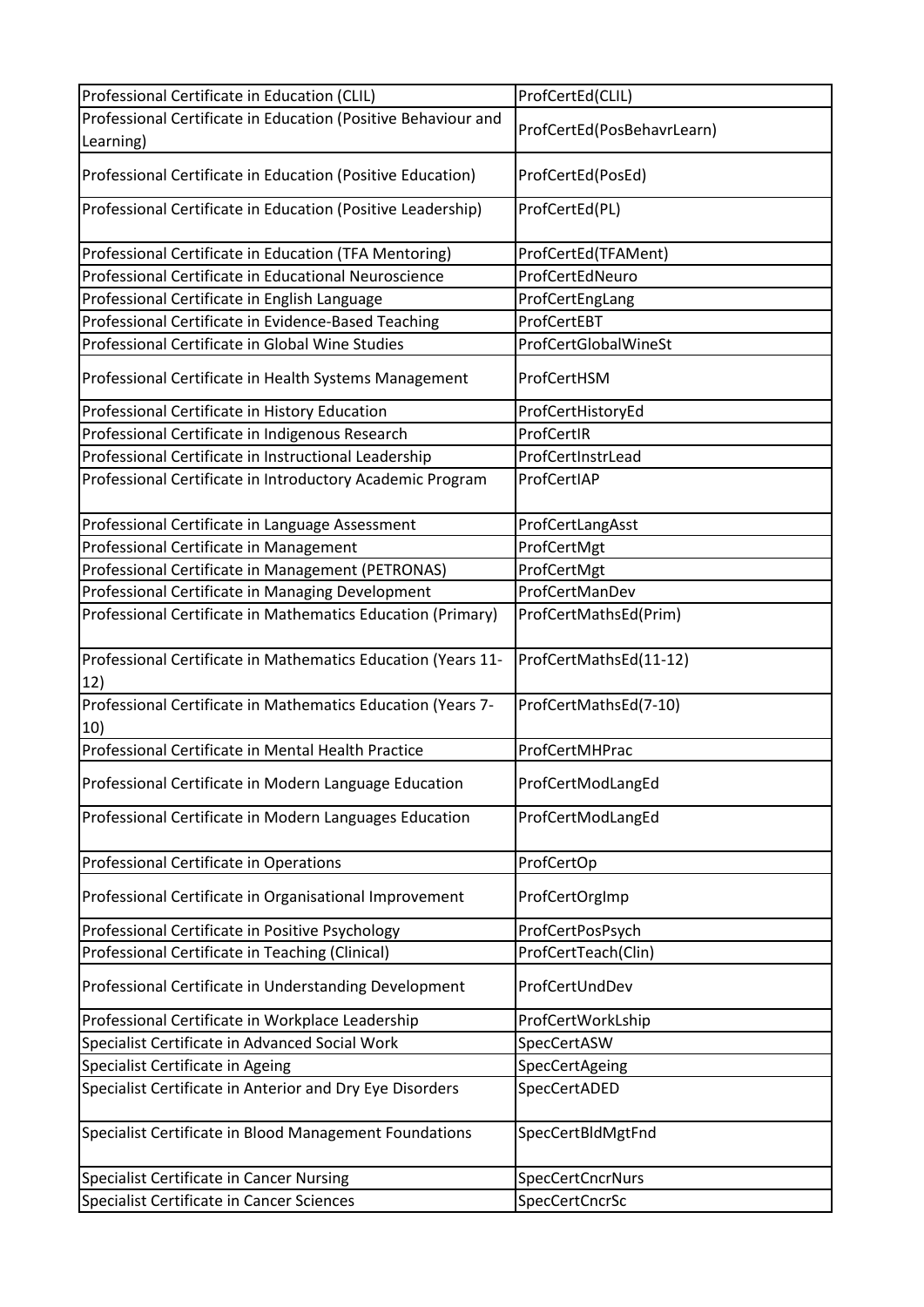| Specialist Certificate in Climate Change for Primary Industries SpecCertClimChgPrimInd |                           |
|----------------------------------------------------------------------------------------|---------------------------|
| Specialist Certificate in Clinical Leadership                                          | SpecCertClinLead          |
| Specialist Certificate in Clinical Research                                            | SpecCertCR                |
| Specialist Certificate in Clinical Research (Biomedical<br><b>Research Management)</b> | SpecCertCR(BiomedResMgt)  |
| Specialist Certificate in Clinical Research (Biomedical                                | SpecCertCR(BiomedResMgt)  |
| Research Mgmt)                                                                         |                           |
| Specialist Certificate in Clinical Research (Clinical Trials                           |                           |
| Coordination)                                                                          | SpecCertCR(ClinTrCoord)   |
| Specialist Certificate in Clinical Research (Clinical Trials                           |                           |
| Monitoring)                                                                            | SpecCertCR(ClinTrMon)     |
| Specialist Certificate in Clinical Research (Immunisation and                          |                           |
| <b>Infectious Diseases)</b>                                                            | SpecCertCR(ImmInfDis)     |
| Specialist Certificate in Clinical Research (Neuroscience)                             | SpecCertCR(Neuro)         |
| Specialist Certificate in Clinical Research (Oncology)                                 | SpecCertCR(Onc)           |
| Specialist Certificate in Clinical Research-Clinical Trials                            | SpecCertCR(ClinTrCoord)   |
| Coordination                                                                           |                           |
| Specialist Certificate in Clinical Research-Clinical Trials                            | SpecCertCR(ClinTrMon)     |
| Monitoring                                                                             |                           |
| Specialist Certificate in Creativity and Health                                        | SpecCertCreatHlth         |
| Specialist Certificate in Criminology (Forensic Disability)                            | SpecCertCrim(ForenDis)    |
| Specialist Certificate in Criminology (Sexual Offender                                 | SpecCertCrim(SexOffndMgt) |
| Management)                                                                            |                           |
| Specialist Certificate in Critical Care Nursing                                        | SpecCertCritCareNurs      |
| Specialist Certificate in Cross-Cultural Conservation and                              | SpecCertCCConsHer         |
| Heritage                                                                               |                           |
| Specialist Certificate in Cultural Development Planning                                | SpecCertCDP               |
| Specialist Certificate in Curriculum Leadership                                        | SpecCertCurLead           |
| Specialist Certificate in Economic Design                                              | SpecCertEcoDes            |
| Specialist Certificate in Education (Clinical Teaching)                                | SpecCertEd(CT)            |
| Specialist Certificate in Empowering Health in Aboriginal                              | SpecCertEmpHlthAbComms    |
| Communities                                                                            |                           |
| Specialist Certificate in Executive Leadership                                         | SpecCertExecLds           |
| Specialist Certificate in Eye Banking                                                  | SpecCertEyeBank           |
| Specialist Certificate in Finance                                                      | SpecCertFin               |
| Specialist Certificate in Glaucoma and Retinal Disease                                 | SpecCertGARD              |
| Specialist Certificate in Global Studies in Education                                  | SpecCertGlbStEd           |
| Specialist Certificate in Green Roofs and Walls                                        | SpecCertGreen             |
| Specialist Certificate in Health and Human Services                                    | <b>SpecCertHHS</b>        |
| Specialist Certificate in Hearing Science                                              | SpecCertHearSc            |
| Specialist Certificate in Human Resources                                              | SpecCertHR                |
| Specialist Certificate in Implementation Science                                       | SpecCertImpSc             |
| Specialist Certificate in Leadership                                                   | SpecCertLead              |
| Specialist Certificate in Leadership (Professional Services)                           | SpecCertLead(ProfServ)    |
|                                                                                        |                           |